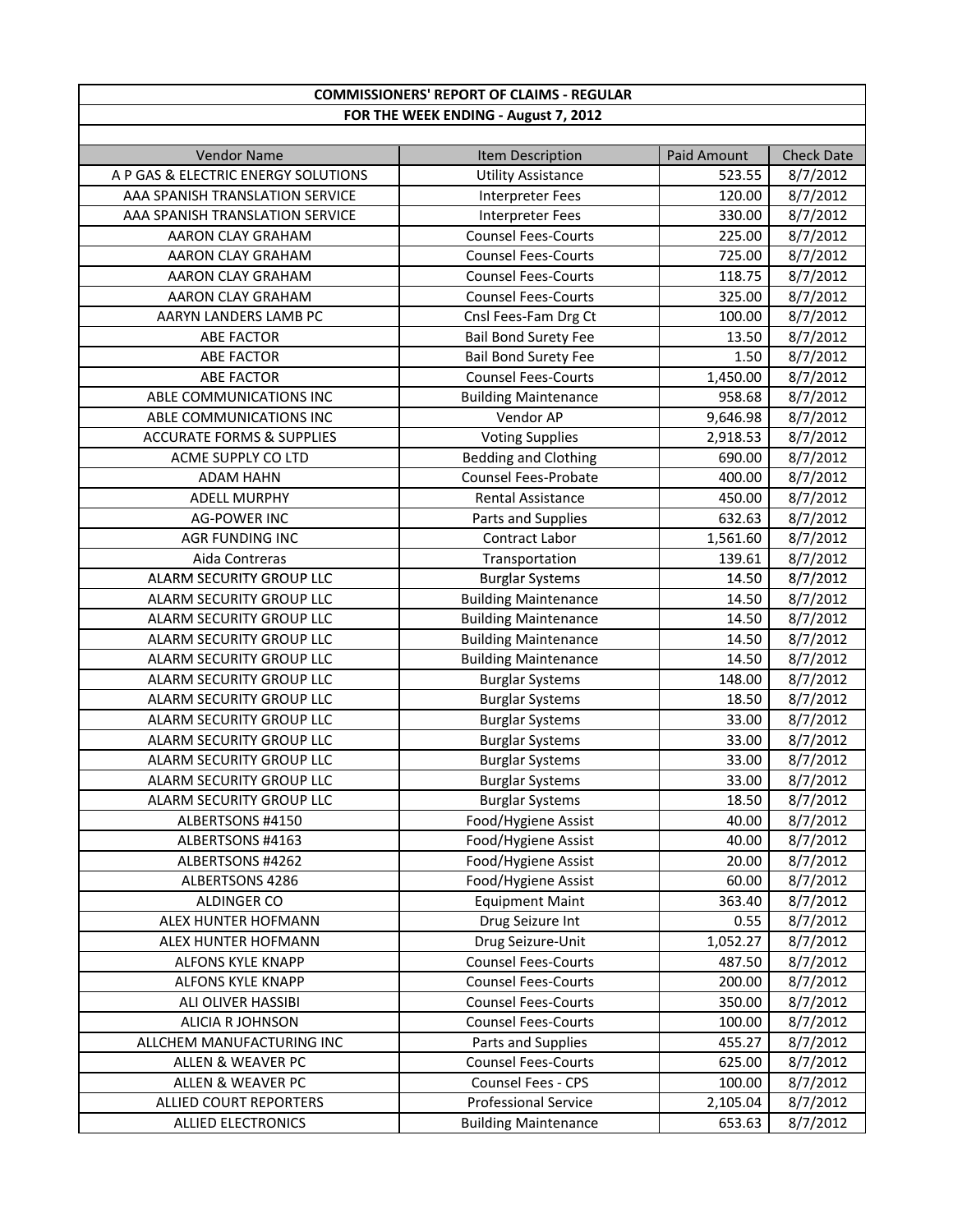| ALTMAN PSYCHOLOGICAL SERVICES PLLC | Psych Exam/Testimony        | 450.00    | 8/7/2012 |
|------------------------------------|-----------------------------|-----------|----------|
| AMBIT ENERGY LLC                   | <b>Utility Assistance</b>   | 1,134.91  | 8/7/2012 |
| AMERICAN FORENSICS LLC             | <b>Expert Witness Serv</b>  | 2,000.00  | 8/7/2012 |
| AMERICAN FORENSICS LLC             | Cap Murder-Othr Cost        | 600.00    | 8/7/2012 |
| AMERICAN HYDRAULICS                | Parts and Supplies          | 550.00    | 8/7/2012 |
| <b>AMERICAN HYDRAULICS</b>         | Parts and Supplies          | 350.00    | 8/7/2012 |
| AMERICAN HYDRAULICS                | Parts and Supplies          | 726.74    | 8/7/2012 |
| AMERICAN PLANNING ASSOCIATION-APA  | Dues                        | 195.00    | 8/7/2012 |
| AMERICAN SCREENING CORPORATION     | Lab Supplies                | 274.00    | 8/7/2012 |
| Amiee C Nix                        | Travel                      | 20.00     | 8/7/2012 |
| <b>ANA L BARRON</b>                | Clothing                    | 450.00    | 8/7/2012 |
| ANDELER CORPORATION                | <b>Utility Assistance</b>   | 171.88    | 8/7/2012 |
| <b>ANDREW BISHOP ETTER II</b>      | <b>Counsel Fees-Courts</b>  | 100.00    | 8/7/2012 |
| ANGEL HILLS FUNERAL DIRECTORS      | <b>County Burials</b>       | 700.00    | 8/7/2012 |
| ANGELA BOUTHILLER                  | Clothing                    | 45.16     | 8/7/2012 |
| <b>ANN LAWLER</b>                  | <b>Counsel Fees-Courts</b>  | 156.25    | 8/7/2012 |
| <b>ANN LAWLER</b>                  | <b>Counsel Fees-Courts</b>  | 125.00    | 8/7/2012 |
| <b>ANTHONY MICHAEL BIRD</b>        | Drug Seizure Int            | 0.44      | 8/7/2012 |
| ANTHONY MICHAEL BIRD               | Drug Seizure-Unit           | 685.00    | 8/7/2012 |
| <b>ANTHONY PETTIFORD</b>           | <b>Meeting Expenses</b>     | 175.00    | 8/7/2012 |
| <b>ANTHONY SCOTT SIMPSON</b>       | <b>Counsel Fees-Courts</b>  | 231.25    | 8/7/2012 |
| <b>APAC TEXAS INC</b>              | Asphalt-Rock/Hot Mix        | 28,395.89 | 8/7/2012 |
| ARAMARK UNIFORM SERVICES INC       | Graphics Inventory          | 6.00      | 8/7/2012 |
| ARAMARK UNIFORM SERVICES INC       | <b>Custodian Services</b>   | 15.43     | 8/7/2012 |
| ARAMARK UNIFORM SERVICES INC       | <b>Custodian Services</b>   | 5.50      | 8/7/2012 |
| ARAMARK UNIFORM SERVICES INC       | <b>Custodian Services</b>   | 16.65     | 8/7/2012 |
| ARAMARK UNIFORM SERVICES INC       | <b>Custodian Services</b>   | 8.00      | 8/7/2012 |
| ARAMARK UNIFORM SERVICES INC       | <b>Custodian Services</b>   | 4.50      | 8/7/2012 |
| ARAMARK UNIFORM SERVICES INC       | <b>Equipment Rentals</b>    | 307.60    | 8/7/2012 |
| ARAMARK UNIFORM SERVICES INC       | Parts and Supplies          | 2.00      | 8/7/2012 |
| ARAMARK UNIFORM SERVICES INC       | <b>Building Maintenance</b> | 20.75     | 8/7/2012 |
| ARAMARK UNIFORM SERVICES INC       | <b>Building Maintenance</b> | 20.95     | 8/7/2012 |
| ARLINGTON POLICE DEPT.             | <b>Drug Seizures</b>        | 718.71    | 8/7/2012 |
| ARLINGTON POLICE DEPT.             | <b>Drug Seizures</b>        | 888.00    | 8/7/2012 |
| ARLINGTON POLICE DEPT.             | Drug Seizures               | 210.00    | 8/7/2012 |
| ARLINGTON POLICE DEPT.             | <b>Drug Seizures</b>        | 234.50    | 8/7/2012 |
| ARLINGTON POLICE DEPT.             | Drug Seizures               | 736.50    | 8/7/2012 |
| ARLINGTON POLICE DEPT.             | <b>Drug Seizures</b>        | 293.00    | 8/7/2012 |
| ARLINGTON POLICE DEPT.             | <b>Drug Seizures</b>        | 234.00    | 8/7/2012 |
| ARLINGTON POLICE DEPT.             | <b>Drug Seizures</b>        | 480.00    | 8/7/2012 |
| ARLINGTON POLICE DEPT.             | <b>Drug Seizures</b>        | 403.00    | 8/7/2012 |
| ARLINGTON POLICE DEPT.             | <b>Drug Seizures</b>        | 640.00    | 8/7/2012 |
| ARLINGTON POLICE DEPT.             | <b>Drug Seizures</b>        | 198.50    | 8/7/2012 |
| ARLINGTON POLICE DEPT.             | <b>Drug Seizures</b>        | 280.00    | 8/7/2012 |
| ARLINGTON POLICE DEPT.             | <b>Drug Seizures</b>        | 568.50    | 8/7/2012 |
| ARLINGTON POLICE DEPT.             | <b>Drug Seizures</b>        | 313.50    | 8/7/2012 |
| ARLINGTON POLICE DEPT.             | Drug Seizure Int            | 0.49      | 8/7/2012 |
| ARLINGTON POLICE DEPT.             | Drug Seizure Int            | 0.07      | 8/7/2012 |
| ARLINGTON POLICE DEPT.             | Drug Seizure Int            | 0.12      | 8/7/2012 |
| ARLINGTON POLICE DEPT.             | Drug Seizure Int            | 0.29      | 8/7/2012 |
| ARLINGTON POLICE DEPT.             | Drug Seizure Int            | 0.08      | 8/7/2012 |
| ARLINGTON POLICE DEPT.             | Drug Seizure Int            | 0.12      | 8/7/2012 |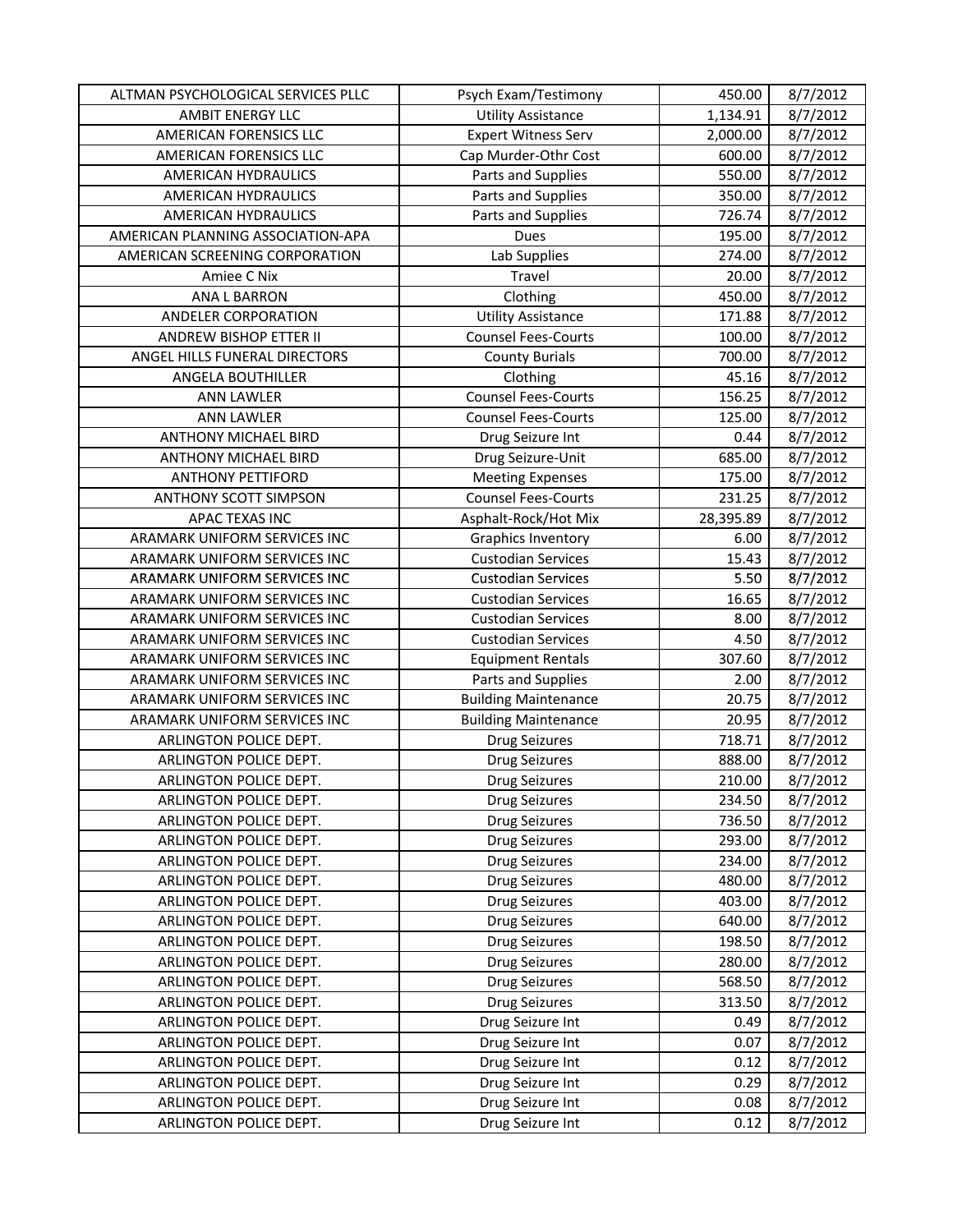| ARLINGTON POLICE DEPT.              | Drug Seizure Int            | 0.22      | 8/7/2012 |
|-------------------------------------|-----------------------------|-----------|----------|
| ARLINGTON POLICE DEPT.              | Drug Seizure Int            | 2.24      | 8/7/2012 |
| ARLINGTON POLICE DEPT.              | Drug Seizure Int            | 0.17      | 8/7/2012 |
| ARLINGTON POLICE DEPT.              | Drug Seizure Int            | 0.36      | 8/7/2012 |
| ARLINGTON POLICE DEPT.              | Drug Seizure Int            | 0.17      | 8/7/2012 |
| ARLINGTON POLICE DEPT.              | Drug Seizure Int            | 0.27      | 8/7/2012 |
| ARLINGTON POLICE DEPT.              | Drug Seizure Int            | 0.28      | 8/7/2012 |
| ARLINGTON POLICE DEPT.              | Drug Seizure Int            | 0.20      | 8/7/2012 |
| <b>ARLINGTON WATER UTILITIES</b>    | Water                       | 20.81     | 8/7/2012 |
| ARLINGTON WATER UTILITIES           | Water                       | 13.87     | 8/7/2012 |
| <b>ARLINGTON WATER UTILITIES</b>    | Water                       | 1,867.76  | 8/7/2012 |
| ARLINGTON WATER UTILITIES           | <b>Utility Assistance</b>   | 345.31    | 8/7/2012 |
| ARLINGTON WATER UTILITIES           | Water                       | 89.18     | 8/7/2012 |
| ASHBAUGH'S TRADE SECRETS LLC        | <b>Professional Service</b> | 1,750.00  | 8/7/2012 |
| ASHFORD APARTMENT GP LLC            | Rental Assistance           | 700.00    | 8/7/2012 |
| ASMARA AFFORDABLE HOUSING INC       | <b>Utility Assistance</b>   | 36.52     | 8/7/2012 |
| ASSOCIATED RADIO COMMUNICATIONS     | Supplies                    | 769.50    | 8/7/2012 |
| ASSOCIATED TIME INSTRUMENTS CO INC  | Supplies                    | 40.00     | 8/7/2012 |
| ASSOCIATED TIME INSTRUMENTS CO INC  | <b>Supplies</b>             | 68.40     | 8/7/2012 |
| AT&T                                | Telephone-Basic             | 68.04     | 8/7/2012 |
| AT&T                                | Telephone-Basic             | 175.18    | 8/7/2012 |
| <b>ATMOS ENERGY CORP</b>            | Gas                         | 63.09     | 8/7/2012 |
| <b>ATMOS ENERGY CORP</b>            | Gas                         | 5.70      | 8/7/2012 |
| <b>ATMOS ENERGY CORP</b>            | Gas                         | 27.77     | 8/7/2012 |
| <b>ATMOS ENERGY CORP</b>            | Gas                         | 32.88     | 8/7/2012 |
| <b>ATMOS ENERGY CORP</b>            | <b>Utility Assistance</b>   | 85.15     | 8/7/2012 |
| <b>ATMOS ENERGY CORP</b>            | Gas                         | 20.07     | 8/7/2012 |
| <b>ATMOS ENERGY CORP</b>            | Gas                         | 32.32     | 8/7/2012 |
| <b>ATMOS ENERGY CORP</b>            | Gas                         | 25.93     | 8/7/2012 |
| <b>ATMOS ENERGY CORP</b>            | Gas                         | 2,246.63  | 8/7/2012 |
| <b>ATMOS ENERGY CORP</b>            | <b>Utility Assistance</b>   | 87.58     | 8/7/2012 |
| <b>ATMOS ENERGY CORP</b>            | <b>Utility Assistance</b>   | 189.16    | 8/7/2012 |
| <b>ATMOS ENERGY CORP</b>            | <b>Utility Assistance</b>   | 365.68    | 8/7/2012 |
| <b>ATMOS ENERGY CORP</b>            | <b>Utility Assistance</b>   | 31.12     | 8/7/2012 |
| AUTO DAMAGE APPRAISERS OF TEXAS     | <b>Professional Service</b> | 220.00    | 8/7/2012 |
| AUTOMATIC SPRINKLER OF TEXAS INC    | <b>Building Maintenance</b> | 4,479.00  | 8/7/2012 |
| <b>AUTONATION FORT WORTH MOTORS</b> | Central Garage Inv          | 39.55     | 8/7/2012 |
| AVIS RENT A CAR SYSTEM LLC          | Travel                      | 136.18    | 8/7/2012 |
| AXEL LTD CO                         | Supplies                    | 59.85     | 8/7/2012 |
| <b>BAILEY &amp; GALYEN</b>          | <b>Counsel Fees-Courts</b>  | 600.00    | 8/7/2012 |
| <b>BALL &amp; HASE PC</b>           | <b>Counsel Fees-Courts</b>  | 2,175.00  | 8/7/2012 |
| <b>BALL &amp; HASE PC</b>           | <b>Counsel Fees-Courts</b>  | 500.00    | 8/7/2012 |
| <b>BALL &amp; HASE PC</b>           | <b>Counsel Fees-Courts</b>  | 100.00    | 8/7/2012 |
| <b>BALL &amp; HASE PC</b>           | <b>Counsel Fees-Courts</b>  | 400.00    | 8/7/2012 |
| <b>BANE MACHINERY INC</b>           | Parts and Supplies          | 74.51     | 8/7/2012 |
| <b>BANE MACHINERY INC</b>           | Parts and Supplies          | 2,339.16  | 8/7/2012 |
| <b>BANE MACHINERY INC</b>           | Parts and Supplies          | 238.90    | 8/7/2012 |
| Barbara Murphy                      | Travel                      | 438.07    | 8/7/2012 |
| <b>BARCO PUMP</b>                   | Parts and Supplies          | 579.18    | 8/7/2012 |
| BARNEY HOLLAND OIL COMPANY          | Fuel                        | 11,537.15 | 8/7/2012 |
| BARNEY HOLLAND OIL COMPANY          | Fuel                        | 1,377.30  | 8/7/2012 |
| BARNEY HOLLAND OIL COMPANY          | Fuel                        | 2,103.28  | 8/7/2012 |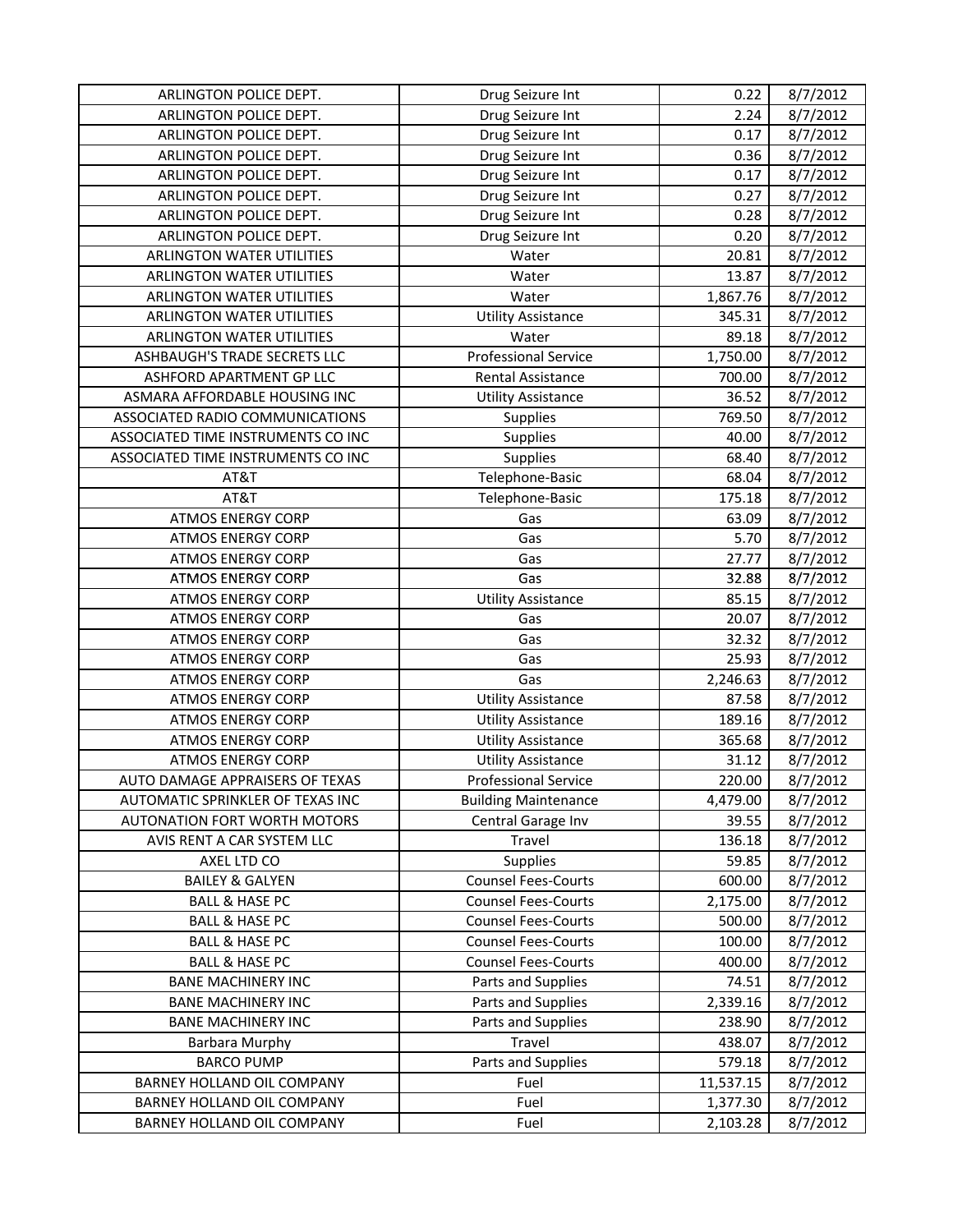| BARNEY HOLLAND OIL COMPANY       | Fuel                        | 1,976.87 | 8/7/2012 |
|----------------------------------|-----------------------------|----------|----------|
| BARNEY HOLLAND OIL COMPANY       | Fuel                        | 2,120.33 | 8/7/2012 |
| BARNEY HOLLAND OIL COMPANY       | Fuel                        | 7,043.33 | 8/7/2012 |
| <b>BARRY ALFORD</b>              | <b>Counsel Fees-Courts</b>  | 150.00   | 8/7/2012 |
| <b>BARRY ALFORD</b>              | <b>Counsel Fees-Courts</b>  | 137.50   | 8/7/2012 |
| <b>BARRY ALFORD</b>              | <b>Counsel Fees-Courts</b>  | 150.00   | 8/7/2012 |
| <b>BARRY ALFORD</b>              | <b>Counsel Fees-Courts</b>  | 125.00   | 8/7/2012 |
| <b>BASECOM INC</b>               | <b>Building Maintenance</b> | 224.92   | 8/7/2012 |
| BEDFORD POLICE DEPARTMENT        | <b>Drug Seizures</b>        | 614.00   | 8/7/2012 |
| BEDFORD POLICE DEPARTMENT        | Drug Seizure Int            | 0.73     | 8/7/2012 |
| BEHAVIORAL MEASURES AND FORENSIC | Polygraph                   | 850.00   | 8/7/2012 |
| <b>BEN LEONARD PLLC</b>          | Drug Seizure Int            | 0.12     | 8/7/2012 |
| <b>BEN LEONARD PLLC</b>          | Drug Seizure Int            | 0.12     | 8/7/2012 |
| <b>BEN LEONARD PLLC</b>          | Drug Seizure-Unit           | 182.50   | 8/7/2012 |
| <b>BEN LEONARD PLLC</b>          | Drug Seizure-Unit           | 184.00   | 8/7/2012 |
| <b>BENT COUNTRY LTD</b>          | <b>Rental Assistance</b>    | 400.00   | 8/7/2012 |
| <b>BETTY A SUGG</b>              | <b>Professional Service</b> | 2,125.00 | 8/7/2012 |
| <b>BETTY LYNN CADE</b>           | <b>Professional Service</b> | 175.42   | 8/7/2012 |
| <b>BIG COUNTRY SUPPLY</b>        | Central Garage Inv          | 123.45   | 8/7/2012 |
| <b>BIG COUNTRY SUPPLY</b>        | Non-Track Equipment         | 156.62   | 8/7/2012 |
| <b>BIMBO BAKERIES USA INC</b>    | Food                        | 38.26    | 8/7/2012 |
| <b>BLAGG TIRE AND SERVICE</b>    | <b>Tires and Tubes</b>      | 696.00   | 8/7/2012 |
| <b>BLAGG TIRE AND SERVICE</b>    | <b>Tires and Tubes</b>      | 6,919.68 | 8/7/2012 |
| <b>BLAGG TIRE AND SERVICE</b>    | <b>Tires and Tubes</b>      | 991.44   | 8/7/2012 |
| <b>BLAGG TIRE AND SERVICE</b>    | <b>Tires and Tubes</b>      | 3,360.49 | 8/7/2012 |
| <b>BLAKE BURNS</b>               | <b>Counsel Fees-Courts</b>  | 1,592.50 | 8/7/2012 |
| <b>BLAKE BURNS</b>               | <b>Counsel Fees-Courts</b>  | 600.00   | 8/7/2012 |
| <b>BLAKE BURNS</b>               | <b>Counsel Fees-Courts</b>  | 1,000.00 | 8/7/2012 |
| <b>BLAKE BURNS</b>               | <b>Counsel Fees-Courts</b>  | 318.75   | 8/7/2012 |
| BLESSING FUNERAL HOME            | <b>County Burials</b>       | 330.00   | 8/7/2012 |
| <b>BLR</b>                       | Law Books                   | 474.15   | 8/7/2012 |
| <b>BOB BARKER</b>                | Personal Hygiene            | 612.60   | 8/7/2012 |
| <b>BOB BARKER</b>                | Personal Hygiene            | 79.80    | 8/7/2012 |
| <b>BOBBY WALTON</b>              | Investigative               | 100.00   | 8/7/2012 |
| <b>BOMI INTERNATIONAL</b>        | Education                   | 1,435.00 | 8/7/2012 |
| <b>BOTACH TACTICAL</b>           | Safety/Tact Supplies        | 295.00   | 8/7/2012 |
| <b>BOUNCE ENERGY</b>             | <b>Utility Assistance</b>   | 68.35    | 8/7/2012 |
| <b>BOUND TREE MEDICAL LLC</b>    | Lab Supplies                | 175.90   | 8/7/2012 |
| <b>BRADFORD SHAW</b>             | <b>Counsel Fees-Courts</b>  | 700.00   | 8/7/2012 |
| <b>BRADFORD SHAW</b>             | Counsel Fees-Juv            | 100.00   | 8/7/2012 |
| <b>BRADFORD SHAW</b>             | Counsel Fees - CPS          | 300.00   | 8/7/2012 |
| <b>BRENDA HANSEN</b>             | <b>Counsel Fees-Courts</b>  | 400.00   | 8/7/2012 |
| <b>BRENDA R VONJOE</b>           | <b>Counsel Fees-Courts</b>  | 725.00   | 8/7/2012 |
| <b>BRENDA R VONJOE</b>           | <b>Counsel Fees-Courts</b>  | 450.00   | 8/7/2012 |
| <b>BRETT BOONE</b>               | <b>Counsel Fees-Courts</b>  | 200.00   | 8/7/2012 |
| <b>BRETT BOONE</b>               | <b>Counsel Fees-Courts</b>  | 525.00   | 8/7/2012 |
| <b>BRETT BOONE</b>               | <b>Court Costs</b>          | 200.00   | 8/7/2012 |
| BRIAN AND VALISSA ARMSTRONG      | Clothing                    | 125.22   | 8/7/2012 |
| <b>BRIAN C SIMPSON</b>           | <b>Counsel Fees-Courts</b>  | 330.00   | 8/7/2012 |
| <b>BRIAN C SIMPSON</b>           | Counsel Fees - CPS          | 250.00   | 8/7/2012 |
| <b>BRIAN J NEWMAN</b>            | <b>Counsel Fees-Courts</b>  | 290.00   | 8/7/2012 |
| <b>BRIAN J NEWMAN</b>            | <b>Counsel Fees-Courts</b>  | 440.00   | 8/7/2012 |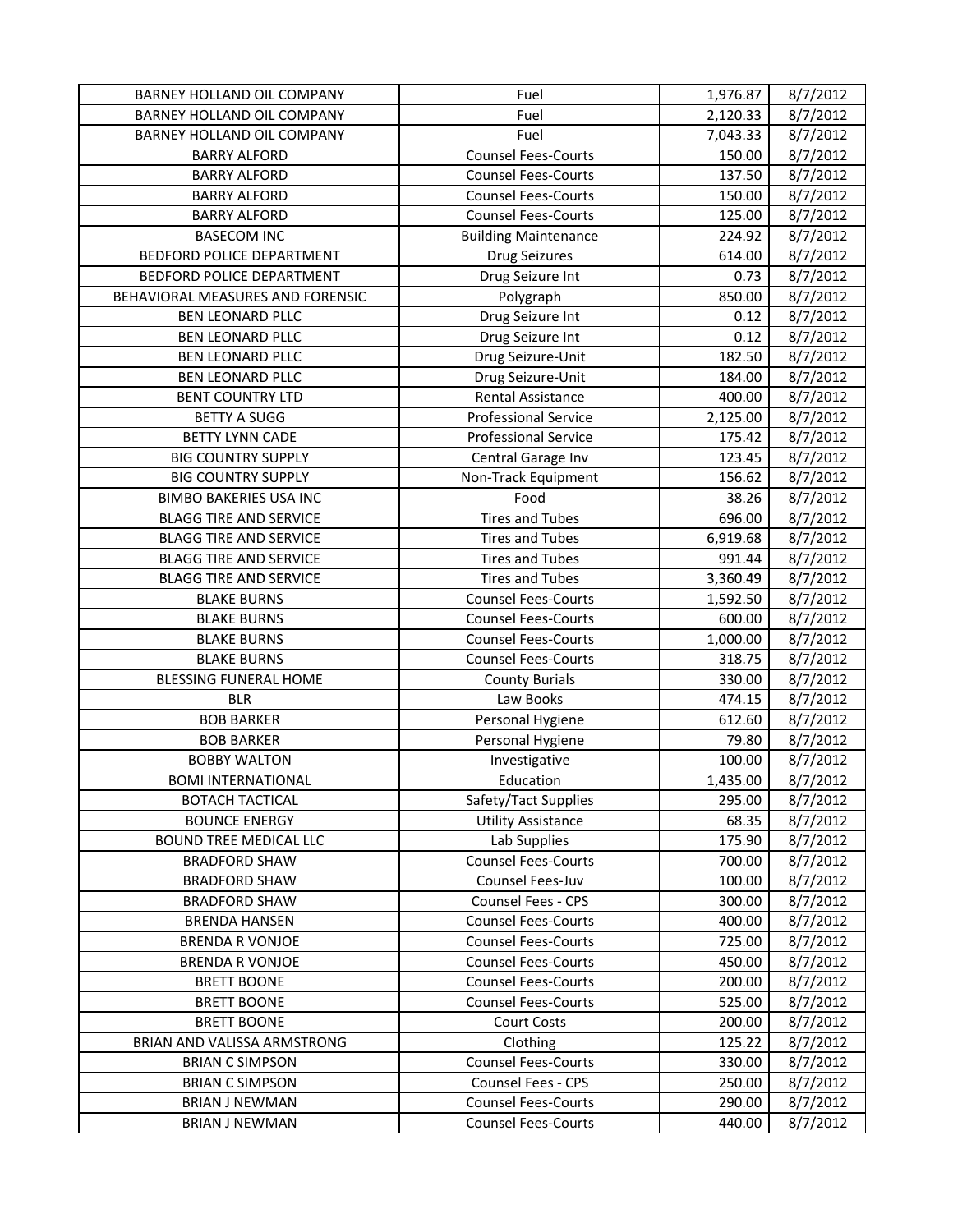| <b>BRIAN J NEWMAN</b>                             | <b>Counsel Fees-Courts</b>                               | 120.00           | 8/7/2012             |
|---------------------------------------------------|----------------------------------------------------------|------------------|----------------------|
| <b>BRIAN J WILLETT</b>                            | <b>Counsel Fees-Courts</b>                               | 575.00           | 8/7/2012             |
| <b>BRIAN J WILLETT</b>                            | <b>Counsel Fees-Courts</b>                               | 925.00           | 8/7/2012             |
| <b>BRIAN J WILLETT</b>                            | <b>Counsel Fees-Courts</b>                               | 300.00           | 8/7/2012             |
| <b>BRIAN K WALKER</b>                             | <b>Counsel Fees-Courts</b>                               | 325.00           | 8/7/2012             |
| <b>BRIAN K WALKER</b>                             | <b>Counsel Fees-Courts</b>                               | 425.00           | 8/7/2012             |
| <b>BRIAN K WALKER</b>                             | <b>Counsel Fees-Courts</b>                               | 250.00           | 8/7/2012             |
| <b>BRIAN M BOUFFARD</b>                           | <b>Counsel Fees-Courts</b>                               | 100.00           | 8/7/2012             |
| <b>BRIAN SALVANT</b>                              | <b>Counsel Fees-Courts</b>                               | 800.00           | 8/7/2012             |
| <b>BRIAN SALVANT</b>                              | <b>Counsel Fees-Courts</b>                               | 850.00           | 8/7/2012             |
| <b>BRIAN SALVANT</b>                              | <b>Counsel Fees-Courts</b>                               | 11,700.00        | 8/7/2012             |
| <b>BRIAN SALVANT</b>                              | Cnsl Fees-Crim Appls                                     | 2,810.00         | 8/7/2012             |
| <b>BRIAN SALVANT</b>                              | Crim Appeal-OthrCost                                     | 52.59            | 8/7/2012             |
| <b>BROOKSHIRE FOOD STORE #125</b>                 | Food/Hygiene Assist                                      | 58.86            | 8/7/2012             |
| BROWN, OWENS AND BRUMLEY                          | <b>County Burials</b>                                    | 2,680.00         | 8/7/2012             |
| <b>BRUCE ASHWORTH</b>                             | <b>Counsel Fees-Courts</b>                               | 500.00           | 8/7/2012             |
| <b>BRUCE ASHWORTH</b>                             | <b>Counsel Fees-Courts</b>                               | 100.00           | 8/7/2012             |
| <b>BUSH RUDNICKI SHELTON PC</b>                   | <b>Counsel Fees-Courts</b>                               | 515.00           | 8/7/2012             |
| <b>BUSH RUDNICKI SHELTON PC</b>                   | <b>Counsel Fees-Courts</b>                               | 1,260.00         | 8/7/2012             |
| <b>BUSH RUDNICKI SHELTON PC</b>                   | <b>Counsel Fees-Courts</b>                               | 2,850.00         | 8/7/2012             |
| <b>BUSINESS INTERIORS</b>                         | <b>Equipment Rentals</b>                                 | 135.00           | 8/7/2012             |
| <b>BUSINESS INTERIORS</b>                         | <b>Equipment Rentals</b>                                 | 1,104.00         | 8/7/2012             |
| <b>BUSINESS INTERIORS</b>                         | <b>Equipment Rentals</b>                                 | 3,906.00         | 8/7/2012             |
| <b>BVA SCIENTIFIC INC</b>                         | Lab Supplies                                             | 321.69           | 8/7/2012             |
| C P CONTINENTAL LP                                | <b>Rental Assistance</b>                                 | 593.00           | 8/7/2012             |
| <b>CAD SUPPLIES SPECIALTY</b>                     | <b>Voting Supplies</b>                                   | 288.00           | 8/7/2012             |
| CALEB I MOORE                                     | Counsel Fees - CPS                                       | 175.00           | 8/7/2012             |
| <b>CANAS &amp; FLORES</b>                         | <b>Counsel Fees-Courts</b>                               | 300.00           | 8/7/2012             |
| <b>CANAS &amp; FLORES</b>                         | <b>Counsel Fees-Courts</b>                               | 500.00           | 8/7/2012             |
| <b>CANAS &amp; FLORES</b>                         | <b>Counsel Fees-Courts</b>                               | 100.00           | 8/7/2012             |
| <b>CANAS &amp; FLORES</b>                         | <b>Counsel Fees-Courts</b>                               | 100.00           | 8/7/2012             |
| <b>CANAS &amp; FLORES</b>                         | <b>Counsel Fees-Courts</b>                               | 400.00           | 8/7/2012             |
| <b>CANTEY HANGER LLP</b>                          | Counsel Fees - CPS                                       | 420.00           | 8/7/2012             |
| <b>CAPP INC</b>                                   | <b>Building Maintenance</b>                              | 73.53            | 8/7/2012             |
| CAPPS VAN AND CAR RENTAL INC                      | <b>Voting Machine Trans</b>                              | 3,238.30         | 8/7/2012             |
| <b>CAREY WALKER</b>                               | <b>Counsel Fees-Courts</b>                               | 212.50           | 8/7/2012             |
| CARLA GIBBS KELMAN                                | Counsel Fees - CPS                                       | 1,700.00         | 8/7/2012             |
| <b>CARNIVAL FOOD STORES #78</b>                   | Food/Hygiene Assist                                      | 20.00            | 8/7/2012             |
| <b>CAROL A BIRDWELL</b>                           | <b>Counsel Fees-Courts</b>                               | 150.00           | 8/7/2012             |
| <b>CAROL A BIRDWELL</b>                           | <b>Counsel Fees-Courts</b>                               | 200.00           | 8/7/2012             |
| <b>CAROL A BIRDWELL</b>                           | <b>Counsel Fees-Courts</b>                               | 300.00           | 8/7/2012             |
| <b>CAROLE CROSS</b>                               | Counsel Fees - CPS                                       | 200.00           | 8/7/2012             |
| <b>CAROLE KERR</b>                                | <b>Counsel Fees-Courts</b>                               | 800.00           | 8/7/2012             |
| <b>CAROLE KERR</b>                                | <b>Counsel Fees-Courts</b>                               | 100.00           | 8/7/2012             |
| <b>CASEY COLE</b>                                 | <b>Counsel Fees-Courts</b>                               | 500.00           | 8/7/2012             |
| <b>CASEY COLE</b>                                 | <b>Counsel Fees-Courts</b>                               | 100.00           | 8/7/2012             |
| <b>CASS ROBERT CALLAWAY</b>                       | <b>Counsel Fees-Courts</b>                               | 625.00           | 8/7/2012             |
| <b>CASS ROBERT CALLAWAY</b>                       | <b>Counsel Fees-Courts</b>                               | 175.00           | 8/7/2012             |
| <b>CASS ROBERT CALLAWAY</b>                       | <b>Counsel Fees-Courts</b>                               | 275.00           | 8/7/2012             |
| <b>CATHERINE DUNNAVANT</b><br>CATHERINE DUNNAVANT | <b>Counsel Fees-Courts</b><br><b>Counsel Fees-Courts</b> | 500.00<br>125.00 | 8/7/2012<br>8/7/2012 |
| CATHOLIC CHARITIES DIOCESE OF FTW                 |                                                          |                  |                      |
|                                                   | <b>Interpreter Fees</b>                                  | 140.00           | 8/7/2012             |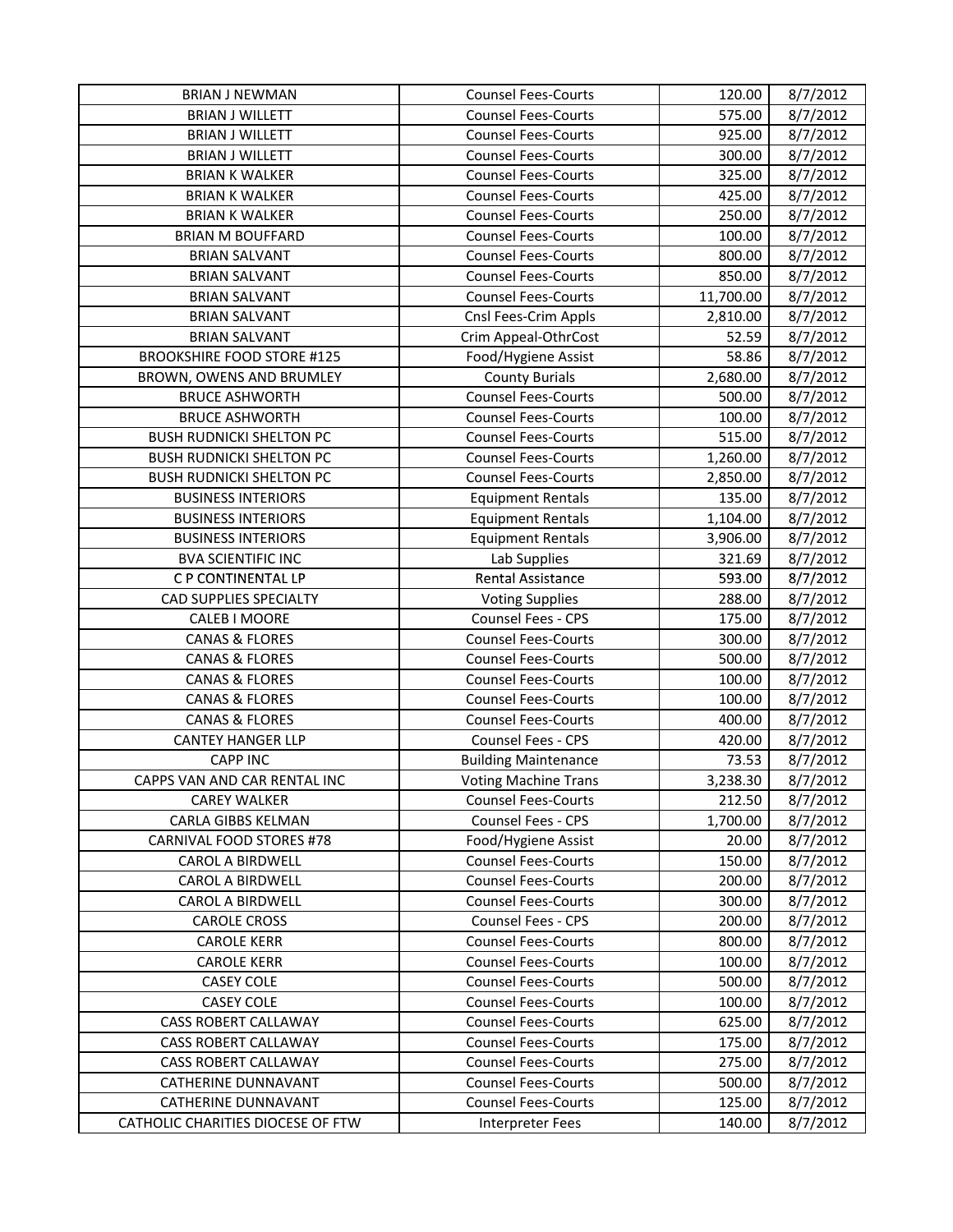| CBCF-CONGRESSIONAL BLACK CAUCUS | Education                   | 75.00     | 8/7/2012 |
|---------------------------------|-----------------------------|-----------|----------|
| <b>CDW GOVERNMENT INC</b>       | <b>Computer Supplies</b>    | 77.47     | 8/7/2012 |
| <b>CDW GOVERNMENT INC</b>       | <b>Computer Supplies</b>    | 158.43    | 8/7/2012 |
| <b>CDW GOVERNMENT INC</b>       | <b>Computer Supplies</b>    | 36.79     | 8/7/2012 |
| <b>CDW GOVERNMENT INC</b>       | <b>Computer Supplies</b>    | 113.46    | 8/7/2012 |
| <b>CDW GOVERNMENT INC</b>       | <b>Computer Maintenance</b> | 201.70    | 8/7/2012 |
| CECO INDUSTRIAL SALES CORP      | <b>Building Maintenance</b> | 508.50    | 8/7/2012 |
| CEDAR HILL MEMORIAL PARK        | <b>County Burials</b>       | 2,305.00  | 8/7/2012 |
| CENTRAL FREIGHT LINES INC       | Postage                     | 194.95    | 8/7/2012 |
| <b>CHARLES BURGESS</b>          | <b>Counsel Fees-Courts</b>  | 200.00    | 8/7/2012 |
| <b>CHARLES ROACH</b>            | <b>Counsel Fees-Courts</b>  | 2,500.00  | 8/7/2012 |
| <b>CHARLES ROACH</b>            | <b>Counsel Fees-Courts</b>  | 250.00    | 8/7/2012 |
| <b>CHARLES ROACH</b>            | <b>Counsel Fees-Courts</b>  | 200.00    | 8/7/2012 |
| <b>CHARLES ROACH</b>            | Drug Seizure Int            | 0.46      | 8/7/2012 |
| <b>CHARLES ROACH</b>            | Drug Seizure-Unit           | 1,000.00  | 8/7/2012 |
| <b>CHARTER COMMUNICATIONS</b>   | <b>Computer Supplies</b>    | 186.98    | 8/7/2012 |
| <b>CHARTER COMMUNICATIONS</b>   | Subscriptions               | 124.67    | 8/7/2012 |
| <b>CHARTER COMMUNICATIONS</b>   | Subscriptions               | 72.88     | 8/7/2012 |
| <b>CHARTER COMMUNICATIONS</b>   | Subscriptions               | 66.29     | 8/7/2012 |
| <b>CHECKPOINT SERVICES INC</b>  | <b>Computer Maintenance</b> | 1,948.20  | 8/7/2012 |
| <b>CHECKPOINT SERVICES INC</b>  | <b>Computer Maintenance</b> | 551.25    | 8/7/2012 |
| <b>CHEM AQUA</b>                | A/C Maint Contract          | 280.00    | 8/7/2012 |
| <b>CHEM AQUA</b>                | A/C Maint Contract          | 450.00    | 8/7/2012 |
| CHEMICAL LIME LTD               | <b>Base Stab Materials</b>  | 15,362.21 | 8/7/2012 |
| <b>CHERYL NASON</b>             | <b>Professional Service</b> | 450.00    | 8/7/2012 |
| CHEVRON USA INC.                | Transportation              | 84.19     | 8/7/2012 |
| CHRISTINA JOANNE WHIPPLE        | <b>Counsel Fees-Courts</b>  | 300.00    | 8/7/2012 |
| CHRISTINA JOANNE WHIPPLE        | Counsel Fees - CPS          | 100.00    | 8/7/2012 |
| <b>CHRISTOPHER LEO CASTANON</b> | <b>Counsel Fees-Courts</b>  | 400.00    | 8/7/2012 |
| <b>CHRISTOPHER LEO CASTANON</b> | <b>Counsel Fees-Courts</b>  | 275.00    | 8/7/2012 |
| Christopher W Ponder            | <b>Court Costs</b>          | 20.00     | 8/7/2012 |
| <b>CHRISTY BENSON</b>           | Clothing                    | 400.00    | 8/7/2012 |
| <b>CHRISTY MOORE</b>            | Relative Assistance         | 600.00    | 8/7/2012 |
| <b>CIRRO ENERGY</b>             | <b>Utility Assistance</b>   | 263.62    | 8/7/2012 |
| <b>CITY OF ARLINGTON</b>        | Fuel                        | 921.15    | 8/7/2012 |
| <b>CITY OF ARLINGTON</b>        | Fuel                        | 741.72    | 8/7/2012 |
| CITY OF CROWLEY UTILITIES       | <b>Utility Assistance</b>   | 42.60     | 8/7/2012 |
| <b>CITY OF EULESS</b>           | Water                       | 58.41     | 8/7/2012 |
| <b>CITY OF EULESS</b>           | Water                       | 47.79     | 8/7/2012 |
| CITY OF FOREST HILL UTILITIES   | <b>Utility Assistance</b>   | 293.86    | 8/7/2012 |
| <b>CITY OF FORT WORTH</b>       | <b>Equipment Rentals</b>    | 440.00    | 8/7/2012 |
| <b>CITY OF GRAND PRAIRIE</b>    | <b>Utility Assistance</b>   | 102.84    | 8/7/2012 |
| <b>CITY OF HALTOM CITY</b>      | Water                       | 34.71     | 8/7/2012 |
| <b>CITY OF HALTOM CITY</b>      | Water                       | 15.59     | 8/7/2012 |
| <b>CITY OF HALTOM CITY</b>      | <b>Utility Assistance</b>   | 302.46    | 8/7/2012 |
| <b>CITY OF HURST</b>            | <b>Utility Assistance</b>   | 62.67     | 8/7/2012 |
| <b>CITY OF LAKE WORTH</b>       | Water                       | 73.75     | 8/7/2012 |
| <b>CITY OF LAKE WORTH</b>       | Water                       | 1,096.90  | 8/7/2012 |
| CITY OF MANSFIELD WATER         | <b>Utility Assistance</b>   | 133.00    | 8/7/2012 |
| CITY OF MANSFIELD WATER/SEWER   | Water                       | 1,025.99  | 8/7/2012 |
| CITY OF MANSFIELD WATER/SEWER   | Water                       | 249.98    | 8/7/2012 |
| CITY OF MANSFIELD WATER/SEWER   | Water                       | 201.05    | 8/7/2012 |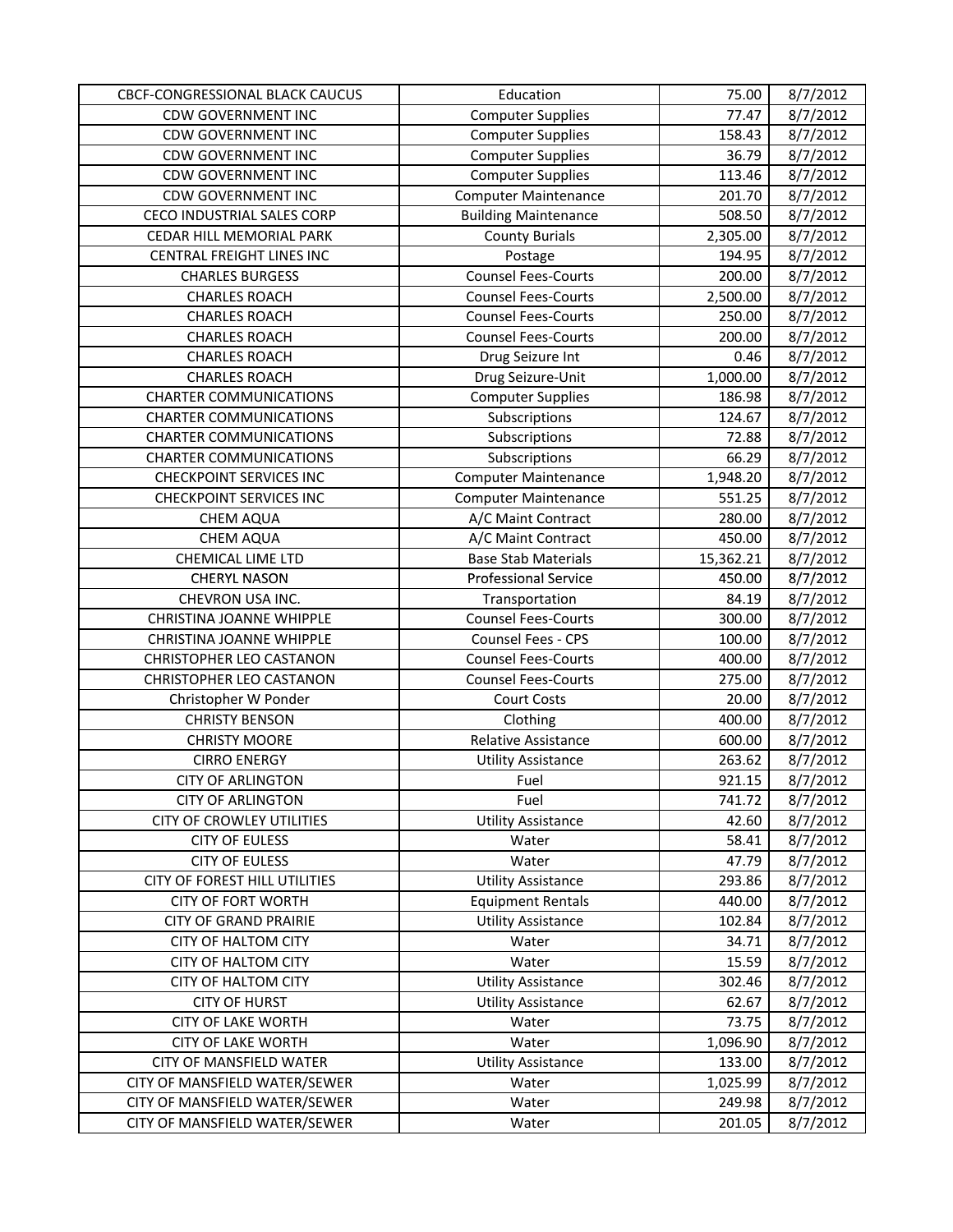| CITY OF MANSFIELD WATER/SEWER        | Water                       | 228.86    | 8/7/2012 |
|--------------------------------------|-----------------------------|-----------|----------|
| CITY OF NORTH RICHLAND HILLS         | <b>Utility Assistance</b>   | 88.49     | 8/7/2012 |
| <b>CITY OF SANSOM PARK</b>           | <b>Utility Assistance</b>   | 133.00    | 8/7/2012 |
| CITY OF WHITE SETTLEMENT             | <b>Utility Assistance</b>   | 98.92     | 8/7/2012 |
| <b>CLEMENTE DE LA CRUZ</b>           | Counsel Fees-Juv            | 100.00    | 8/7/2012 |
| <b>CLIA-CLANDESTINE LABORATORY</b>   | Education                   | 350.00    | 8/7/2012 |
| CLIA-CLANDESTINE LABORATORY          | Education                   | 350.00    | 8/7/2012 |
| <b>CLIA-CLANDESTINE LABORATORY</b>   | Education                   | 350.00    | 8/7/2012 |
| <b>CLIA-CLANDESTINE LABORATORY</b>   | Education                   | 350.00    | 8/7/2012 |
| <b>CLIFFORD GINN</b>                 | Investigative               | 495.00    | 8/7/2012 |
| CODY L COFER                         | <b>Counsel Fees-Courts</b>  | 500.00    | 8/7/2012 |
| <b>CODY L COFER</b>                  | Counsel Fees-Juv            | 312.50    | 8/7/2012 |
| <b>CODY L COFER</b>                  | Counsel Fees - CPS          | 100.00    | 8/7/2012 |
| <b>COLE JENNINGS BRYAN</b>           | <b>Counsel Fees-Courts</b>  | 200.00    | 8/7/2012 |
| <b>COLE JENNINGS BRYAN</b>           | <b>Counsel Fees-Courts</b>  | 100.00    | 8/7/2012 |
| <b>COLE JENNINGS BRYAN</b>           | <b>Counsel Fees-Probate</b> | 2,200.00  | 8/7/2012 |
| COMLINK WIRELESS TECHNOLOGIES INC    | Radio Serv-Non Contr        | 877.50    | 8/7/2012 |
| <b>COMMERCE CLEARING HOUSE</b>       | Law Books                   | 6,039.60  | 8/7/2012 |
| <b>COMMERCIAL RECORDER</b>           | Advertis/Leg Notice         | 12.50     | 8/7/2012 |
| <b>COMMERCIAL RECORDER</b>           | Advertis/Leg Notice         | 15.50     | 8/7/2012 |
| <b>COMMERCIAL RECORDER</b>           | Advertis/Leg Notice         | 19.00     | 8/7/2012 |
| <b>COMMERCIAL RECORDER</b>           | Books/Pamphlets             | 118.00    | 8/7/2012 |
| COMPREHENSIVE SAFETY RESOURCE 1 LP   | Education                   | 650.00    | 8/7/2012 |
| <b>CONATSER CONSTRUCTION TX LP</b>   | Non-Track Const/Bldg        | 75,236.77 | 8/7/2012 |
| <b>CONCHO SUPPLY INC</b>             | Central Garage Inv          | 1,241.17  | 8/7/2012 |
| <b>CONNECTING URBAN FAMILIES</b>     | <b>Professional Service</b> | 2,140.00  | 8/7/2012 |
| Connie A Lewis                       | Education                   | 204.00    | 8/7/2012 |
| <b>CONNIE PARKS</b>                  | Clothing                    | 575.00    | 8/7/2012 |
| <b>CONNIE PYATT-DRYDEN</b>           | <b>Counsel Fees-Courts</b>  | 200.00    | 8/7/2012 |
| COOK CHILDREN'S PHYSICIAN NETWORK    | <b>Medical Services</b>     | 154.00    | 8/7/2012 |
| COOK'S CORRECTIONAL KITCHEN          | Kitchen Supplies            | 1,272.00  | 8/7/2012 |
| COOK'S CORRECTIONAL KITCHEN          | Kitchen Supplies            | 275.49    | 8/7/2012 |
| <b>CRAIG DAMERON</b>                 | <b>Counsel Fees-Courts</b>  | 137.50    | 8/7/2012 |
| <b>CRAIG DAMERON</b>                 | <b>Counsel Fees-Courts</b>  | 125.00    | 8/7/2012 |
| <b>CRAIG S MICHALK</b>               | <b>Counsel Fees-Courts</b>  | 100.00    | 8/7/2012 |
| <b>CRAIG S MICHALK</b>               | <b>Counsel Fees-Courts</b>  | 200.00    | 8/7/2012 |
| <b>CUEVAS DISTRIBUTION INC</b>       | Lab Supplies                | 1,957.00  | 8/7/2012 |
| <b>CUMMINS SOUTHERN PLAINS LLC</b>   | Parts and Supplies          | 108.28    | 8/7/2012 |
| <b>CURTIS FORTINBERRY</b>            | <b>Counsel Fees-Courts</b>  | 600.00    | 8/7/2012 |
| <b>CUSTOMIZED COMMUNICATIONS INC</b> | <b>Educational Material</b> | 1,499.23  | 8/7/2012 |
| <b>CVR COMPUTER SUPPLIES INC</b>     | Supplies                    | 206.00    | 8/7/2012 |
| <b>CVR COMPUTER SUPPLIES INC</b>     | Supplies                    | 296.00    | 8/7/2012 |
| <b>CVR COMPUTER SUPPLIES INC</b>     | Supplies                    | 309.00    | 8/7/2012 |
| <b>CVR COMPUTER SUPPLIES INC</b>     | <b>Supplies</b>             | 74.00     | 8/7/2012 |
| <b>CYNTHIA A FITCH</b>               | <b>Counsel Fees-Courts</b>  | 300.00    | 8/7/2012 |
| <b>CYNTHIA A FITCH</b>               | <b>Counsel Fees-Courts</b>  | 300.00    | 8/7/2012 |
| <b>CYNTHIA A FITCH</b>               | <b>Counsel Fees - CPS</b>   | 1,290.00  | 8/7/2012 |
| <b>CYNTHIA OLIVER</b>                | Relative Assistance         | 300.00    | 8/7/2012 |
| <b>CYNTHIA WHITE</b>                 | Relative Assistance         | 300.00    | 8/7/2012 |
| D ROBIN MCCARTY                      | <b>Counsel Fees-Courts</b>  | 275.00    | 8/7/2012 |
| D ROBIN MCCARTY                      | <b>Counsel Fees-Courts</b>  | 250.00    | 8/7/2012 |
| DALE HEISCH                          | <b>Counsel Fees-Courts</b>  | 430.00    | 8/7/2012 |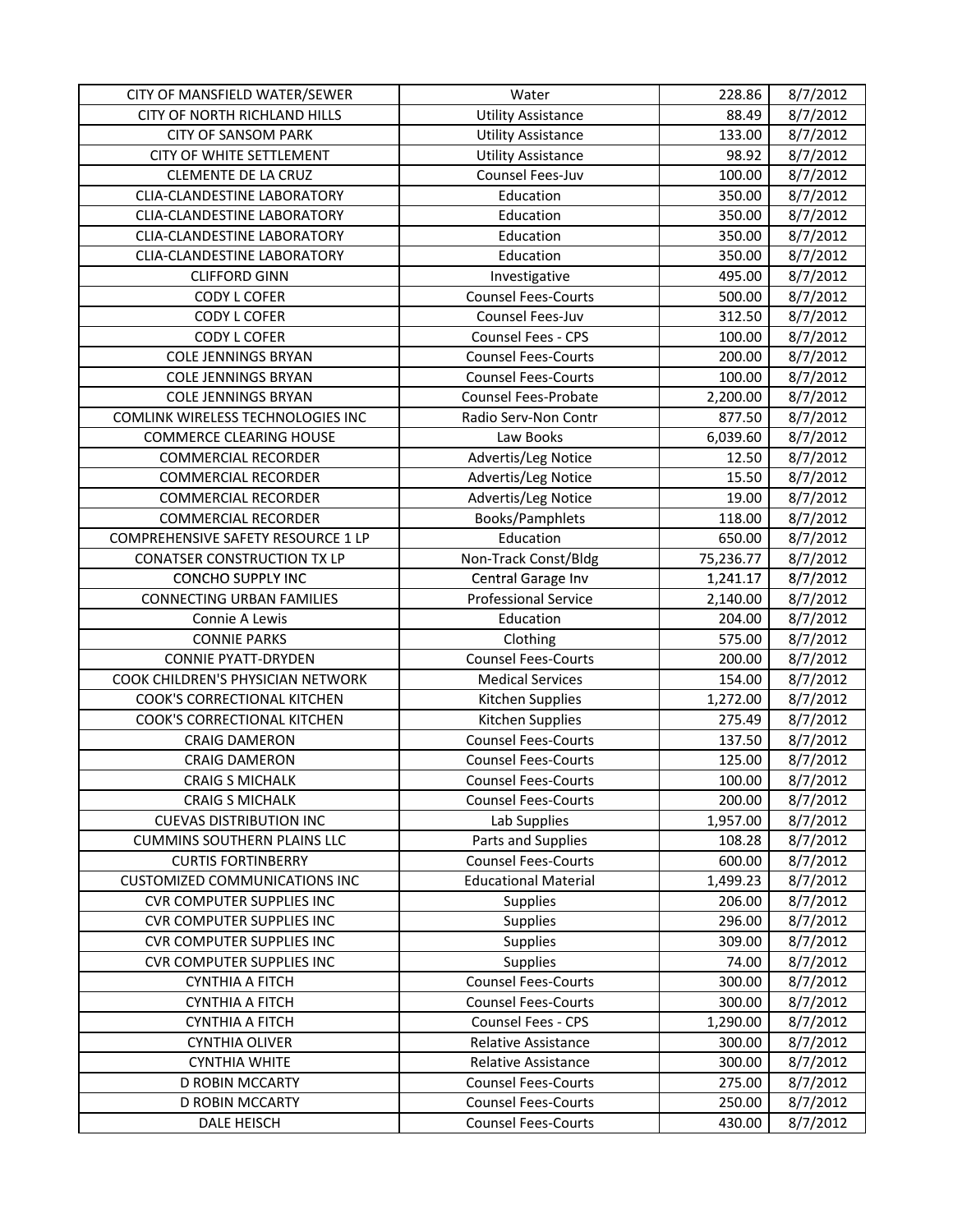| DALLAS CHILDREN ADVOCACY CTR | Tuition C/room Train        | 1,030.00 | 8/7/2012 |
|------------------------------|-----------------------------|----------|----------|
| DANETTE DEE ALVARADO         | Counsel Fees - CPS          | 100.00   | 8/7/2012 |
| DANIEL E COLLINS             | <b>Counsel Fees-Courts</b>  | 250.00   | 8/7/2012 |
| DANIEL HERNANDEZ             | <b>Counsel Fees-Courts</b>  | 300.00   | 8/7/2012 |
| <b>DANIEL HERNANDEZ</b>      | <b>Counsel Fees-Courts</b>  | 300.00   | 8/7/2012 |
| <b>DANIEL HERNANDEZ</b>      | <b>Counsel Fees-Courts</b>  | 300.00   | 8/7/2012 |
| DANIEL HERNANDEZ             | <b>Counsel Fees-Courts</b>  | 600.00   | 8/7/2012 |
| DANIEL HERNANDEZ             | <b>Counsel Fees-Courts</b>  | 500.00   | 8/7/2012 |
| DANIEL YOUNG                 | <b>Counsel Fees-Courts</b>  | 840.00   | 8/7/2012 |
| <b>DANIEL YOUNG</b>          | <b>Counsel Fees-Courts</b>  | 237.50   | 8/7/2012 |
| <b>DANIEL YOUNG</b>          | <b>Counsel Fees-Courts</b>  | 200.00   | 8/7/2012 |
| DANIEL YOUNG                 | <b>Counsel Fees-Courts</b>  | 125.00   | 8/7/2012 |
| DANNY D PITZER               | <b>Counsel Fees-Courts</b>  | 425.00   | 8/7/2012 |
| DANNY D PITZER               | <b>Counsel Fees-Courts</b>  | 8,030.00 | 8/7/2012 |
| DANNY D PITZER               | <b>Counsel Fees-Courts</b>  | 865.00   | 8/7/2012 |
| Dante A Williams             | Education                   | 30.00    | 8/7/2012 |
| DARCY NILES DENO             | Counsel Fees-Juv            | 200.00   | 8/7/2012 |
| DARCY NILES DENO             | Counsel Fees - CPS          | 100.00   | 8/7/2012 |
| DARCY NILES DENO             | Cnsl Fees-Fam Drg Ct        | 100.00   | 8/7/2012 |
| DARLENE JOHNSON              | Clothing                    | 144.17   | 8/7/2012 |
| DAVID A FRISBY               | <b>Counsel Fees-Courts</b>  | 400.00   | 8/7/2012 |
| DAVID A FRISBY               | <b>Counsel Fees-Courts</b>  | 400.00   | 8/7/2012 |
| <b>DAVID BAYS</b>            | <b>Counsel Fees-Courts</b>  | 400.00   | 8/7/2012 |
| DAVID MARLOW                 | Investigative               | 750.00   | 8/7/2012 |
| <b>DAVID PALMER</b>          | <b>Counsel Fees-Courts</b>  | 100.00   | 8/7/2012 |
| DAVID PEARSON, IV            | <b>Counsel Fees-Courts</b>  | 310.00   | 8/7/2012 |
| DAVID PEARSON, IV            | <b>Counsel Fees-Courts</b>  | 100.00   | 8/7/2012 |
| <b>DAVID RICHARDS</b>        | <b>Counsel Fees-Courts</b>  | 300.00   | 8/7/2012 |
| <b>DAVID RICHARDS</b>        | Cnsl Fees-Crim Appls        | 3,500.00 | 8/7/2012 |
| <b>DAVID RICHARDS</b>        | Cnsl Fees-Crim Appls        | 900.00   | 8/7/2012 |
| DAWN O'HARA                  | Clothing                    | 151.29   | 8/7/2012 |
| DBC FAMILY LAW               | <b>Counsel Fees-Courts</b>  | 150.00   | 8/7/2012 |
| DBC FAMILY LAW               | Counsel Fees - CPS          | 100.00   | 8/7/2012 |
| DBC FAMILY LAW               | Cnsl Fees-Fam Drg Ct        | 100.00   | 8/7/2012 |
| DEALERS ELECTRICAL SUPPLY    | <b>Building Maintenance</b> | 924.56   | 8/7/2012 |
| DEAN MIYAZONO                | <b>Counsel Fees-Courts</b>  | 100.00   | 8/7/2012 |
| <b>DEAN SWANDA</b>           | Counsel Fees-Juv            | 300.00   | 8/7/2012 |
| <b>DEBBIE EDWARDS</b>        | Reporter's Records          | 254.80   | 8/7/2012 |
| <b>DEBBIE KIMBRIEL</b>       | <b>Counsel Fees-Courts</b>  | 400.00   | 8/7/2012 |
| Debbie L White Buck          | Travel                      | 161.00   | 8/7/2012 |
| DEL PRADO PROPERTIES LTD     | <b>Utility Assistance</b>   | 73.88    | 8/7/2012 |
| <b>DELL MARKETING</b>        | Software Maintenance        | 922.12   | 8/7/2012 |
| <b>DENA RUSHING</b>          | Relative Assistance         | 300.00   | 8/7/2012 |
| <b>DEREK BROWN</b>           | <b>Counsel Fees-Courts</b>  | 750.00   | 8/7/2012 |
| <b>DEREK BROWN</b>           | <b>Counsel Fees-Courts</b>  | 250.00   | 8/7/2012 |
| DFW COMMUNICATIONS INC       | Insurance Receivable        | 465.00   | 8/7/2012 |
| DIAGNOSTIC HYBRIDS, INC.     | Lab Supplies                | 212.58   | 8/7/2012 |
| DIRECT ENERGY LP             | <b>Utility Assistance</b>   | 375.78   | 8/7/2012 |
| DIRECT ENERGY LP             | <b>Utility Assistance</b>   | 763.58   | 8/7/2012 |
| DIRECT ENERGY LP             | <b>Utility Assistance</b>   | 96.74    | 8/7/2012 |
| <b>DIRECTV INC</b>           | Subscriptions               | 55.99    | 8/7/2012 |
| <b>DOMINIC A BAUMAN</b>      | <b>Counsel Fees-Courts</b>  | 568.75   | 8/7/2012 |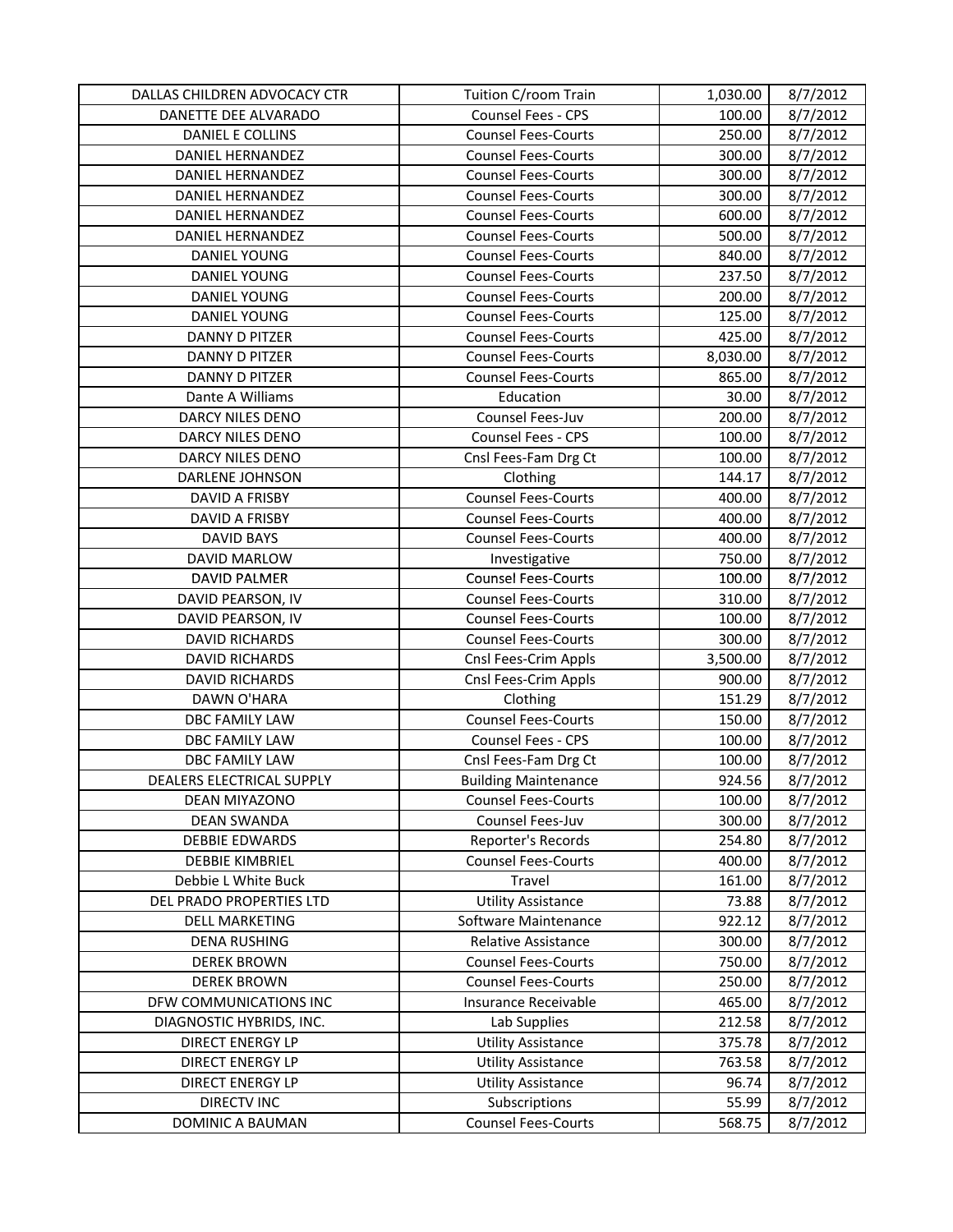| <b>DON GANDY</b>                | <b>Counsel Fees-Courts</b>  | 400.00    | 8/7/2012 |
|---------------------------------|-----------------------------|-----------|----------|
| <b>DON M DAWES</b>              | <b>Counsel Fees-Courts</b>  | 1,050.00  | 8/7/2012 |
| DON M DAWES                     | <b>Counsel Fees-Courts</b>  | 600.00    | 8/7/2012 |
| DON M DAWES                     | <b>Counsel Fees-Courts</b>  | 825.00    | 8/7/2012 |
| DON M DAWES                     | <b>Counsel Fees-Courts</b>  | 325.00    | 8/7/2012 |
| DON M DAWES                     | Counsel Fees - CPS          | 100.00    | 8/7/2012 |
| DON M DAWES                     | Counsel Fees - CPS          | 250.00    | 8/7/2012 |
| <b>DONALD N TURNER</b>          | <b>Counsel Fees-Courts</b>  | 100.00    | 8/7/2012 |
| DOUBLE EAGLE MECHANICAL SERVICE | <b>Building Maintenance</b> | 82.20     | 8/7/2012 |
| DOUBLE EAGLE MECHANICAL SERVICE | <b>Building Maintenance</b> | 235.44    | 8/7/2012 |
| DOUBLE EAGLE MECHANICAL SERVICE | A/C Maint Contract          | 144.00    | 8/7/2012 |
| DOUBLE EAGLE MECHANICAL SERVICE | <b>Building Maintenance</b> | 144.50    | 8/7/2012 |
| <b>DOUGLASS DISTRIBUTING</b>    | Gasoline Inventory          | 8,963.55  | 8/7/2012 |
| <b>DOUGLASS DISTRIBUTING</b>    | Gasoline Inventory          | 15,656.63 | 8/7/2012 |
| DRAKE COMMUNICATIONS INC        | <b>Equipment Maint</b>      | 230.00    | 8/7/2012 |
| DRAKE COMMUNICATIONS INC        | <b>Equipment Maint</b>      | 145.00    | 8/7/2012 |
| DRAKE COMMUNICATIONS INC        | Telephone-Basic             | 145.00    | 8/7/2012 |
| <b>DRAKE DUNNAVENT PC</b>       | <b>Counsel Fees-Courts</b>  | 100.00    | 8/7/2012 |
| DURKIN LAW OFFICES PC           | Counsel Fees-Juv            | 200.00    | 8/7/2012 |
| DURKIN LAW OFFICES PC           | Counsel Fees - CPS          | 100.00    | 8/7/2012 |
| <b>EARL E BATES JR</b>          | <b>Counsel Fees-Courts</b>  | 125.00    | 8/7/2012 |
| EASTCHASE MILL VALLEY LLC       | Rental Assistance           | 550.00    | 8/7/2012 |
| <b>EDWARD G JONES</b>           | <b>Counsel Fees-Courts</b>  | 425.00    | 8/7/2012 |
| <b>EDWARD G JONES</b>           | <b>Counsel Fees-Courts</b>  | 250.00    | 8/7/2012 |
| ELDON B MAHON INN OF COURT      | Dues                        | 150.00    | 8/7/2012 |
| ELDON B MAHON INN OF COURT      | Education                   | 195.00    | 8/7/2012 |
| Elida Hernandez                 | Education                   | 10.00     | 8/7/2012 |
| Elida Hernandez                 | Education                   | 180.00    | 8/7/2012 |
| Elizabeth L DiPaolo             | Education                   | 180.00    | 8/7/2012 |
| ELIZABETH RIVERA                | <b>Counsel Fees-Courts</b>  | 450.00    | 8/7/2012 |
| <b>ELLA ADAMS</b>               | <b>Relative Assistance</b>  | 300.00    | 8/7/2012 |
| <b>ELOY SEPULVEDA</b>           | <b>Counsel Fees-Courts</b>  | 1,718.00  | 8/7/2012 |
| <b>ELOY SEPULVEDA</b>           | <b>Counsel Fees-Courts</b>  | 20,600.00 | 8/7/2012 |
| ELROD'S COST PLUS #7            | Food/Hygiene Assist         | 38.20     | 8/7/2012 |
| <b>EMERALD PARK APARTMENTS</b>  | Rental Assistance           | 625.00    | 8/7/2012 |
| <b>EMERALD PARK APARTMENTS</b>  | <b>Utility Assistance</b>   | 35.27     | 8/7/2012 |
| <b>EMPIRE PAPER</b>             | Sheriff Inventory           | 43.00     | 8/7/2012 |
| <b>EMPIRE PAPER</b>             | Sheriff Inventory           | 310.32    | 8/7/2012 |
| <b>EMPIRE PAPER</b>             | <b>Custodian Supplies</b>   | 483.50    | 8/7/2012 |
| <b>ENCON SYSTEMS INC</b>        | <b>Computer Supplies</b>    | 43.18     | 8/7/2012 |
| <b>ENTRUST ENERGY INC</b>       | <b>Utility Assistance</b>   | 145.69    | 8/7/2012 |
| <b>ENVIROMATIC SYSTEMS</b>      | A/C Maint Contract          | 247.62    | 8/7/2012 |
| ER INVESTIGATIVE NETWORK        | Investigative               | 1,311.00  | 8/7/2012 |
| <b>ERIC CUMMINGS</b>            | <b>Counsel Fees-Courts</b>  | 1,220.00  | 8/7/2012 |
| <b>ERIC CUMMINGS</b>            | <b>Counsel Fees-Courts</b>  | 430.00    | 8/7/2012 |
| <b>ERIC CUMMINGS</b>            | <b>Counsel Fees-Courts</b>  | 100.00    | 8/7/2012 |
| ERNIE LEE MAGAHA                | Cert Copies/Trans           | 19.00     | 8/7/2012 |
| <b>EVCO PARTNERS LP</b>         | Supplies                    | 126.24    | 8/7/2012 |
| <b>EVCO PARTNERS LP</b>         | Supplies                    | 736.09    | 8/7/2012 |
| <b>EVCO PARTNERS LP</b>         | Supplies                    | 254.54    | 8/7/2012 |
| <b>EVCO PARTNERS LP</b>         | Supplies                    | 10.52     | 8/7/2012 |
| <b>EVCO PARTNERS LP</b>         | <b>Computer Supplies</b>    | 23.64     | 8/7/2012 |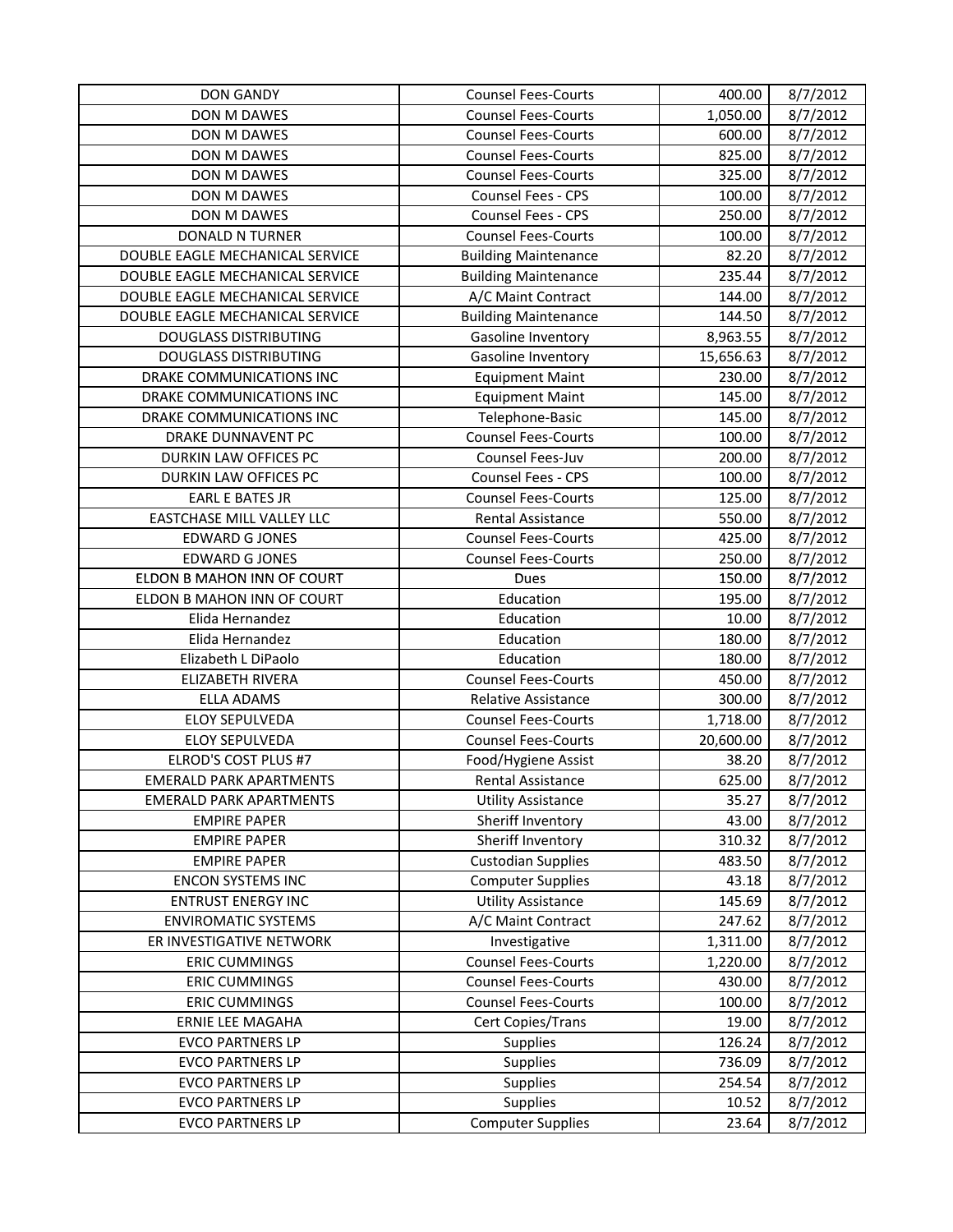| <b>EVCO PARTNERS LP</b>    | <b>Building Maintenance</b> | 71.35    | 8/7/2012 |
|----------------------------|-----------------------------|----------|----------|
| <b>EVCO PARTNERS LP</b>    | <b>Building Maintenance</b> | 70.88    | 8/7/2012 |
| <b>EVCO PARTNERS LP</b>    | Parts and Supplies          | 218.00   | 8/7/2012 |
| <b>EVCO PARTNERS LP</b>    | <b>Building Maintenance</b> | 82.01    | 8/7/2012 |
| <b>EVCO PARTNERS LP</b>    | <b>Building Maintenance</b> | 173.68   | 8/7/2012 |
| <b>EVRIDGE TRACTOR INC</b> | Parts and Supplies          | 366.34   | 8/7/2012 |
| <b>EVRIDGE TRACTOR INC</b> | Parts and Supplies          | 976.50   | 8/7/2012 |
| <b>EVRIDGE TRACTOR INC</b> | Parts and Supplies          | 629.76   | 8/7/2012 |
| FAMILY DOLLAR #5480        | Food/Hygiene Assist         | 20.00    | 8/7/2012 |
| FAMILY DOLLAR #6051        | Food/Hygiene Assist         | 169.36   | 8/7/2012 |
| FAMILY DOLLAR #6089        | Food/Hygiene Assist         | 154.27   | 8/7/2012 |
| FAMILY DOLLAR #6468        | Food/Hygiene Assist         | 19.32    | 8/7/2012 |
| FAMILY DOLLAR #7232        | Food/Hygiene Assist         | 129.34   | 8/7/2012 |
| FAMILY DOLLAR STORE #2477  | Food/Hygiene Assist         | 151.00   | 8/7/2012 |
| <b>FAMLO LLP</b>           | <b>Meeting Expenses</b>     | 394.49   | 8/7/2012 |
| <b>FARMERS MARKET</b>      | Food                        | 259.61   | 8/7/2012 |
| <b>FASTENAL</b>            | <b>Building Maintenance</b> | 170.54   | 8/7/2012 |
| <b>FAYE R HARDEN</b>       | <b>Counsel Fees-Courts</b>  | 350.00   | 8/7/2012 |
| <b>FAYE R HARDEN</b>       | <b>Counsel Fees-Courts</b>  | 350.00   | 8/7/2012 |
| <b>FEDEX</b>               | Postage                     | 24.36    | 8/7/2012 |
| <b>FEDEX</b>               | Postage                     | 93.19    | 8/7/2012 |
| <b>FEDEX</b>               | Postage                     | 126.12   | 8/7/2012 |
| <b>FEDEX</b>               | Postage                     | 25.20    | 8/7/2012 |
| <b>FEDEX</b>               | Postage                     | 89.57    | 8/7/2012 |
| <b>FEDEX</b>               | Postage                     | 42.82    | 8/7/2012 |
| <b>FEDEX</b>               | Postage                     | 30.74    | 8/7/2012 |
| <b>FEDEX</b>               | Postage                     | 204.23   | 8/7/2012 |
| FELIPE O CALZADA           | <b>Counsel Fees-Courts</b>  | 200.00   | 8/7/2012 |
| FELIPE O CALZADA           | <b>Counsel Fees-Courts</b>  | 500.00   | 8/7/2012 |
| FELIPE O CALZADA           | <b>Counsel Fees-Courts</b>  | 6,000.00 | 8/7/2012 |
| FELIPE O CALZADA           | <b>Counsel Fees-Courts</b>  | 900.00   | 8/7/2012 |
| FELIPE O CALZADA           | <b>Counsel Fees-Courts</b>  | 275.00   | 8/7/2012 |
| FELIPE O CALZADA           | Counsel Fees-Juv            | 730.00   | 8/7/2012 |
| FELIPE O CALZADA           | Counsel Fees - CPS          | 200.00   | 8/7/2012 |
| FERNANDO ORTIZ             | <b>Bail Bond Surety Fee</b> | 13.50    | 8/7/2012 |
| <b>FERNANDO ORTIZ</b>      | <b>Bail Bond Surety Fee</b> | 1.50     | 8/7/2012 |
| FIESTA #46                 | Food/Hygiene Assist         | 20.00    | 8/7/2012 |
| FIESTA MART #60            | Food/Hygiene Assist         | 20.00    | 8/7/2012 |
| FIESTA MART #61            | Food/Hygiene Assist         | 60.00    | 8/7/2012 |
| FIESTA MART #69            | Food/Hygiene Assist         | 54.91    | 8/7/2012 |
| FIESTA MART #76            | Food/Hygiene Assist         | 298.80   | 8/7/2012 |
| FIESTA MART INC            | Food/Hygiene Assist         | 20.00    | 8/7/2012 |
| FILTER SYSTEMS INC         | A/C Maint Contract          | 46.79    | 8/7/2012 |
| FILTER SYSTEMS INC         | A/C Maint Contract          | 109.60   | 8/7/2012 |
| FILTER SYSTEMS INC         | A/C Maint Contract          | 17.24    | 8/7/2012 |
| FILTER SYSTEMS INC         | A/C Maint Contract          | 321.96   | 8/7/2012 |
| FILTER SYSTEMS INC         | A/C Maint Contract          | 946.13   | 8/7/2012 |
| FILTER SYSTEMS INC         | A/C Maint Contract          | 22.40    | 8/7/2012 |
| FILTER SYSTEMS INC         | A/C Maint Contract          | 177.00   | 8/7/2012 |
| FILTER SYSTEMS INC         | A/C Maint Contract          | 180.12   | 8/7/2012 |
| FILTER SYSTEMS INC         | A/C Maint Contract          | 253.15   | 8/7/2012 |
| FILTER SYSTEMS INC         | A/C Maint Contract          | 149.42   | 8/7/2012 |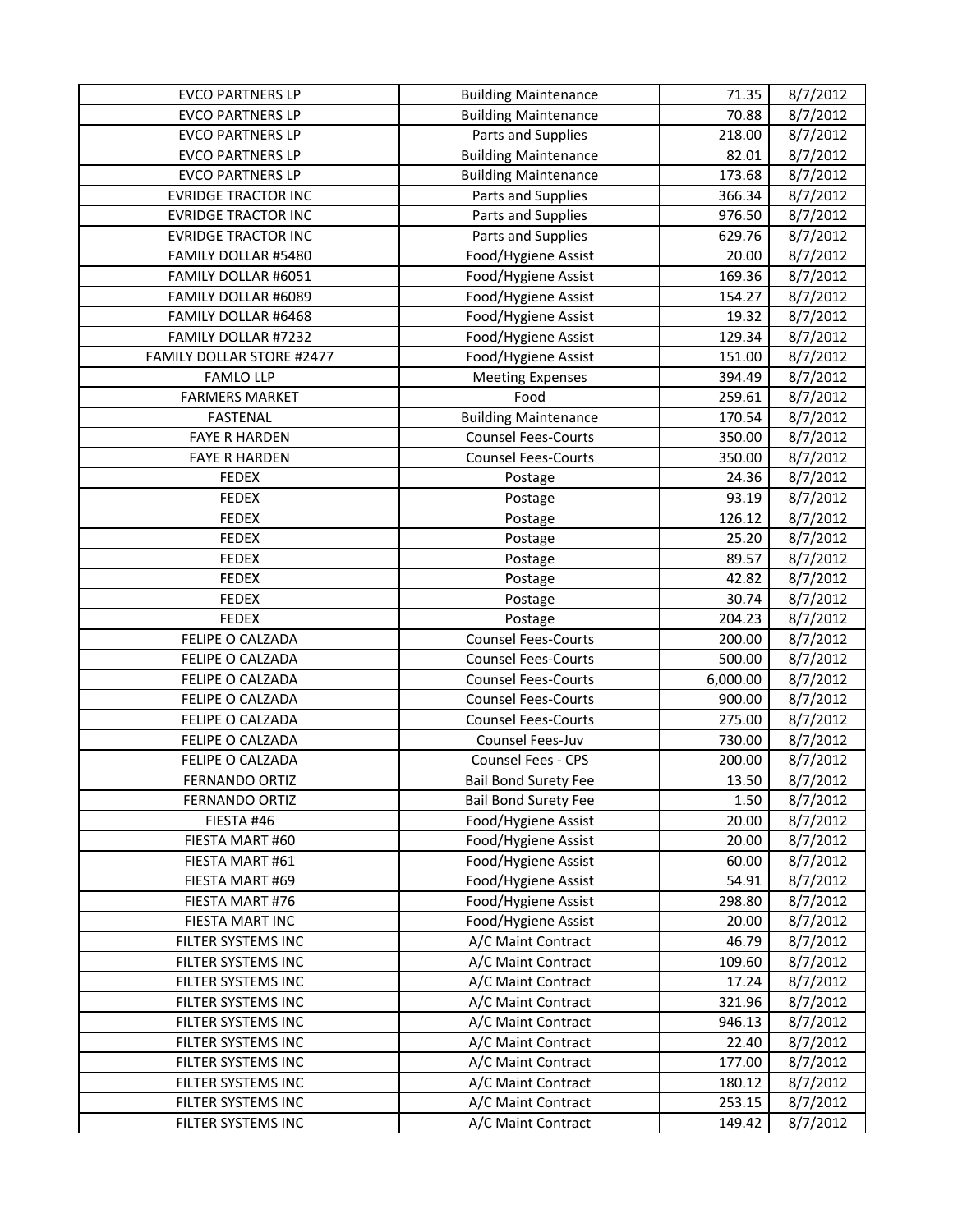| FILTER SYSTEMS INC                  | A/C Maint Contract         | 127.93    | 8/7/2012 |
|-------------------------------------|----------------------------|-----------|----------|
| FILTER SYSTEMS INC                  | A/C Maint Contract         | 137.32    | 8/7/2012 |
| FILTER SYSTEMS INC                  | A/C Maint Contract         | 9.68      | 8/7/2012 |
| FIRST CHOICE POWER                  | <b>Utility Assistance</b>  | 1,664.60  | 8/7/2012 |
| <b>FISHER SCIENTIFIC</b>            | Lab Supplies               | 543.96    | 8/7/2012 |
| FIVE OAKS ACHIEVEMENT CENTER        | Clothing                   | 416.10    | 8/7/2012 |
| FIVE STAR CORRECTIONAL SERVICES INC | Food Contr/Prisoners       | 75,800.09 | 8/7/2012 |
| FIVE STAR CORRECTIONAL SERVICES INC | Food Contr/Employees       | 2,586.52  | 8/7/2012 |
| FLOWER MOUND WATER BLAST INC        | <b>Erosion Control</b>     | 1,680.50  | 8/7/2012 |
| FLYNN, FRANCIS & CLARK LLP          | Counsel Fees - CPS         | 100.00    | 8/7/2012 |
| FONDREN FORENSICS INC               | <b>Expert Witness Serv</b> | 262.50    | 8/7/2012 |
| <b>FOODLAND MARKETS</b>             | Food/Hygiene Assist        | 78.85     | 8/7/2012 |
| FORENSIC DNA & DRUG TESTING SERVICE | <b>Medical Services</b>    | 826.00    | 8/7/2012 |
| FORT WORTH CHAMPION SPRING          | Central Garage Inv         | 142.70    | 8/7/2012 |
| FORT WORTH POLICE DEPARTMENT        | <b>Drug Seizures</b>       | 166.00    | 8/7/2012 |
| FORT WORTH POLICE DEPARTMENT        | <b>Drug Seizures</b>       | 207.00    | 8/7/2012 |
| FORT WORTH POLICE DEPARTMENT        | <b>Drug Seizures</b>       | 415.00    | 8/7/2012 |
| FORT WORTH POLICE DEPARTMENT        | <b>Drug Seizures</b>       | 155.00    | 8/7/2012 |
| FORT WORTH POLICE DEPARTMENT        | <b>Drug Seizures</b>       | 952.00    | 8/7/2012 |
| FORT WORTH POLICE DEPARTMENT        | <b>Drug Seizures</b>       | 5,320.00  | 8/7/2012 |
| FORT WORTH POLICE DEPARTMENT        | <b>Drug Seizures</b>       | 1,323.50  | 8/7/2012 |
| FORT WORTH POLICE DEPARTMENT        | Drug Seizure Int           | 0.06      | 8/7/2012 |
| FORT WORTH POLICE DEPARTMENT        | Drug Seizure Int           | 0.05      | 8/7/2012 |
| FORT WORTH POLICE DEPARTMENT        | Drug Seizure Int           | 0.18      | 8/7/2012 |
| FORT WORTH POLICE DEPARTMENT        | Drug Seizure Int           | 0.07      | 8/7/2012 |
| FORT WORTH POLICE DEPARTMENT        | Drug Seizure Int           | 0.21      | 8/7/2012 |
| FORT WORTH POLICE DEPARTMENT        | Drug Seizure Int           | 4.91      | 8/7/2012 |
| FORT WORTH POLICE DEPARTMENT        | Drug Seizure Int           | 0.30      | 8/7/2012 |
| FORT WORTH STAR TELEGRAM            | Advertis/Leg Notice        | 301.00    | 8/7/2012 |
| FORT WORTH STAR TELEGRAM            | Advertis/Leg Notice        | 2,138.87  | 8/7/2012 |
| FORT WORTH TRANSPORTATION AUTHORITY | Transportation             | 1,650.00  | 8/7/2012 |
| FORT WORTH WATER DEPARTMENT         | Water                      | 99.14     | 8/7/2012 |
| FORT WORTH WATER DEPARTMENT         | Water                      | 7,107.68  | 8/7/2012 |
| FORT WORTH WATER DEPARTMENT         | Water                      | 9,977.55  | 8/7/2012 |
| FORT WORTH WATER DEPARTMENT         | Water                      | 17,586.63 | 8/7/2012 |
| FORT WORTH WATER DEPARTMENT         | Water                      | 169.97    | 8/7/2012 |
| FORT WORTH WATER DEPARTMENT         | Water                      | 312.13    | 8/7/2012 |
| FORT WORTH WATER DEPARTMENT         | Water                      | 1,001.81  | 8/7/2012 |
| FORT WORTH WATER DEPARTMENT         | Water                      | 779.68    | 8/7/2012 |
| FORT WORTH WATER DEPARTMENT         | Water                      | 1,512.50  | 8/7/2012 |
| FORT WORTH WATER DEPARTMENT         | Water                      | 329.95    | 8/7/2012 |
| FORT WORTH WATER DEPARTMENT         | Water                      | 1,342.91  | 8/7/2012 |
| FORT WORTH WATER DEPARTMENT         | Water                      | 1,088.26  | 8/7/2012 |
| FORT WORTH WATER DEPARTMENT         | Water                      | 239.05    | 8/7/2012 |
| FORT WORTH WATER DEPARTMENT         | Water                      | 278.70    | 8/7/2012 |
| FORT WORTH WATER DEPARTMENT         | Water                      | 303.58    | 8/7/2012 |
| FORT WORTH WATER DEPARTMENT         | Water                      | 27.00     | 8/7/2012 |
| FORT WORTH WATER DEPARTMENT         | Water                      | 148.96    | 8/7/2012 |
| FORT WORTH WATER DEPARTMENT         | Water                      | 46.68     | 8/7/2012 |
| FORT WORTH WATER DEPARTMENT         | Water                      | 61.42     | 8/7/2012 |
| FORT WORTH WATER DEPARTMENT         | <b>Utility Assistance</b>  | 4,926.84  | 8/7/2012 |
| FORT WORTH WATER DEPARTMENT         | Water                      | 234.05    | 8/7/2012 |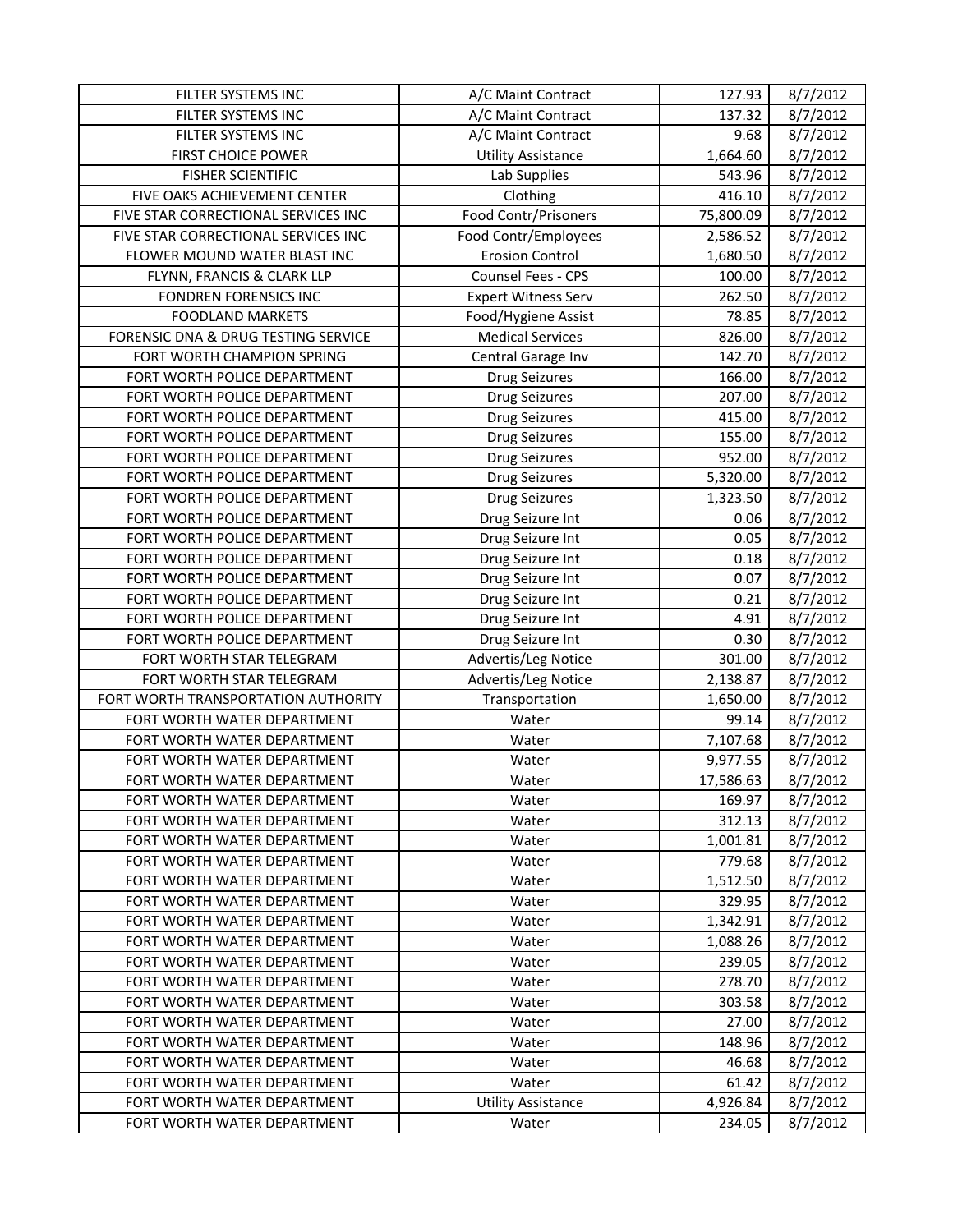| FORT WORTH WATER DEPARTMENT      | Water                       | 165.60    | 8/7/2012 |
|----------------------------------|-----------------------------|-----------|----------|
| <b>FRANCES B JANEZIC</b>         | <b>Professional Service</b> | 526.26    | 8/7/2012 |
| FRANCISCO HERNANDEZ JR           | <b>Counsel Fees-Courts</b>  | 900.00    | 8/7/2012 |
| FRANCISCO HERNANDEZ JR           | <b>Counsel Fees-Courts</b>  | 200.00    | 8/7/2012 |
| FRANCISCO HERNANDEZ JR           | <b>Counsel Fees-Courts</b>  | 300.00    | 8/7/2012 |
| FRANCISCO HERNANDEZ JR           | <b>Counsel Fees-Courts</b>  | 200.00    | 8/7/2012 |
| FRANCISCO HERNANDEZ JR           | <b>Counsel Fees-Courts</b>  | 100.00    | 8/7/2012 |
| <b>FRANK ADLER</b>               | <b>Counsel Fees - CPS</b>   | 350.00    | 8/7/2012 |
| <b>FRANK ADLER</b>               | Cnsl Fees-Fam Drg Ct        | 100.00    | 8/7/2012 |
| <b>FRED CUMMINGS</b>             | <b>Counsel Fees-Courts</b>  | 4,662.50  | 8/7/2012 |
| <b>FRED CUMMINGS</b>             | Cnsl Fees-Cap Murder        | 10,900.00 | 8/7/2012 |
| FRED PRYOR SEMINARS, INC.        | Education                   | 219.00    | 8/7/2012 |
| FRED PRYOR SEMINARS, INC.        | Education                   | 219.00    | 8/7/2012 |
| FRED PRYOR SEMINARS, INC.        | Education                   | 219.00    | 8/7/2012 |
| FRED PRYOR SEMINARS/CAREERTRACK  | <b>Educational Material</b> | 5,670.00  | 8/7/2012 |
| <b>FUFFIZ ANTIQUE MALL</b>       | <b>Restitution Payable</b>  | 500.00    | 8/7/2012 |
| FULCRUM RETAIL ENERGY LLC        | <b>Utility Assistance</b>   | 150.84    | 8/7/2012 |
| FULGHAM LAW FIRM PC              | <b>Counsel Fees-Courts</b>  | 650.00    | 8/7/2012 |
| FULGHAM LAW FIRM PC              | <b>Counsel Fees-Courts</b>  | 700.00    | 8/7/2012 |
| FULGHAM LAW FIRM PC              | <b>Counsel Fees-Courts</b>  | 700.00    | 8/7/2012 |
| <b>G ALAN STEELE</b>             | <b>Counsel Fees-Courts</b>  | 300.00    | 8/7/2012 |
| <b>G ANDREW PLATT</b>            | <b>Counsel Fees-Courts</b>  | 325.00    | 8/7/2012 |
| <b>G ANDREW PLATT</b>            | <b>Counsel Fees-Courts</b>  | 400.00    | 8/7/2012 |
| <b>G ANDREW PLATT</b>            | <b>Counsel Fees-Courts</b>  | 450.00    | 8/7/2012 |
| <b>G ANDREW PLATT</b>            | <b>Counsel Fees-Courts</b>  | 100.00    | 8/7/2012 |
| <b>GALVAN FLOORS LLC</b>         | <b>Building Maintenance</b> | 4,800.00  | 8/7/2012 |
| <b>GARRICK ARTHUR FARRIA</b>     | <b>Counsel Fees-Courts</b>  | 350.00    | 8/7/2012 |
| <b>GARY MEDLIN</b>               | <b>Counsel Fees-Courts</b>  | 175.00    | 8/7/2012 |
| <b>GARY MEDLIN</b>               | <b>Counsel Fees-Courts</b>  | 680.00    | 8/7/2012 |
| <b>GEORGE MACKEY</b>             | <b>Counsel Fees-Courts</b>  | 300.00    | 8/7/2012 |
| <b>GEORGE MACKEY</b>             | <b>Counsel Fees-Courts</b>  | 2,000.00  | 8/7/2012 |
| <b>GEORGE MACKEY</b>             | <b>Counsel Fees-Courts</b>  | 300.00    | 8/7/2012 |
| <b>GEORGE PATTON ASSOC INC</b>   | Supplies                    | 482.69    | 8/7/2012 |
| <b>GES</b>                       | <b>Building Maintenance</b> | 466.00    | 8/7/2012 |
| <b>GES</b>                       | A/C Maint Contract          | 180.96    | 8/7/2012 |
| GES                              | A/C Maint Contract          | 738.96    | 8/7/2012 |
| GES                              | A/C Maint Contract          | 558.00    | 8/7/2012 |
| <b>GILBERT RUSSELL ROWE</b>      | <b>Counsel Fees-Courts</b>  | 200.00    | 8/7/2012 |
| <b>GILBERTO TORREZ</b>           | Investigative               | 532.50    | 8/7/2012 |
| <b>GLAXO SMITH KLINE (GSK)</b>   | <b>Medical Supplies</b>     | 8,363.18  | 8/7/2012 |
| <b>GLORIA MCGILL-WHITE</b>       | Relative Assistance         | 300.00    | 8/7/2012 |
| <b>GLYNIS MCGINTY</b>            | <b>Counsel Fees-Courts</b>  | 1,900.00  | 8/7/2012 |
| <b>GLYNIS MCGINTY</b>            | <b>Counsel Fees-Courts</b>  | 4,250.00  | 8/7/2012 |
| <b>GLYNIS MCGINTY</b>            | <b>Counsel Fees-Courts</b>  | 250.00    | 8/7/2012 |
| <b>GLYNIS MCGINTY</b>            | <b>Counsel Fees-Courts</b>  | 1,800.00  | 8/7/2012 |
| GOMEZ FLOOR COVERING INC         | <b>Building Maintenance</b> | 6,119.05  | 8/7/2012 |
| <b>GRAND PRAIRIE POLICE DEPT</b> | <b>Drug Seizures</b>        | 3,015.00  | 8/7/2012 |
| <b>GRAND PRAIRIE POLICE DEPT</b> | <b>Drug Seizures</b>        | 1,031.00  | 8/7/2012 |
| <b>GRAND PRAIRIE POLICE DEPT</b> | <b>Drug Seizures</b>        | 2,183.00  | 8/7/2012 |
| <b>GRAND PRAIRIE POLICE DEPT</b> | Drug Seizure Int            | 9.75      | 8/7/2012 |
| <b>GRAND PRAIRIE POLICE DEPT</b> | Drug Seizure Int            | 0.50      | 8/7/2012 |
| <b>GRAND PRAIRIE POLICE DEPT</b> | Drug Seizure Int            | 1.02      | 8/7/2012 |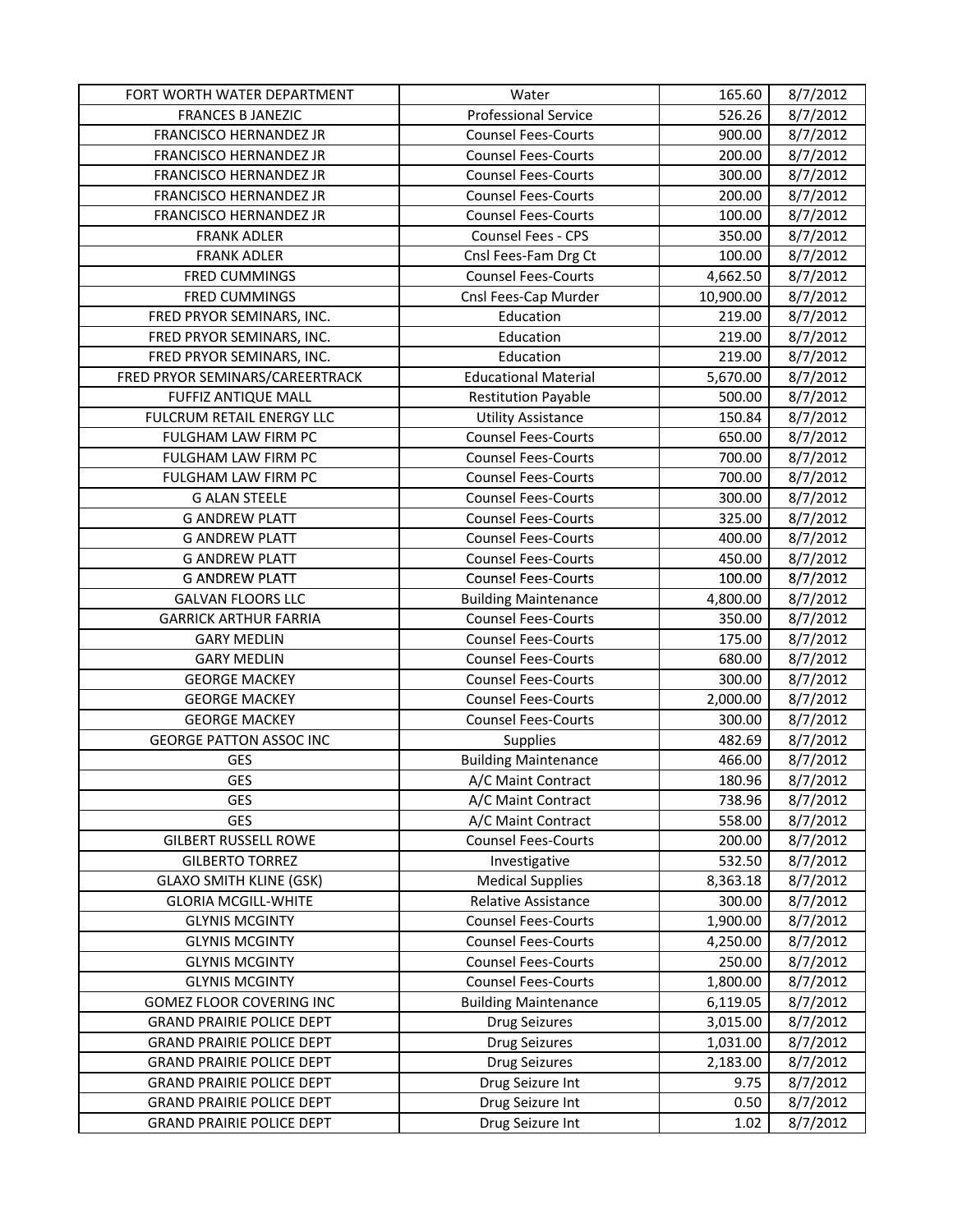| <b>GRANGER GROUP INC</b>             | <b>Bonds</b>                | 71.00    | 8/7/2012 |
|--------------------------------------|-----------------------------|----------|----------|
| <b>GRAPHIC FINISHING SYSTEMS INC</b> | <b>Equipment Maint</b>      | 165.00   | 8/7/2012 |
| Grasiela Alvarado                    | Education                   | 180.00   | 8/7/2012 |
| Grasiela Alvarado                    | Education                   | 10.00    | 8/7/2012 |
| <b>GREEN MOUNTAIN ENERGY COMPANY</b> | <b>Utility Assistance</b>   | 152.97   | 8/7/2012 |
| <b>GREEN MOUNTAIN ENERGY COMPANY</b> | <b>Utility Assistance</b>   | 87.08    | 8/7/2012 |
| <b>GREEN MOUNTAIN ENERGY COMPANY</b> | <b>Utility Assistance</b>   | 148.35   | 8/7/2012 |
| <b>GREEN MOUNTAIN ENERGY COMPANY</b> | <b>Utility Assistance</b>   | 110.28   | 8/7/2012 |
| <b>GREEN MOUNTAIN ENERGY COMPANY</b> | <b>Utility Assistance</b>   | 490.00   | 8/7/2012 |
| <b>GREEN MOUNTAIN ENERGY COMPANY</b> | <b>Utility Assistance</b>   | 130.78   | 8/7/2012 |
| <b>GREEN PLANET INC</b>              | Lab Equip Mainten           | 170.00   | 8/7/2012 |
| <b>GREENWOOD MOUNT OLIVET</b>        | <b>County Burials</b>       | 2,925.00 | 8/7/2012 |
| <b>GREGORY JOHN WILDER II</b>        | Counsel Fees - CPS          | 300.00   | 8/7/2012 |
| <b>GREGORY SPENCER FUNERAL</b>       | <b>County Burials</b>       | 1,730.00 | 8/7/2012 |
| <b>GREYHOUND LINES INC</b>           | Transportation              | 260.00   | 8/7/2012 |
| <b>GREYHOUND PACKAGE EXPRESS</b>     | Transportation              | 141.35   | 8/7/2012 |
| <b>GRICELDA SAMANO</b>               | Interpreter Fees            | 162.50   | 8/7/2012 |
| <b>GST PUBLIC SAFETY SUPPLY</b>      | Clothing                    | 1,727.75 | 8/7/2012 |
| <b>GST PUBLIC SAFETY SUPPLY</b>      | Clothing                    | 1,110.81 | 8/7/2012 |
| <b>GST PUBLIC SAFETY SUPPLY</b>      | Clothing                    | 1,445.56 | 8/7/2012 |
| <b>GST PUBLIC SAFETY SUPPLY</b>      | Clothing                    | 1,750.37 | 8/7/2012 |
| <b>GST PUBLIC SAFETY SUPPLY</b>      | Clothing                    | (71.86)  | 8/7/2012 |
| <b>GST PUBLIC SAFETY SUPPLY</b>      | Clothing                    | 762.72   | 8/7/2012 |
| <b>GST PUBLIC SAFETY SUPPLY</b>      | Clothing                    | 265.22   | 8/7/2012 |
| <b>GW OUTFITTERS LP</b>              | Sheriff Inventory           |          | 8/7/2012 |
| <b>GW OUTFITTERS LP</b>              | Supplies                    | 49.50    | 8/7/2012 |
| <b>GW OUTFITTERS LP</b>              | Supplies                    | 198.00   | 8/7/2012 |
| <b>GW OUTFITTERS LP</b>              | Supplies                    | 49.50    | 8/7/2012 |
| <b>GW OUTFITTERS LP</b>              | Supplies                    |          | 8/7/2012 |
| <b>GW OUTFITTERS LP</b>              | <b>Supplies</b>             | 198.00   | 8/7/2012 |
| H D SMITH WHOLESALE CO               | <b>Medical Supplies</b>     | 1,206.82 | 8/7/2012 |
| H D SMITH WHOLESALE CO               | <b>Medical Supplies</b>     | 683.57   | 8/7/2012 |
| H D SMITH WHOLESALE CO               | <b>Medical Supplies</b>     | 2,841.22 | 8/7/2012 |
| <b>HACH COMPANY</b>                  | Lab Supplies                | 471.68   | 8/7/2012 |
| HAMIDA A ABDAL-KHALLAQ INC           | <b>Counsel Fees-Courts</b>  | 1,050.00 | 8/7/2012 |
| HAMIDA A ABDAL-KHALLAQ INC           | <b>Counsel Fees-Courts</b>  | 250.00   | 8/7/2012 |
| HAMIDA A ABDAL-KHALLAQ INC           | <b>Counsel Fees-Courts</b>  | 225.00   | 8/7/2012 |
| HAMIDA A ABDAL-KHALLAQ INC           | Counsel Fees - CPS          | 1,687.50 | 8/7/2012 |
| HAROLD V JOHNSON                     | <b>Counsel Fees-Courts</b>  | 150.00   | 8/7/2012 |
| HAROLD V JOHNSON                     | <b>Counsel Fees-Courts</b>  | 300.00   | 8/7/2012 |
| HARRY HARRIS, III                    | <b>Counsel Fees-Courts</b>  | 600.00   | 8/7/2012 |
| HARRY HARRIS, III                    | <b>Counsel Fees-Courts</b>  | 275.00   | 8/7/2012 |
| HD SUPPLY CONSTRUCTION SUPPLY LTD    | Field Equip&Supplies        | 68.00    | 8/7/2012 |
| HEARTLAND ASPHALT MATERIALS INC      | Asphalt-Liquid              | 2,815.49 | 8/7/2012 |
| HEARTLAND DIVERSIFIED INC            | <b>Building Maintenance</b> | 610.00   | 8/7/2012 |
| <b>HEATHER YVONNE OGIER</b>          | Counsel Fees - CPS          | 200.00   | 8/7/2012 |
| <b>HELBING'S MOBIL SERVICE</b>       | Central Garage Inv          | 119.25   | 8/7/2012 |
| <b>HENRY SCHEIN</b>                  | <b>Medical Supplies</b>     | 1,303.20 | 8/7/2012 |
| <b>HENRY SCHEIN</b>                  | Lab Supplies                | 204.75   | 8/7/2012 |
| <b>HENRY SCHEIN</b>                  | <b>Medical Supplies</b>     | 120.60   | 8/7/2012 |
| <b>HERBERT D EVERITT</b>             | <b>Counsel Fees-Courts</b>  | 100.00   | 8/7/2012 |
| <b>HERBERT D EVERITT</b>             | <b>Counsel Fees-Courts</b>  | 600.00   | 8/7/2012 |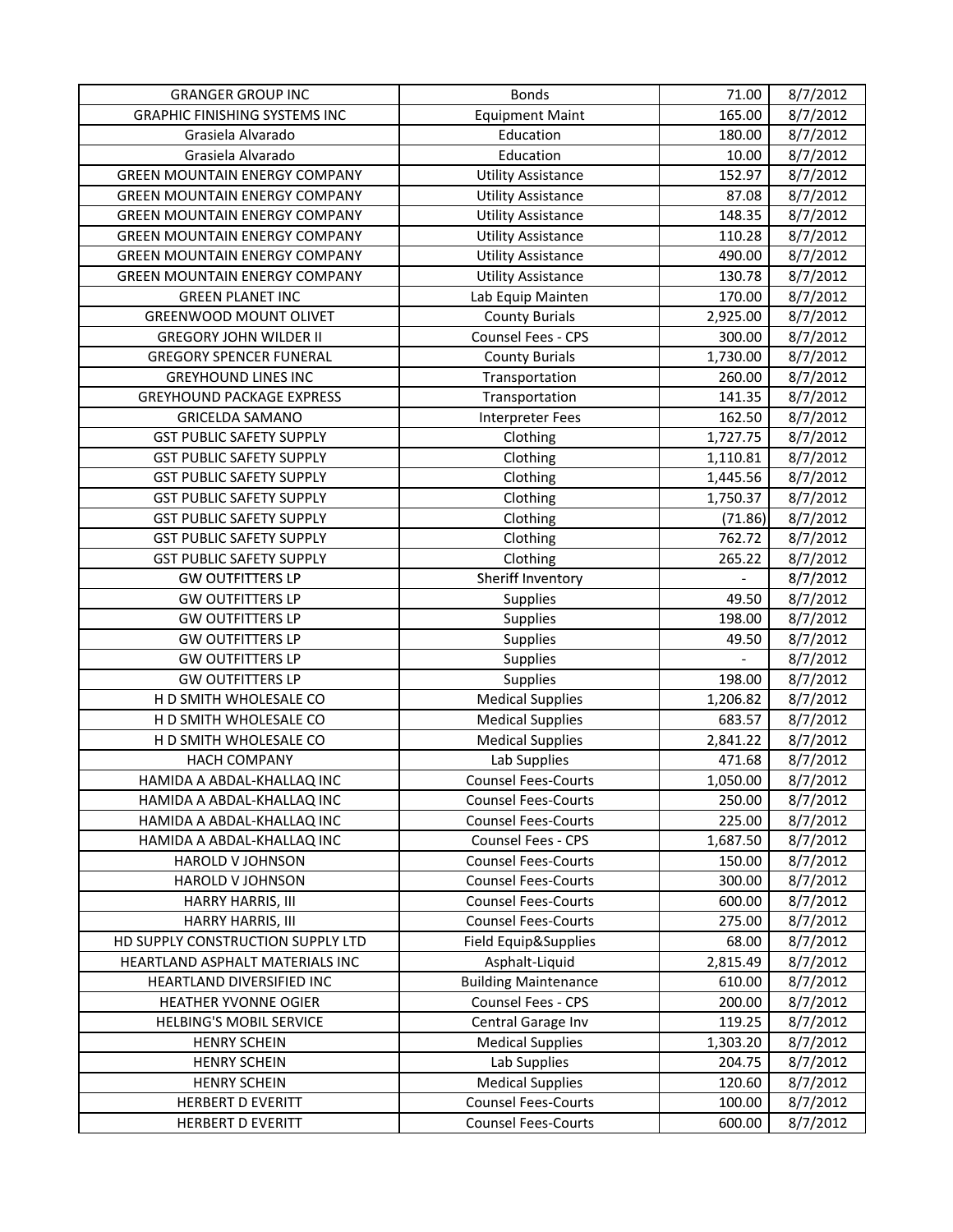| <b>HERTZ CORPORATION</b>          | <b>Voting Machine Trans</b> | 392.00   | 8/7/2012 |
|-----------------------------------|-----------------------------|----------|----------|
| <b>HIRED HANDS INC</b>            | <b>Interpreter Fees</b>     | 175.00   | 8/7/2012 |
| <b>Holly M Gaines</b>             | Travel                      | 5.00     | 8/7/2012 |
| <b>HOSE TECH</b>                  | Parts and Supplies          | 10.36    | 8/7/2012 |
| <b>HOWARD COUNTY CLERK</b>        | Crim Crt Mental Comp        | 368.00   | 8/7/2012 |
| <b>HOWARD COUNTY CLERK</b>        | Crim Crt Mental Comp        | 736.00   | 8/7/2012 |
| HOYT ENTERPRISES INC              | <b>Equipment Maint</b>      | 525.00   | 8/7/2012 |
| HUB INTERNATIONAL RIGG            | Casualty Insurance          | 567.00   | 8/7/2012 |
| HUNTER MORGAN BLAND               | Counsel Fees-Probate        | 400.00   | 8/7/2012 |
| <b>IESI C&amp;D LANDFILL</b>      | <b>Disposal Service</b>     | 850.74   | 8/7/2012 |
| <b>IILUMINAR ENERGY LLC</b>       | <b>Utility Assistance</b>   | 325.64   | 8/7/2012 |
| <b>INGHAM COUNTY SHERIFF</b>      | <b>Court Costs</b>          | 65.00    | 8/7/2012 |
| <b>INLAND TRUCK PARTS CO</b>      | Parts and Supplies          | 1,704.51 | 8/7/2012 |
| INNOVATION EVENT MANAGEMENT       | Prepaid - Travel            | 225.00   | 8/7/2012 |
| INTEGRATED DOCUMENT SOLUTIONS INC | <b>Voting Supplies</b>      | 3,492.00 | 8/7/2012 |
| INTEGRATED FORENSIC LAB INC       | <b>Expert Witness Serv</b>  | 250.00   | 8/7/2012 |
| <b>INX LLC</b>                    | Non-Track Equipment         | 127.20   | 8/7/2012 |
| <b>IRINA DAVIS</b>                | Clothing                    | 200.00   | 8/7/2012 |
| <b>IRVING HOLDINGS INC</b>        | Transportation              | 175.10   | 8/7/2012 |
| <b>IRVING HOLDINGS INC</b>        | Transportation              | 1,236.55 | 8/7/2012 |
| J A SEXAUER                       | <b>Building Maintenance</b> | 272.76   | 8/7/2012 |
| J H LADD                          | Investigative               | 500.00   | 8/7/2012 |
| J H LADD                          | Investigative               | 444.24   | 8/7/2012 |
| <b>J R MOLINA</b>                 | <b>Interpreter Fees</b>     | 50.00    | 8/7/2012 |
| <b>J STEVEN BUSH</b>              | <b>Counsel Fees-Courts</b>  | 400.00   | 8/7/2012 |
| <b>J STEVEN BUSH</b>              | <b>Counsel Fees-Courts</b>  | 450.00   | 8/7/2012 |
| <b>J STEVEN BUSH</b>              | <b>Counsel Fees-Courts</b>  | 200.00   | 8/7/2012 |
| J W BEARDEN & ASSOCIATES PLLC     | Counsel Fees - CPS          | 887.50   | 8/7/2012 |
| J Y SERVICES INC                  | <b>Moving Costs</b>         | 500.00   | 8/7/2012 |
| JACK G DUFFY, JR.                 | <b>Counsel Fees-Courts</b>  | 300.00   | 8/7/2012 |
| JACK G DUFFY, JR.                 | <b>Counsel Fees-Courts</b>  | 450.00   | 8/7/2012 |
| JACK L HINES JR                   | <b>Building Maintenance</b> | 150.00   | 8/7/2012 |
| <b>JACKIE MARTIN</b>              | Counsel Fees - CPS          | 200.00   | 8/7/2012 |
| JAMES D RENFORTH II               | <b>Counsel Fees-Courts</b>  | 350.00   | 8/7/2012 |
| JAMES D RENFORTH II               | <b>Counsel Fees-Courts</b>  | 575.00   | 8/7/2012 |
| JAMES EDWARD BAKER                | <b>Counsel Fees-Courts</b>  | 100.00   | 8/7/2012 |
| <b>JAMES MASEK</b>                | Counsel Fees - CPS          | 1,045.00 | 8/7/2012 |
| <b>JAMES MASEK</b>                | <b>Counsel Fees - CPS</b>   | 600.00   | 8/7/2012 |
| <b>JAMES MOORE</b>                | <b>Counsel Fees-Courts</b>  | 300.00   | 8/7/2012 |
| <b>JAMES R ROBBINS</b>            | <b>Counsel Fees-Courts</b>  | 800.00   | 8/7/2012 |
| <b>JAMES R WILSON</b>             | <b>Counsel Fees-Courts</b>  | 130.00   | 8/7/2012 |
| <b>JANET S O'NEIL</b>             | <b>Counsel Fees - CPS</b>   | 100.00   | 8/7/2012 |
| <b>JANICE CULPEPPER</b>           | Education                   | 399.86   | 8/7/2012 |
| <b>JANPAK</b>                     | Sheriff Inventory           | 3,144.00 | 8/7/2012 |
| <b>JANPAK</b>                     | <b>Custodian Supplies</b>   | 98.25    | 8/7/2012 |
| JASON MICHAEL AMON                | Counsel Fees-Probate        | 400.00   | 8/7/2012 |
| <b>JEANIE MORRIS</b>              | <b>Professional Service</b> | 175.42   | 8/7/2012 |
| <b>JEANIE MORRIS</b>              | <b>Professional Service</b> | 701.68   | 8/7/2012 |
| JEFFERY DAVID BONCEK              | <b>Counsel Fees-Courts</b>  | 500.00   | 8/7/2012 |
| JEFFERY DAVID BONCEK              | <b>Counsel Fees-Courts</b>  | 500.00   | 8/7/2012 |
| JEFFREY S STEWART PC              | <b>Counsel Fees-Courts</b>  | 1,225.00 | 8/7/2012 |
| JEFFREY S STEWART PC              | <b>Counsel Fees-Courts</b>  | 512.50   | 8/7/2012 |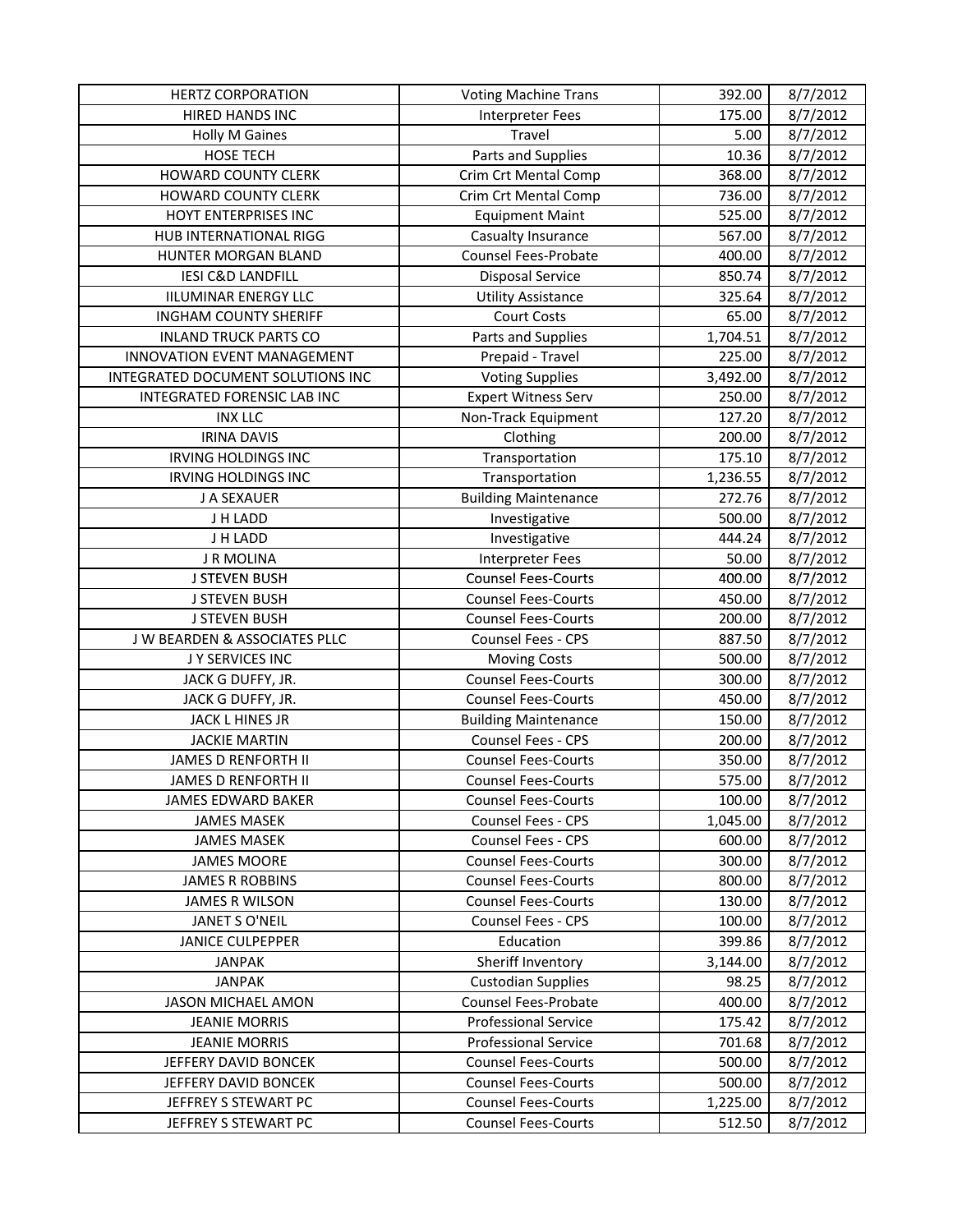| JEFFREY S STEWART PC            | <b>Counsel Fees-Courts</b>  | 107.50    | 8/7/2012 |
|---------------------------------|-----------------------------|-----------|----------|
| JEFFREY STEPHEN JUSTICE         | Education                   | 229.00    | 8/7/2012 |
| Jeffrey W Johnson               | Education                   | 229.45    | 8/7/2012 |
| Jennifer L Farnum               | Travel                      | 670.70    | 8/7/2012 |
| <b>JEREMY WILLIAMS</b>          | Drug Seizure Int            | 0.33      | 8/7/2012 |
| <b>JEREMY WILLIAMS</b>          | Drug Seizure-Unit           | 720.00    | 8/7/2012 |
| JERRY W WOODLOCK                | Travel                      | 483.80    | 8/7/2012 |
| <b>JESUS NEVAREZ</b>            | Counsel Fees - CPS          | 100.00    | 8/7/2012 |
| <b>JESUS NEVAREZ</b>            | <b>Counsel Fees - CPS</b>   | 635.00    | 8/7/2012 |
| <b>JIM CULBERTSON</b>           | Counsel Fees-Juv            | 100.00    | 8/7/2012 |
| <b>JIM LANE</b>                 | <b>Counsel Fees-Courts</b>  | 500.00    | 8/7/2012 |
| <b>JIM LANE</b>                 | <b>Counsel Fees-Courts</b>  | 425.00    | 8/7/2012 |
| <b>JMP INTEREST LTD</b>         | Law Books                   | 91.00     | 8/7/2012 |
| <b>JMP INTEREST LTD</b>         | Law Books                   | 170.00    | 8/7/2012 |
| <b>JMP INTEREST LTD</b>         | Law Books                   | 87.00     | 8/7/2012 |
| <b>JMP INTEREST LTD</b>         | Law Books                   | 170.00    | 8/7/2012 |
| JOHN CARL BEATTY                | <b>Counsel Fees-Courts</b>  | 1,900.00  | 8/7/2012 |
| <b>JOHN CARL BEATTY</b>         | <b>Counsel Fees-Courts</b>  | 300.00    | 8/7/2012 |
| <b>JOHN ECK</b>                 | Counsel Fees - CPS          | 145.00    | 8/7/2012 |
| <b>JOHN HARDING</b>             | <b>Counsel Fees-Courts</b>  | 920.00    | 8/7/2012 |
| <b>JOHN HARDING</b>             | <b>Counsel Fees-Courts</b>  | 200.00    | 8/7/2012 |
| <b>JOHN HARDING</b>             | <b>Counsel Fees-Courts</b>  | 218.75    | 8/7/2012 |
| <b>JOHN LINEBARGER</b>          | <b>Counsel Fees-Courts</b>  | 400.00    | 8/7/2012 |
| <b>JOHN LINEBARGER</b>          | <b>Counsel Fees-Courts</b>  | 500.00    | 8/7/2012 |
| <b>JOHN LINEBARGER</b>          | <b>Counsel Fees-Courts</b>  | 200.00    | 8/7/2012 |
| <b>JOHN LINEBARGER</b>          | <b>Counsel Fees-Courts</b>  | 100.00    | 8/7/2012 |
| JOHN P MCCALL JR                | <b>Counsel Fees-Courts</b>  | 300.00    | 8/7/2012 |
| JOHN R MARA LAW BOOKS           | Law Books                   | 39.75     | 8/7/2012 |
| JOHN W STICKELS                 | <b>Counsel Fees-Courts</b>  | 100.00    | 8/7/2012 |
| JOHN W STICKELS                 | <b>Counsel Fees-Courts</b>  | 100.00    | 8/7/2012 |
| <b>JOHN W STICKELS</b>          | <b>Counsel Fees-Courts</b>  | 100.00    | 8/7/2012 |
| <b>JOHN WHITE</b>               | <b>Counsel Fees-Courts</b>  | 150.00    | 8/7/2012 |
| <b>JOHNSON &amp; JOHNSON</b>    | <b>Counsel Fees-Courts</b>  | 700.00    | 8/7/2012 |
| <b>JONATHAN SIMPSON</b>         | <b>Counsel Fees-Courts</b>  | 425.00    | 8/7/2012 |
| JONES TRACTOR SALES & SERVICE   | Parts and Supplies          | 244.27    | 8/7/2012 |
| <b>JOSHUA MOONEY</b>            | <b>Witness Travel</b>       | 193.86    | 8/7/2012 |
| JTC X-CHANGE INC                | <b>Professional Service</b> | 23,201.34 | 8/7/2012 |
| <b>JUAN TIJERINA</b>            | <b>Interpreter Fees</b>     | 75.00     | 8/7/2012 |
| <b>JUDGE PHILLIP VICK</b>       | Travel                      | 316.34    | 8/7/2012 |
| JUDITH VAN HOOF                 | Counsel Fees - CPS          | 450.00    | 8/7/2012 |
| <b>JULIE JACOBSON</b>           | Counsel Fees-Juv            | 100.00    | 8/7/2012 |
| <b>JULIE R BOOTH</b>            | <b>Professional Service</b> | 350.84    | 8/7/2012 |
| <b>JURIS PUBLISHING INC</b>     | Law Books                   | 152.50    | 8/7/2012 |
| JURIS PUBLISHING INC            | Law Books                   | 152.50    | 8/7/2012 |
| <b>JUST ENERGY TEXAS I CORP</b> | <b>Utility Assistance</b>   | 1,080.35  | 8/7/2012 |
| <b>JUSTICE &amp; WHITE PLLC</b> | <b>Counsel Fees-Courts</b>  | 1,000.00  | 8/7/2012 |
| <b>JUSTICE &amp; WHITE PLLC</b> | <b>Counsel Fees-Courts</b>  | 900.00    | 8/7/2012 |
| <b>JUSTICE BENEFITS INC</b>     | <b>Professional Service</b> | 3,013.13  | 8/7/2012 |
| <b>KARA CARRERAS</b>            | <b>Counsel Fees-Courts</b>  | 450.00    | 8/7/2012 |
| <b>KARA CARRERAS</b>            | <b>Counsel Fees-Courts</b>  | 1,900.00  | 8/7/2012 |
| <b>KARA CARRERAS</b>            | <b>Counsel Fees-Courts</b>  | 400.00    | 8/7/2012 |
| <b>KARA CARRERAS</b>            | <b>Counsel Fees-Courts</b>  | 575.00    | 8/7/2012 |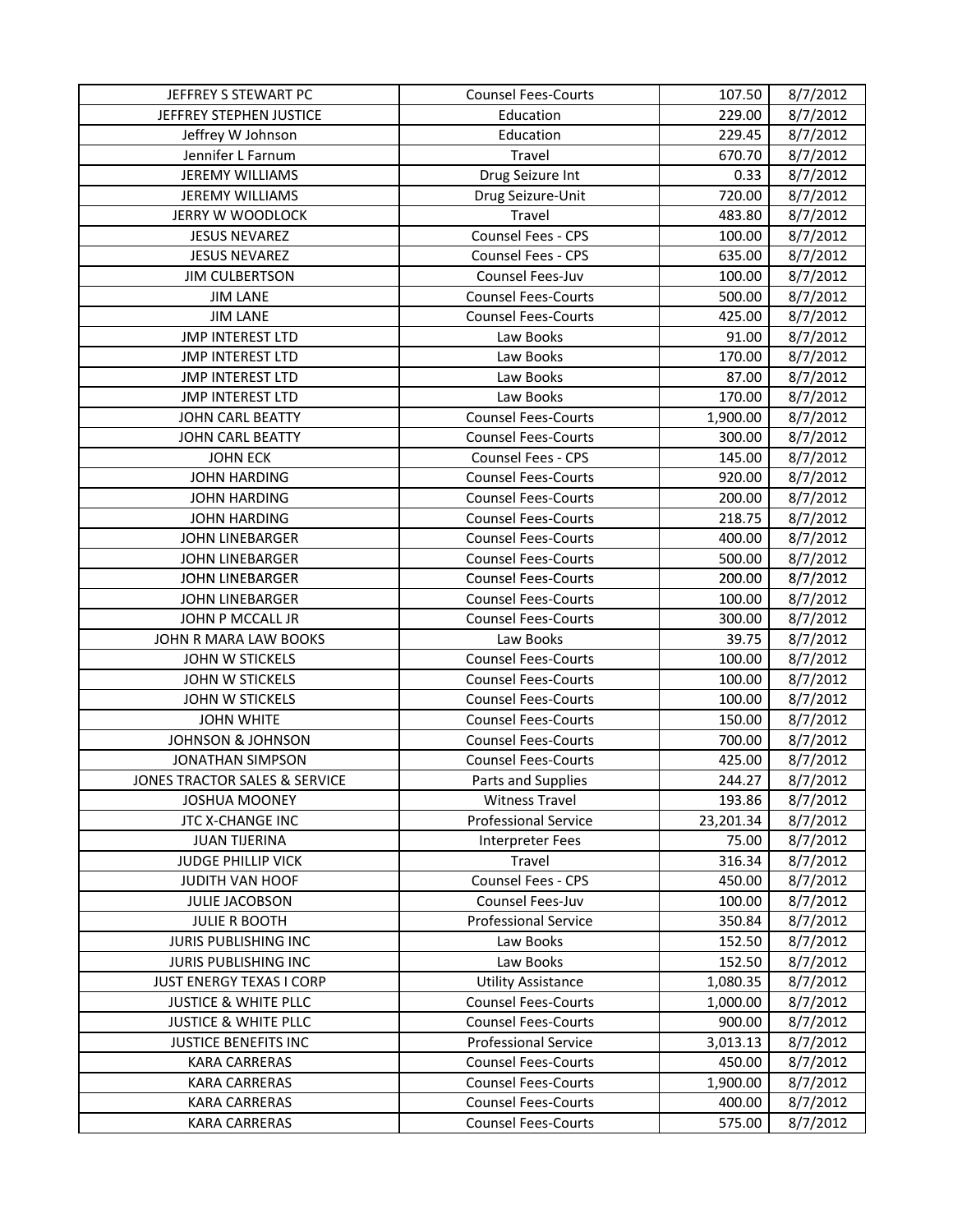| <b>KARA CARRERAS</b>                | <b>Counsel Fees-Courts</b>  | 2,350.00 | 8/7/2012 |
|-------------------------------------|-----------------------------|----------|----------|
| <b>KARA CARRERAS</b>                | <b>Counsel Fees-Courts</b>  | 350.00   | 8/7/2012 |
| <b>KAREN FONVILLE</b>               | <b>Court Visitor</b>        | 199.24   | 8/7/2012 |
| Karimah A Woodson                   | Travel                      | 148.00   | 8/7/2012 |
| <b>KARMEN JOHNSON</b>               | <b>Counsel Fees-Courts</b>  | 100.00   | 8/7/2012 |
| <b>KARMEN JOHNSON</b>               | <b>Counsel Fees - CPS</b>   | 2,360.00 | 8/7/2012 |
| <b>KARMEN JOHNSON</b>               | Cnsl Fees-Fam Drg Ct        | 100.00   | 8/7/2012 |
| <b>KASSANDRA ROBERTSON</b>          | Education                   | 500.00   | 8/7/2012 |
| <b>KATHARINE D STONE</b>            | <b>Counsel Fees-Courts</b>  | 250.00   | 8/7/2012 |
| KATHERYN HAYWOOD                    | <b>Counsel Fees-Courts</b>  | 300.00   | 8/7/2012 |
| KATHERYN HAYWOOD                    | <b>Counsel Fees-Courts</b>  | 400.00   | 8/7/2012 |
| KATHLEEN JEANNE MEGONIGAL           | <b>Counsel Fees - CPS</b>   | 100.00   | 8/7/2012 |
| <b>KATHRYN CRAVEN</b>               | <b>Counsel Fees - CPS</b>   | 150.00   | 8/7/2012 |
| <b>KATHY A LOWTHORP</b>             | <b>Counsel Fees-Courts</b>  | 300.00   | 8/7/2012 |
| <b>KATHY A LOWTHORP</b>             | Counsel Fees-Juv            | 100.00   | 8/7/2012 |
| <b>KAYE LYNNE BOLL</b>              | <b>Counsel Fees-Courts</b>  | 350.00   | 8/7/2012 |
| KC CHURCHILL APARTMENTS LLC         | <b>Rental Assistance</b>    | 1,576.00 | 8/7/2012 |
| <b>KC ENVELOPE</b>                  | <b>Graphic Supplies</b>     | 979.75   | 8/7/2012 |
| KEARNEY/WYNN ATTORNEYS AT LAW       | <b>Counsel Fees-Courts</b>  | 125.00   | 8/7/2012 |
| KEARNEY/WYNN ATTORNEYS AT LAW       | <b>Counsel Fees-Courts</b>  | 2,000.00 | 8/7/2012 |
| KEARNEY/WYNN ATTORNEYS AT LAW       | <b>Counsel Fees-Courts</b>  | 400.00   | 8/7/2012 |
| KEARNEY/WYNN ATTORNEYS AT LAW       | <b>Counsel Fees-Courts</b>  | 100.00   | 8/7/2012 |
| KEARNEY/WYNN ATTORNEYS AT LAW       | <b>Counsel Fees-Courts</b>  | 100.00   | 8/7/2012 |
| KEARNEY/WYNN ATTORNEYS AT LAW       | <b>Counsel Fees-Courts</b>  | 250.00   | 8/7/2012 |
| <b>KEITH MCKAY</b>                  | <b>Counsel Fees-Courts</b>  | 600.00   | 8/7/2012 |
| <b>KELLI D STEVENS</b>              | <b>Professional Service</b> | 245.00   | 8/7/2012 |
| <b>KELLIE PRINGLE</b>               | Clothing                    | 200.00   | 8/7/2012 |
| <b>KELLY R GOODNESS PHD</b>         | Psych Exam/Testimony        | 450.00   | 8/7/2012 |
| <b>KELLY R GOODNESS PHD</b>         | Psych Exam/Testimony        | 400.00   | 8/7/2012 |
| <b>KELLY R GOODNESS PHD</b>         | Psych Exam/Testimony        | 1,200.00 | 8/7/2012 |
| KELLY R GOODNESS PHD                | Psych Exam/Testimony        | 500.00   | 8/7/2012 |
| <b>KELLYE SWANDA</b>                | Counsel Fees - CPS          | 100.00   | 8/7/2012 |
| <b>KENNETH CUTRER</b>               | <b>Counsel Fees-Courts</b>  | 300.00   | 8/7/2012 |
| <b>KENNETH CUTRER</b>               | <b>Counsel Fees-Courts</b>  | 500.00   | 8/7/2012 |
| KENNETH R GORDON PC                 | <b>Counsel Fees-Courts</b>  | 200.00   | 8/7/2012 |
| KENNETH R GORDON PC                 | Cnsl Fees-Crim Appls        | 2,205.00 | 8/7/2012 |
| KENNETH W MULLEN                    | <b>Counsel Fees-Courts</b>  | 800.00   | 8/7/2012 |
| KENNETH W MULLEN                    | <b>Counsel Fees-Courts</b>  | 700.00   | 8/7/2012 |
| <b>KERRY OWENS</b>                  | <b>Counsel Fees-Courts</b>  | 350.00   | 8/7/2012 |
| <b>KERRY OWENS</b>                  | <b>Counsel Fees-Courts</b>  | 100.00   | 8/7/2012 |
| <b>KERRY OWENS</b>                  | <b>Counsel Fees - CPS</b>   | 800.00   | 8/7/2012 |
| <b>KERRY OWENS</b>                  | Counsel Fees - CPS          | 535.00   | 8/7/2012 |
| KILPATRICK INSURANCE AGNCY          | <b>Bonds</b>                | 71.00    | 8/7/2012 |
| KILPATRICK INSURANCE AGNCY          | Casualty Insurance          | 334.00   | 8/7/2012 |
| KIM & ANDREWS, ATTORNEYS AT LAW LLP | <b>Counsel Fees-Courts</b>  | 750.00   | 8/7/2012 |
| KIM & ANDREWS, ATTORNEYS AT LAW LLP | <b>Counsel Fees-Courts</b>  | 687.50   | 8/7/2012 |
| KIMBERLEY CAMPBELL                  | <b>Counsel Fees-Courts</b>  | 100.00   | 8/7/2012 |
| KIMBERLEY CAMPBELL                  | <b>Counsel Fees-Courts</b>  | 175.00   | 8/7/2012 |
| KIMBERLY DEWEY                      | Counsel Fees - CPS          | 100.00   | 8/7/2012 |
| <b>KOBBY T WARREN</b>               | <b>Counsel Fees-Courts</b>  | 350.00   | 8/7/2012 |
| KONICA MINOLTA BUSINESS SOLUTIONS   | <b>Equipment Rentals</b>    | 705.11   | 8/7/2012 |
| KONICA MINOLTA BUSINESS SOLUTIONS   | Capital Outlay Low V        | 2,909.00 | 8/7/2012 |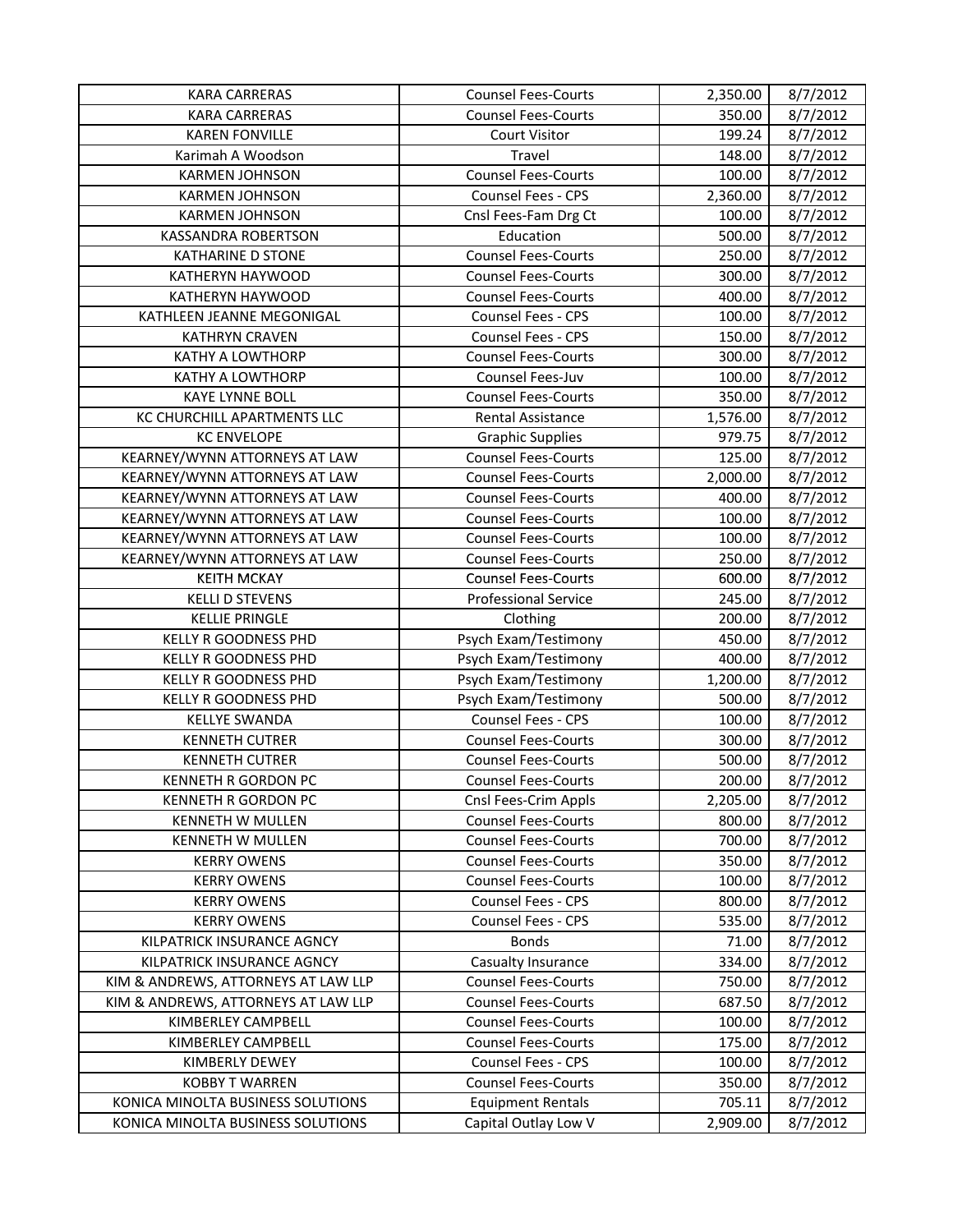| KORY W NELSON PLLC                 | Counsel Fees-Probate        | 1,350.00 | 8/7/2012 |
|------------------------------------|-----------------------------|----------|----------|
| <b>KRISTINA WEST</b>               | <b>Counsel Fees-Courts</b>  | 450.00   | 8/7/2012 |
| <b>KRISTINA WEST</b>               | Counsel Fees - CPS          | 100.00   | 8/7/2012 |
| <b>KROGER COMPANY</b>              | Food/Hygiene Assist         | 288.88   | 8/7/2012 |
| <b>KSM EXCHANGE LLC</b>            | Parts and Supplies          | 966.54   | 8/7/2012 |
| <b>KSM EXCHANGE LLC</b>            | Parts and Supplies          | 713.96   | 8/7/2012 |
| <b>KSM EXCHANGE LLC</b>            | Grease and Oil              | 1,365.50 | 8/7/2012 |
| <b>KYLE ANDREW WILLIAMS</b>        | Investigative               | 500.00   | 8/7/2012 |
| <b>LACY BRITTEN</b>                | Counsel Fees - CPS          | 1,110.00 | 8/7/2012 |
| <b>LAHAINA GROUP INC</b>           | <b>Building Maintenance</b> | 97.50    | 8/7/2012 |
| LaKesha D Barnes                   | Travel                      | 186.00   | 8/7/2012 |
| <b>LARRY E REED</b>                | <b>Counsel Fees-Courts</b>  | 175.00   | 8/7/2012 |
| LASERLINK INTERNATIONAL INC        | Supplies                    | 200.00   | 8/7/2012 |
| LASERLINK INTERNATIONAL INC        | Supplies                    | 360.00   | 8/7/2012 |
| LASERLINK INTERNATIONAL INC        | Supplies                    | 582.00   | 8/7/2012 |
| LASERLINK INTERNATIONAL INC        | Supplies                    | 90.00    | 8/7/2012 |
| LASERLINK INTERNATIONAL INC        | Supplies                    | 115.79   | 8/7/2012 |
| LASERLINK INTERNATIONAL INC        | Supplies                    | 68.00    | 8/7/2012 |
| LASERLINK INTERNATIONAL INC        | Supplies                    | 616.52   | 8/7/2012 |
| LASERLINK INTERNATIONAL INC        | Supplies                    | 37.00    | 8/7/2012 |
| LASERLINK INTERNATIONAL INC        | Supplies                    | 147.36   | 8/7/2012 |
| LASERLINK INTERNATIONAL INC        | Supplies                    | 66.00    | 8/7/2012 |
| LASERLINK INTERNATIONAL INC        | Supplies                    | 312.00   | 8/7/2012 |
| LASERLINK INTERNATIONAL INC        | Supplies                    | 791.50   | 8/7/2012 |
| LASERLINK INTERNATIONAL INC        | Supplies                    | 37.86    | 8/7/2012 |
| LASERLINK INTERNATIONAL INC        | Supplies                    | 349.88   | 8/7/2012 |
| LASERLINK INTERNATIONAL INC        | Supplies                    | 98.00    | 8/7/2012 |
| LASERLINK INTERNATIONAL INC        | Supplies                    | 970.00   | 8/7/2012 |
| LASERLINK INTERNATIONAL INC        | Supplies                    | 239.80   | 8/7/2012 |
| LASERLINK INTERNATIONAL INC        | <b>Computer Supplies</b>    | 391.30   | 8/7/2012 |
| LASERLINK INTERNATIONAL INC        | <b>Computer Supplies</b>    | 2,896.00 | 8/7/2012 |
| LASERLINK INTERNATIONAL INC        | <b>Equipment Maint</b>      | 176.00   | 8/7/2012 |
| LASERLINK INTERNATIONAL INC        | <b>Supplies</b>             | 291.00   | 8/7/2012 |
| LASERLINK INTERNATIONAL INC        | <b>Computer Supplies</b>    | 90.00    | 8/7/2012 |
| LASERLINK INTERNATIONAL INC        | <b>Computer Supplies</b>    | 78.00    | 8/7/2012 |
| LASERLINK INTERNATIONAL INC        | <b>Supplies</b>             | 291.00   | 8/7/2012 |
| LASERLINK INTERNATIONAL INC        | Supplies                    | 72.35    | 8/7/2012 |
| LASERLINK INTERNATIONAL INC        | <b>Supplies</b>             | 135.00   | 8/7/2012 |
| LATEPH ADENIJI                     | <b>Counsel Fees-Courts</b>  | 1,150.00 | 8/7/2012 |
| LATEPH ADENIJI                     | <b>Counsel Fees-Courts</b>  | 500.00   | 8/7/2012 |
| LATEPH ADENIJI                     | <b>Counsel Fees-Courts</b>  | 997.50   | 8/7/2012 |
| LATEPH ADENIJI                     | <b>Counsel Fees-Courts</b>  | 100.00   | 8/7/2012 |
| LAURA MICHELE DELOTTO              | <b>Counsel Fees-Courts</b>  | 100.00   | 8/7/2012 |
| LAW OFFICE EDWARD E CASTILLO PLLC  | <b>Counsel Fees-Courts</b>  | 625.00   | 8/7/2012 |
| LAW OFFICE EDWARD E CASTILLO PLLC  | Counsel Fees-Juv            | 100.00   | 8/7/2012 |
| LAW OFFICE OF BRADLEY L CLARK PC   | Counsel Fees - CPS          | 100.00   | 8/7/2012 |
| LAW OFFICE OF BRADLEY L CLARK PC   | <b>Counsel Fees - CPS</b>   | 100.00   | 8/7/2012 |
| LAW OFFICE OF CARLOS G GALLIANI PC | <b>Counsel Fees-Courts</b>  | 400.00   | 8/7/2012 |
| LAW OFFICE OF CARLOS G GALLIANI PC | Counsel Fees - CPS          | 200.00   | 8/7/2012 |
| LAW OFFICE OF COURTNEY MILLER PC   | <b>Counsel Fees-Courts</b>  | 750.00   | 8/7/2012 |
| LAW OFFICE OF GANOZA & RODRIGUEZ   | <b>Counsel Fees-Courts</b>  | 150.00   | 8/7/2012 |
| LAW OFFICE OF GANOZA & RODRIGUEZ   | <b>Counsel Fees-Courts</b>  | 1,330.00 | 8/7/2012 |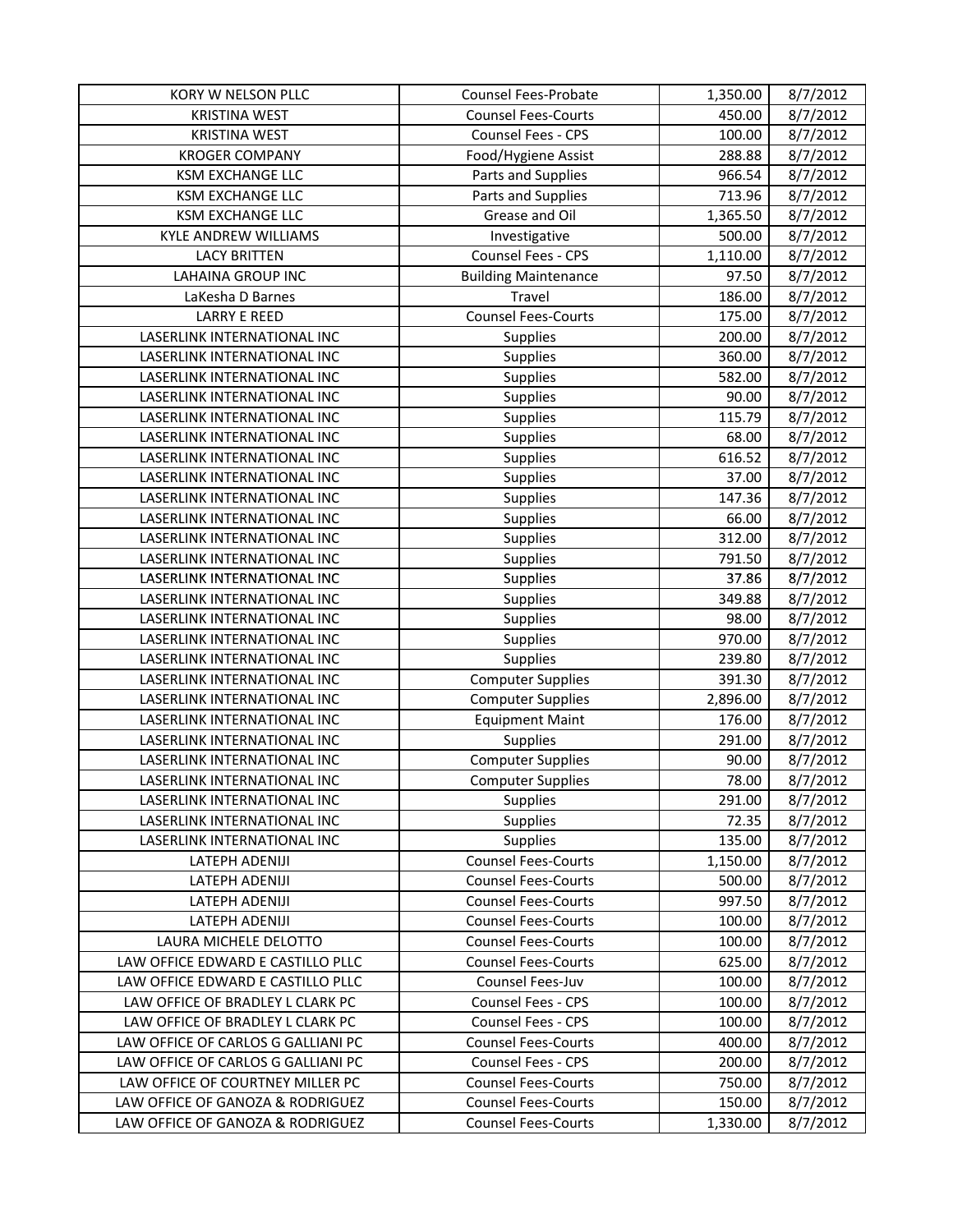| LAW OFFICE OF GANOZA & RODRIGUEZ    | <b>Counsel Fees-Courts</b>  | 175.00    | 8/7/2012 |
|-------------------------------------|-----------------------------|-----------|----------|
| LAW OFFICE OF GANOZA & RODRIGUEZ    | <b>Counsel Fees-Courts</b>  | 850.00    | 8/7/2012 |
| LAW OFFICE OF GANOZA & RODRIGUEZ    | <b>Counsel Fees-Courts</b>  | 150.00    | 8/7/2012 |
| LAW OFFICE OF GANOZA & RODRIGUEZ    | <b>Counsel Fees - CPS</b>   | 1,150.00  | 8/7/2012 |
| LAW OFFICE OF GARY L NICKELSON      | <b>Counsel Fees - CPS</b>   | 675.00    | 8/7/2012 |
| LAW OFFICE OF HARMONY M SCHUERMAN P | <b>Counsel Fees-Courts</b>  | 350.00    | 8/7/2012 |
| LAW OFFICE OF JO AN G ASHLEY        | <b>Counsel Fees - CPS</b>   | 100.00    | 8/7/2012 |
| LAW OFFICE OF JULIA A MCENTIRE PLLC | <b>Counsel Fees-Courts</b>  | 250.00    | 8/7/2012 |
| LAW OFFICE OF KARLA M BALLI         | Counsel Fees - CPS          | 100.00    | 8/7/2012 |
| LAW OFFICE OF KEE A ABLES PC        | Counsel Fees-Juv            | 100.00    | 8/7/2012 |
| LAW OFFICE OF KEE A ABLES PC        | <b>Counsel Fees - CPS</b>   | 1,587.50  | 8/7/2012 |
| LAW OFFICE OF KEE A ABLES PC        | <b>Counsel Fees - CPS</b>   | 1,700.00  | 8/7/2012 |
| LAW OFFICE OF KENNETH NEWELL PLLC   | <b>Counsel Fees-Courts</b>  | 200.00    | 8/7/2012 |
| LAW OFFICE OF KENNETH NEWELL PLLC   | <b>Counsel Fees-Courts</b>  | 500.00    | 8/7/2012 |
| LAW OFFICE OF LINDSAY D DEVOS       | Counsel Fees - CPS          | 150.00    | 8/7/2012 |
| LAW OFFICE OF LISA HAINES           | <b>Counsel Fees-Courts</b>  | 156.25    | 8/7/2012 |
| LAW OFFICE OF LISA HAINES           | <b>Counsel Fees-Courts</b>  | 643.75    | 8/7/2012 |
| LAW OFFICE OF LORI A SPEARMAN PC    | <b>Counsel Fees - CPS</b>   | 650.00    | 8/7/2012 |
| LAW OFFICE OF LORI A SPEARMAN PC    | Counsel Fees - CPS          | 450.00    | 8/7/2012 |
| LAW OFFICE OF MEDA BOURLAND PLLC    | <b>Counsel Fees - CPS</b>   | 100.00    | 8/7/2012 |
| LAW OFFICE OF TIM CHOY              | <b>Counsel Fees-Courts</b>  | 350.00    | 8/7/2012 |
| LAW OFFICE OF TIM CHOY              | <b>Counsel Fees-Courts</b>  | 365.00    | 8/7/2012 |
| LAW OFFICE OF TIM CHOY              | <b>Counsel Fees-Courts</b>  | 250.00    | 8/7/2012 |
| LAW OFFICES OF TIOMBE JONES         | <b>Counsel Fees-Courts</b>  | 750.00    | 8/7/2012 |
| <b>LAWSON PRODUCTS INC</b>          | Parts and Supplies          | 455.22    | 8/7/2012 |
| LEICA BIOSYSTEMS RICHMOND           | Lab Supplies                | 57.17     | 8/7/2012 |
| LEIGH ANN SCHENK                    | Counsel Fees - CPS          | 100.00    | 8/7/2012 |
| LEIGH DAVIS                         | <b>Counsel Fees-Courts</b>  | 385.00    | 8/7/2012 |
| LEON REED JR                        | <b>Professional Service</b> | 262.50    | 8/7/2012 |
| LEON REED JR                        | <b>Counsel Fees-Courts</b>  | 137.50    | 8/7/2012 |
| <b>LEON REED JR</b>                 | <b>Counsel Fees-Courts</b>  | 400.00    | 8/7/2012 |
| LESLIE CASSTEVENS                   | <b>Court Visitor</b>        | 203.62    | 8/7/2012 |
| <b>LESLIE JOHNS</b>                 | <b>Counsel Fees-Courts</b>  | 350.00    | 8/7/2012 |
| <b>LESLIE JOHNS</b>                 | <b>Counsel Fees-Courts</b>  | 450.00    | 8/7/2012 |
| <b>LESTER K REED</b>                | Counsel Fees - CPS          | 290.00    | 8/7/2012 |
| LETICIA GUERRA                      | Clothing                    | 212.86    | 8/7/2012 |
| <b>LEX JOHNSTON</b>                 | <b>Counsel Fees-Courts</b>  | 675.00    | 8/7/2012 |
| <b>LEX JOHNSTON</b>                 | <b>Counsel Fees-Courts</b>  | 500.00    | 8/7/2012 |
| LEXISNEXIS                          | Law Books                   | 230.00    | 8/7/2012 |
| Lindsay E Phillips                  | Education                   | 212.01    | 8/7/2012 |
| <b>LISA HOOBLER</b>                 | <b>Counsel Fees-Courts</b>  | 400.00    | 8/7/2012 |
| <b>LISA HOOBLER</b>                 | <b>Counsel Fees-Courts</b>  | 325.00    | 8/7/2012 |
| <b>LISA HOOBLER</b>                 | <b>Counsel Fees-Courts</b>  | 450.00    | 8/7/2012 |
| <b>LISA HOOBLER</b>                 | <b>Counsel Fees-Courts</b>  | 100.00    | 8/7/2012 |
| Lisa McKamie-Muttiah                | Travel                      | 8.03      | 8/7/2012 |
| <b>LISA MORTON</b>                  | Reporter's Records          | 108.00    | 8/7/2012 |
| <b>LISA MORTON</b>                  | Reporter's Records          | 2,140.00  | 8/7/2012 |
| LISA MULLEN                         | <b>Counsel Fees-Courts</b>  | 300.00    | 8/7/2012 |
| LISA MULLEN                         | Cnsl Fees-Crim Appls        | 2,845.00  | 8/7/2012 |
| LITTLER MENDELSON PC                | Constable 3 Fees            | 75.00     | 8/7/2012 |
| LLOYD DOUGLAS GUNTER                | <b>Drug Seizures</b>        | 15,500.00 | 8/7/2012 |
| LLOYD DOUGLAS GUNTER                | Drug Seizure Int            | 5,820.34  | 8/7/2012 |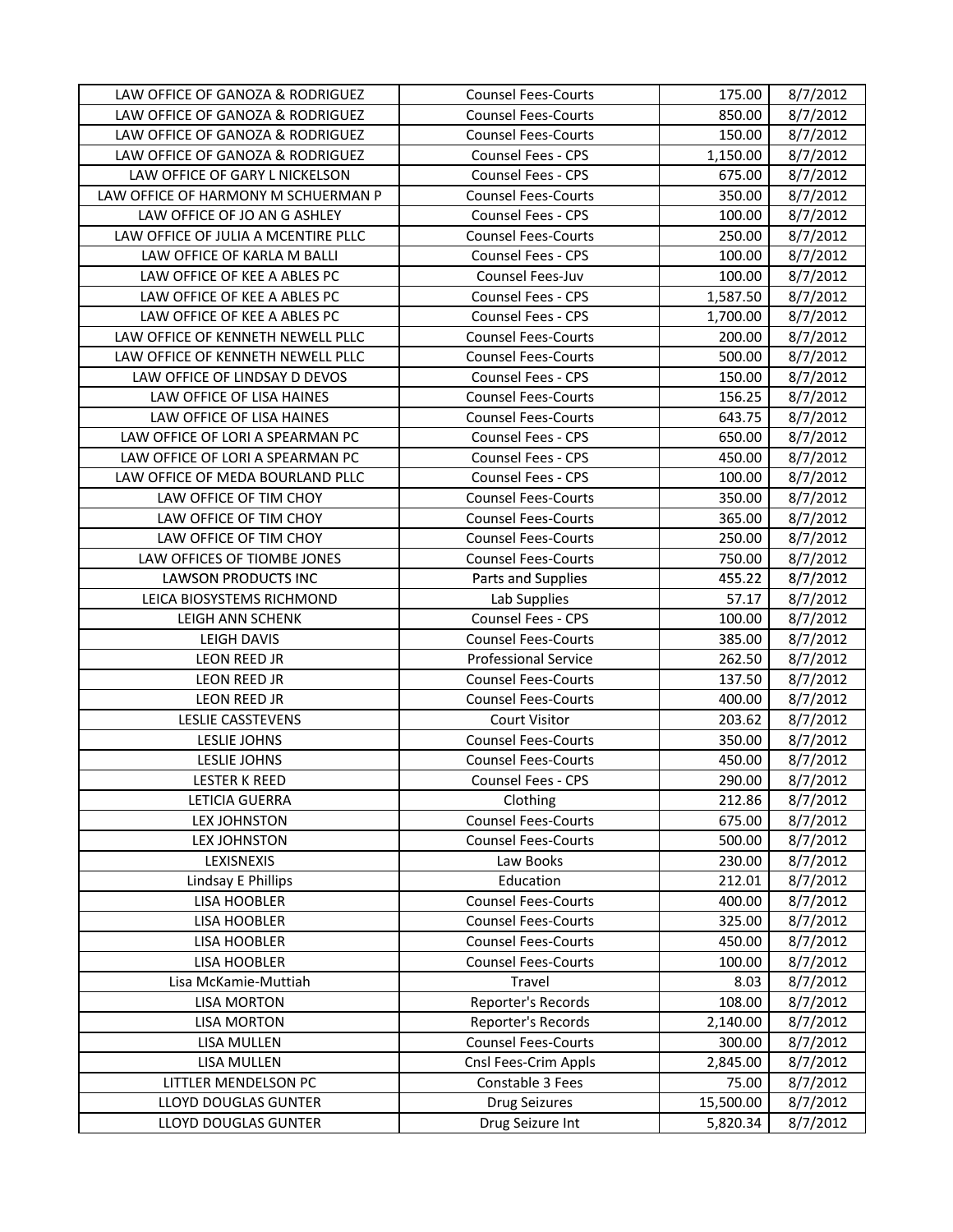| LOCK TIGHT SECURITY INC        | <b>Building Maintenance</b> | 69.50     | 8/7/2012 |
|--------------------------------|-----------------------------|-----------|----------|
| <b>LOCK TIGHT SECURITY INC</b> | <b>Building Maintenance</b> | 69.50     | 8/7/2012 |
| LOCK TIGHT SECURITY INC        | <b>Building Maintenance</b> | 52.25     | 8/7/2012 |
| LOCK TIGHT SECURITY INC        | <b>Building Maintenance</b> | 71.25     | 8/7/2012 |
| LOCK TIGHT SECURITY INC        | <b>Building Maintenance</b> | 132.00    | 8/7/2012 |
| LOI & ASSOCIATES PLLC          | <b>Counsel Fees-Courts</b>  | 600.00    | 8/7/2012 |
| <b>LOREN C GREEN PC</b>        | <b>Counsel Fees-Courts</b>  | 2,300.00  | 8/7/2012 |
| <b>LORI DEANGELIS</b>          | Counsel Fees - CPS          | 600.00    | 8/7/2012 |
| Lorraine C Adams               | Travel                      | 10.00     | 8/7/2012 |
| LOWE'S                         | Supplies                    |           | 8/7/2012 |
| LOWE'S                         | Parts and Supplies          | 2.92      | 8/7/2012 |
| LOWE'S                         | <b>Cement and Concrete</b>  | 130.62    | 8/7/2012 |
| LYNDA S TARWATER               | <b>Counsel Fees-Courts</b>  | 1,335.00  | 8/7/2012 |
| LYNDA S TARWATER               | <b>Counsel Fees-Courts</b>  | 400.00    | 8/7/2012 |
| <b>LYNDA S TARWATER</b>        | <b>Counsel Fees-Courts</b>  | 416.67    | 8/7/2012 |
| <b>LYNDA S TARWATER</b>        | <b>Counsel Fees-Courts</b>  | 150.00    | 8/7/2012 |
| LYNDA S TARWATER               | <b>Counsel Fees-Courts</b>  | 300.00    | 8/7/2012 |
| M MONIQUE WALTERS              | <b>Counsel Fees - CPS</b>   | 100.00    | 8/7/2012 |
| M TRENT LOFTIN                 | <b>Counsel Fees-Courts</b>  | 1,100.00  | 8/7/2012 |
| M TRENT LOFTIN                 | <b>Counsel Fees-Courts</b>  | 200.00    | 8/7/2012 |
| MAMIE BUSH JOHNSON             | <b>Counsel Fees-Courts</b>  | 700.00    | 8/7/2012 |
| MAMIE BUSH JOHNSON             | <b>Counsel Fees-Courts</b>  | 250.00    | 8/7/2012 |
| MAMIE BUSH JOHNSON             | <b>Counsel Fees-Courts</b>  | 250.00    | 8/7/2012 |
| Manuela Blanca Pemberton       | Travel                      | 10.00     | 8/7/2012 |
| Marcus D Hanna                 | Education                   | 184.26    | 8/7/2012 |
| <b>MARIO FAVELA</b>            | <b>Relative Assistance</b>  | 300.00    | 8/7/2012 |
| MARK D SCOTT & ASSOCIATES PLLC | <b>Counsel Fees-Courts</b>  | 100.00    | 8/7/2012 |
| MARK D SCOTT & ASSOCIATES PLLC | <b>Counsel Fees-Courts</b>  | 150.00    | 8/7/2012 |
| MARK D SCOTT & ASSOCIATES PLLC | <b>Counsel Fees-Courts</b>  | 250.00    | 8/7/2012 |
| MARSHALL DUANE CAPPS           | Counsel Fees-Probate        | 300.00    | 8/7/2012 |
| <b>MARY B THORNTON</b>         | <b>Counsel Fees-Courts</b>  | 400.00    | 8/7/2012 |
| <b>MARY B THORNTON</b>         | <b>Counsel Fees-Courts</b>  | 2,700.00  | 8/7/2012 |
| <b>MARY B THORNTON</b>         | <b>Counsel Fees-Courts</b>  | 2,290.00  | 8/7/2012 |
| <b>MARY R THOMSEN</b>          | Counsel Fees - CPS          | 100.00    | 8/7/2012 |
| <b>MARY R THOMSEN</b>          | Cnsl Fees-Fam Drg Ct        | 100.00    | 8/7/2012 |
| MASSIE TILLMAN                 | State Right of Way          | 1,500.00  | 8/7/2012 |
| MATTHEW BENDER & COMPANY INC   | Law Books                   | 96.84     | 8/7/2012 |
| MATTHEW BENDER & COMPANY INC   | Law Books                   | 767.29    | 8/7/2012 |
| <b>MAX JOHN STRIKER</b>        | <b>Counsel Fees-Courts</b>  | 100.00    | 8/7/2012 |
| MCCLENDON CONSTRUCTION CO INC. | Non-Track Const/Bldg        | 68,072.72 | 8/7/2012 |
| MCQUAY INTERNATIONAL           | A/C Maint Contract          | 1,654.75  | 8/7/2012 |
| MCQUAY INTERNATIONAL           | A/C Maint Contract          | 4,463.51  | 8/7/2012 |
| MCQUAY INTERNATIONAL           | A/C Maint Contract          | 985.00    | 8/7/2012 |
| MCQUAY INTERNATIONAL           | A/C Maint Contract          | 2,229.00  | 8/7/2012 |
| MCQUAY INTERNATIONAL           | A/C Maint Contract          | 985.00    | 8/7/2012 |
| MCQUAY INTERNATIONAL           | A/C Maint Contract          | 2,025.00  | 8/7/2012 |
| MCQUAY INTERNATIONAL           | A/C Maint Contract          | 2,271.00  | 8/7/2012 |
| MCQUAY INTERNATIONAL           | A/C Maint Contract          | 2,753.50  | 8/7/2012 |
| MCQUAY INTERNATIONAL           | A/C Maint Contract          | 985.00    | 8/7/2012 |
| MEDINA & MEDINA INC            | Central Garage Inv          | 96.00     | 8/7/2012 |
| MEDLAN FUNERAL SERVICES INC    | <b>County Burials</b>       | 2,100.00  | 8/7/2012 |
| MEDLINE INDUSTRIES INC         | <b>Medical Supplies</b>     | 254.86    | 8/7/2012 |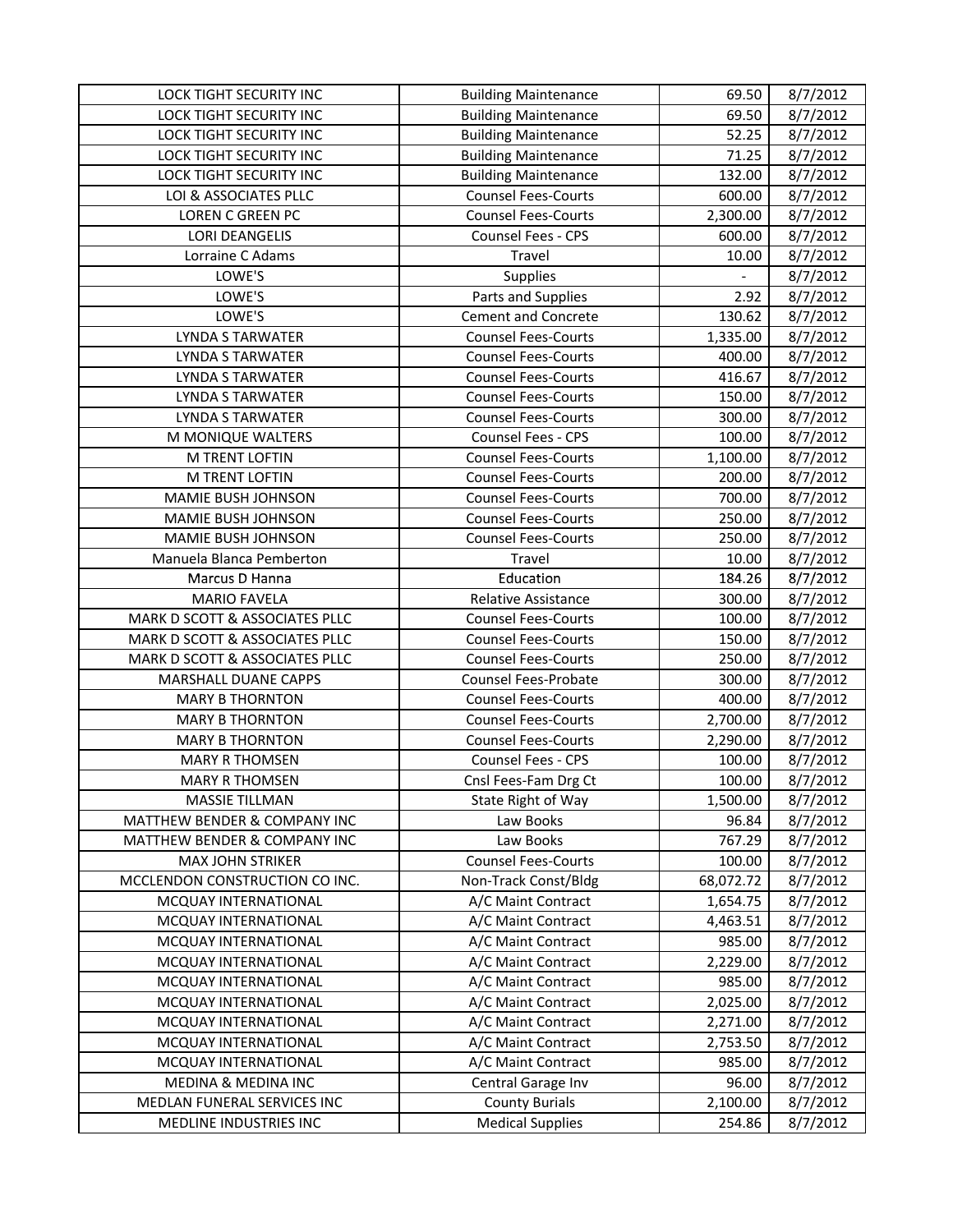| <b>MELANIE F WEBB</b>               | Psych Exam/Testimony        | 1,000.00 | 8/7/2012              |
|-------------------------------------|-----------------------------|----------|-----------------------|
| <b>MELISSA KIRKLAND</b>             | <b>Restitution Payable</b>  | 40.53    | 8/7/2012              |
| MEMBER'S BUILDING MAINTENANCE LLC   | <b>Custodian Services</b>   | 2,742.00 | 8/7/2012              |
| MEMBER'S BUILDING MAINTENANCE LLC   | <b>Custodian Services</b>   | 2,014.00 | 8/7/2012              |
| MERCK & CO., INC. VACCINE DIV       | <b>Medical Supplies</b>     | 302.71   | 8/7/2012              |
| METROPLEX SERVICE WELDING           | <b>Building Maintenance</b> | 144.75   | 8/7/2012              |
| METROPLEX SERVICE WELDING           | Parts and Supplies          | 75.62    | 8/7/2012              |
| METROPLEX SERVICE WELDING           | Parts and Supplies          | 68.00    | 8/7/2012              |
| <b>MHN SERVICES</b>                 | <b>Employee Group Ins</b>   | 915.98   | 8/7/2012              |
| MICHAEL ANDREW MUNOZ                | <b>Counsel Fees-Courts</b>  | 100.00   | 8/7/2012              |
| MICHAEL BERGER                      | Counsel Fees-Juv            | 100.00   | 8/7/2012              |
| MICHAEL BERGER                      | Counsel Fees - CPS          | 200.00   | 8/7/2012              |
| MICHAEL DEEGAN                      | <b>Counsel Fees-Courts</b>  | 100.00   | 8/7/2012              |
| Micky M Moerbe                      | Travel                      | 60.57    | $\frac{1}{8}$ /7/2012 |
| MID CITIES HUMAN RESOURCES ASSOCIAT | Education                   | 75.00    | 8/7/2012              |
| MINICK LAW PC                       | <b>Counsel Fees-Courts</b>  | 300.00   | 8/7/2012              |
| MITCHELL ADDING MACHINE COMPANY INC | <b>Building Maintenance</b> | 100.00   | 8/7/2012              |
| MONARCH UTILITIES INC (WSDE 12)     | <b>Utility Assistance</b>   | 109.16   | 8/7/2012              |
| MONTGOMERY COUNTY                   | Crim Crt Mental Comp        | 950.00   | 8/7/2012              |
| MOORE MEDICAL LLC                   | <b>Medical Supplies</b>     | 179.93   | 8/7/2012              |
| MOORE MEDICAL LLC                   | Personal Hygiene            | 246.00   | 8/7/2012              |
| Mr Austin Jay Six Jr                | Travel                      | 94.00    | 8/7/2012              |
| Mr Brad L Carpenter                 | Travel                      | 903.52   | 8/7/2012              |
| Mr Christopher D Bell               | Transportation              | 29.24    | 8/7/2012              |
| Mr Donald J Cosby                   | Education                   | 700.62   | 8/7/2012              |
| Mr Everett Young                    | Education                   | 398.94   | 8/7/2012              |
| Mr James A Sinclair                 | Mileage Allowance           | 28.86    | 8/7/2012              |
| Mr James A Sinclair                 | Travel                      | 613.85   | 8/7/2012              |
| Mr James G Shugart                  | Travel                      | 30.00    | 8/7/2012              |
| Mr Lawrence Duane                   | Education                   | 140.00   | 8/7/2012              |
| Mr Michael D Mitchell               | Travel                      | 2,205.84 | 8/7/2012              |
| Mr Patrick Leake                    | Travel                      | 174.00   | 8/7/2012              |
| Mr Richard B Alpert                 | Education                   | 140.00   | $\frac{1}{8}$ /7/2012 |
| Mr Robert A Knowles                 | Travel                      | 60.00    | 8/7/2012              |
| Mr Robert F Huseman                 | Education                   | 477.48   | 8/7/2012              |
| Mr Stephen Vickers                  | Education                   | 180.00   | 8/7/2012              |
| Mr Timothy G Pickle                 | Education                   | 220.00   | 8/7/2012              |
| Ms Anne B Hampton                   | Education                   | 180.00   | 8/7/2012              |
| Ms Bonnie Sudderth                  | Education                   | 1,067.98 | 8/7/2012              |
| Ms Cassandra L Williams             | Travel                      | 186.00   | 8/7/2012              |
| Ms Christina S Glenn                | Education                   | 180.00   | 8/7/2012              |
| Ms Debbie M Spoonts                 | Transportation              | 126.52   | 8/7/2012              |
| Ms Germaine C Woolridge             | Education                   | 10.00    | 8/7/2012              |
| Ms Germaine C Woolridge             | Education                   | 180.00   | 8/7/2012              |
| Ms Holly D Webb                     | Travel                      | 1,096.96 | 8/7/2012              |
| Ms Jana J Johnson                   | Education                   | 10.00    | 8/7/2012              |
| Ms Jana J Johnson                   | Education                   | 180.00   | 8/7/2012              |
| Ms Jennifer Rymell                  | Dues                        | 330.00   | 8/7/2012              |
| Ms Joyce Y Ho                       | Education                   | 204.00   | 8/7/2012              |
| Ms Judith G Wells                   | Dues                        | 135.00   | 8/7/2012              |
| Ms Kim J Huskey                     | Education                   | 203.84   | 8/7/2012              |
| Ms Margie S Drake                   | Travel                      | 10.00    | 8/7/2012              |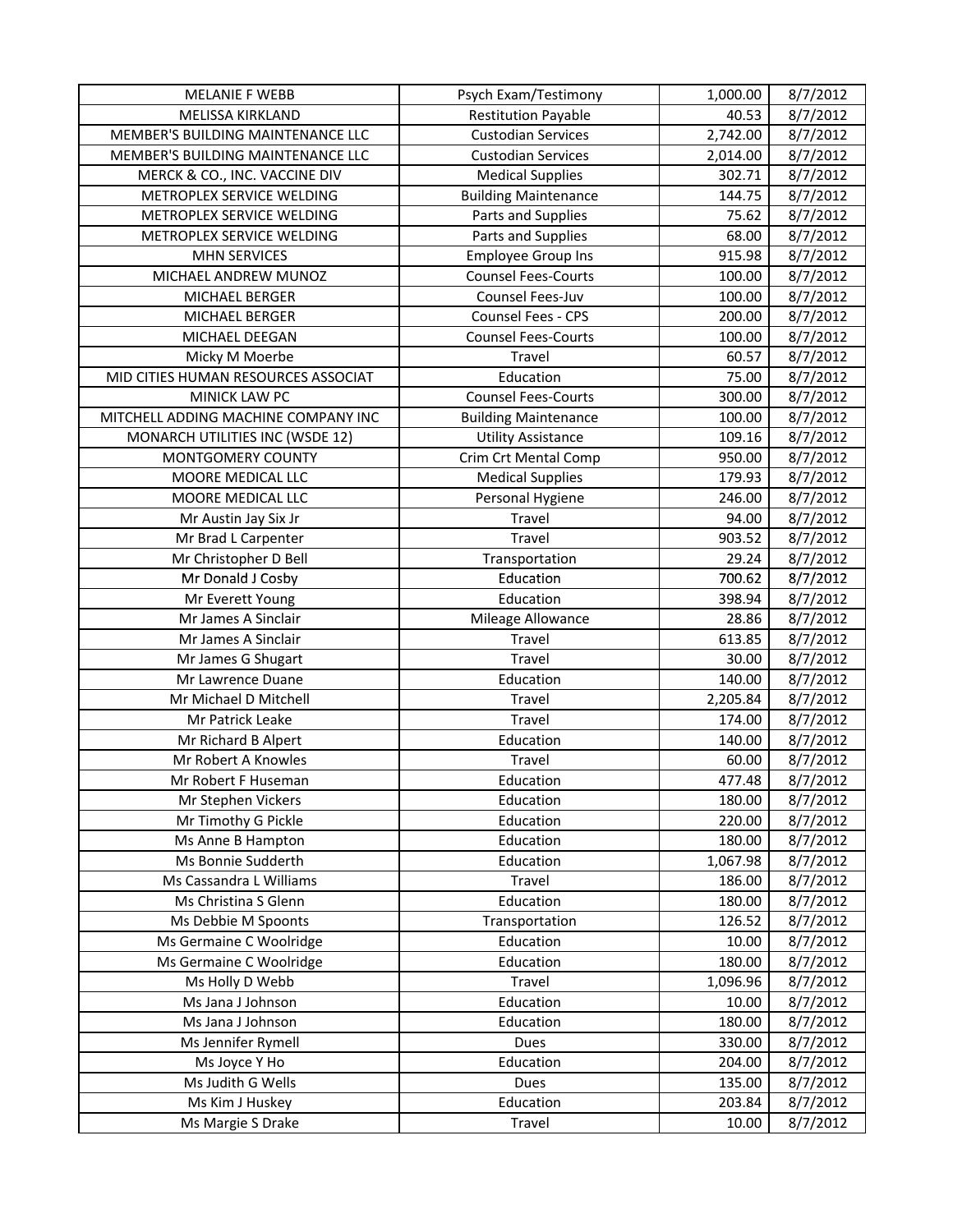| Ms Pamela L Cole                    | Travel                      | 120.00    | 8/7/2012 |
|-------------------------------------|-----------------------------|-----------|----------|
| Ms Patricia James                   | Travel                      | 148.00    | 8/7/2012 |
| Ms Patricia V Benavides             | Education                   | 106.00    | 8/7/2012 |
| Ms Patricia V Benavides             | Education                   | 180.00    | 8/7/2012 |
| Ms Rachael A Darling                | Travel                      | 120.00    | 8/7/2012 |
| Ms Rene M Smith                     | Travel                      | 348.00    | 8/7/2012 |
| Ms Rosalind V Williams              | Education                   | 30.00     | 8/7/2012 |
| Ms Sharon A Boson                   | Travel                      | 148.00    | 8/7/2012 |
| Ms Sherry L Hill                    | Education                   | 453.64    | 8/7/2012 |
| Ms Shirley A Franklin               | Education                   | 30.00     | 8/7/2012 |
| Ms Yolanda Ramirez                  | Education                   | 180.00    | 8/7/2012 |
| MSC INDUSTRIAL SUPPLY CO            | Supplies                    | 253.44    | 8/7/2012 |
| MSC INDUSTRIAL SUPPLY CO            | Parts and Supplies          | 210.72    | 8/7/2012 |
| MSC INDUSTRIAL SUPPLY CO            | Field Equip&Supplies        | 39.84     | 8/7/2012 |
| MSC INDUSTRIAL SUPPLY CO            | <b>Building Maintenance</b> | 337.03    | 8/7/2012 |
| <b>NAFA INC</b>                     | Parts and Supplies          | 65.39     | 8/7/2012 |
| <b>NARDIS INC</b>                   | Safety/Tact Supplies        | 5,335.00  | 8/7/2012 |
| NATASHA COLEMAN                     | Clothing                    | 195.12    | 8/7/2012 |
| NATIONAL ASSOCIATION OF COUNTY      | Dues                        | 35.00     | 8/7/2012 |
| NATIONAL PROCUREMENT INSTITUTE INC  | Education                   | 525.00    | 8/7/2012 |
| NATIONAL PUBLIC SAFETY INFORMATION  | Supplies                    | 169.00    | 8/7/2012 |
| NATIONAL SHERIFF'S ASSOCIATION      | Dues                        | 45.00     | 8/7/2012 |
| <b>NAVID ALBAND</b>                 | <b>Counsel Fees-Courts</b>  | 1,840.00  | 8/7/2012 |
| NCTCOG - NORTH CENTRAL TEXAS        | <b>Dues</b>                 | 5,000.00  | 8/7/2012 |
| NEIGHBORHOOD WALMART #5181          | Food/Hygiene Assist         | 163.14    | 8/7/2012 |
| NELON LAW GROUP PLLC                | <b>Counsel Fees-Courts</b>  | 1,300.00  | 8/7/2012 |
| NELON LAW GROUP PLLC                | <b>Counsel Fees-Courts</b>  | 400.00    | 8/7/2012 |
| NELON LAW GROUP PLLC                | <b>Counsel Fees-Courts</b>  | 450.00    | 8/7/2012 |
| NELON LAW GROUP PLLC                | <b>Counsel Fees-Courts</b>  | 475.00    | 8/7/2012 |
| NELON LAW GROUP PLLC                | <b>Counsel Fees-Courts</b>  | 750.00    | 8/7/2012 |
| NELON LAW GROUP PLLC                | <b>Counsel Fees-Courts</b>  | 225.00    | 8/7/2012 |
| NELON LAW GROUP PLLC                | <b>Counsel Fees-Courts</b>  | 175.00    | 8/7/2012 |
| NICHOLAS GREGORY DAVIS              | <b>Counsel Fees-Courts</b>  | 400.00    | 8/7/2012 |
| NIKKI L CHRIESMAN                   | Counsel Fees - CPS          | 100.00    | 8/7/2012 |
| NIKKI L CHRIESMAN                   | Cnsl Fees-Fam Drg Ct        | 100.00    | 8/7/2012 |
| NORTH RICHLAND HILLS POLICE         | <b>Drug Seizures</b>        | 780.00    | 8/7/2012 |
| NORTH RICHLAND HILLS POLICE         | <b>Drug Seizures</b>        | 176.00    | 8/7/2012 |
| NORTH RICHLAND HILLS POLICE         | Drug Seizure Int            | 0.24      | 8/7/2012 |
| NORTH RICHLAND HILLS POLICE         | Drug Seizure Int            | 0.05      | 8/7/2012 |
| NORTH RICHLAND HILLS POLICE DEPT    | <b>Restitution Payable</b>  | 82.00     | 8/7/2012 |
| NORTH TEXAS ADDICTION COUNSELING    | <b>Professional Service</b> | 471.00    | 8/7/2012 |
| NORTH TEXAS COMPENSATION ASSOC      | Education                   | 30.00     | 8/7/2012 |
| <b>NORTON METAL</b>                 | <b>Building Maintenance</b> | 751.32    | 8/7/2012 |
| NOTARY PUBLIC UNDERWRITER           | <b>Bonds</b>                | 101.75    | 8/7/2012 |
| NOVARTIS VACCINES & DIAGNASTICS INC | <b>Medical Supplies</b>     | 14,781.60 | 8/7/2012 |
| Nuemi G Ruiz                        | Prepaid - Travel            | (468.60)  | 8/7/2012 |
| Nuemi G Ruiz                        | Travel                      | 518.61    | 8/7/2012 |
| OAK FARMS DAIRY                     | Food                        | 258.21    | 8/7/2012 |
| <b>OKEY AKPOM</b>                   | <b>Counsel Fees-Courts</b>  | 400.00    | 8/7/2012 |
| <b>OKEY AKPOM</b>                   | <b>Counsel Fees-Courts</b>  | 300.00    | 8/7/2012 |
| OMNI HOUSTON HOTEL                  | Education                   | 697.32    | 8/7/2012 |
| OMNI ROOFING LLC                    | <b>Building Maintenance</b> | 980.00    | 8/7/2012 |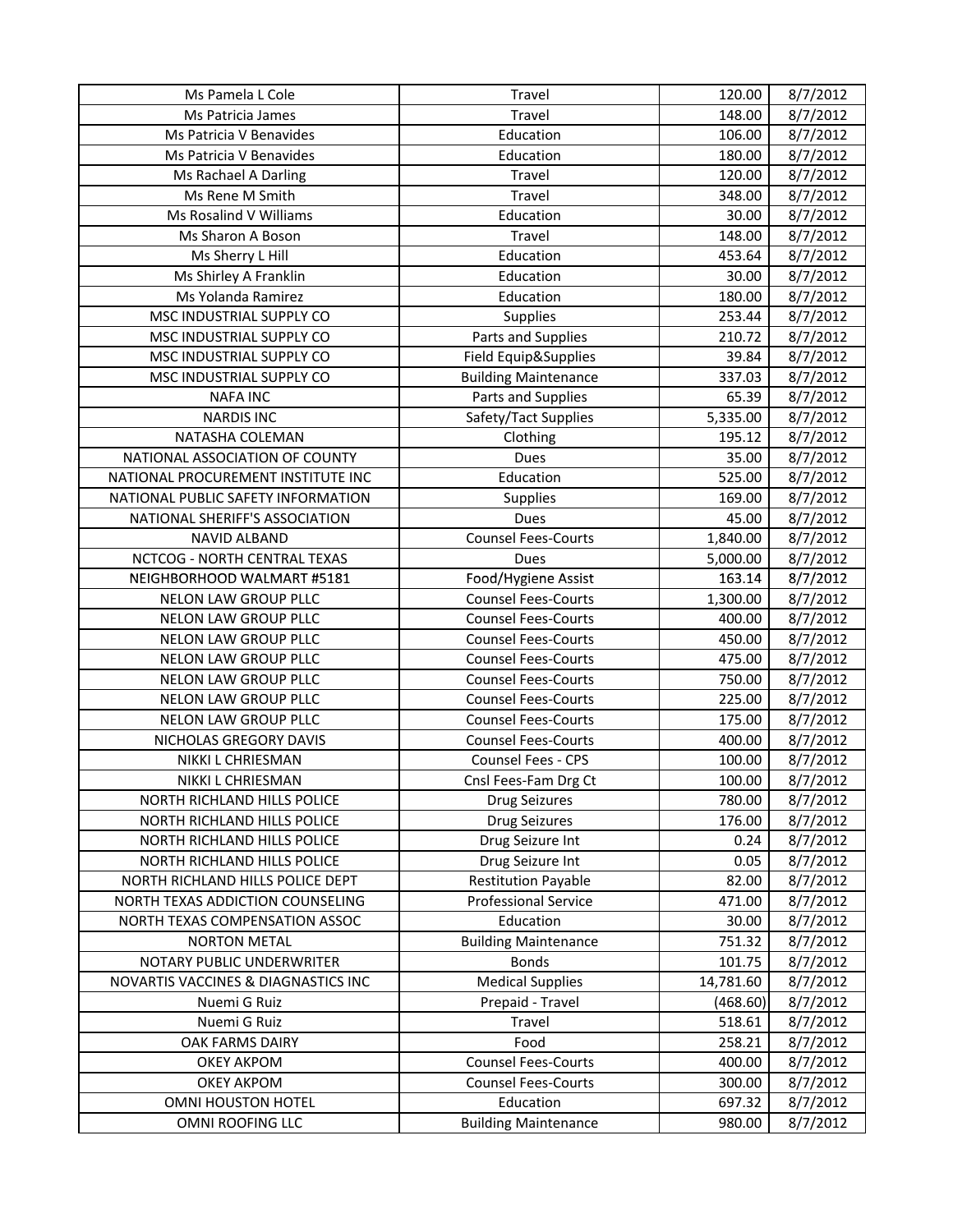| ONE STOP BUS STOP INC               | Capital Outlay - Veh        | 5,795.00  | 8/7/2012 |
|-------------------------------------|-----------------------------|-----------|----------|
| ONLINE TECH STORES.COM              | Supplies                    | 331.20    | 8/7/2012 |
| O'REILLY AUTO PARTS                 | Central Garage Inv          | 211.08    | 8/7/2012 |
| O'REILLY AUTO PARTS                 | <b>Small Tools</b>          | 63.71     | 8/7/2012 |
| ORION ACCESS CONTROL SYSTEMS        | Landscaping Expense         | 447.50    | 8/7/2012 |
| <b>OUACHITA PARISH</b>              | <b>Court Costs</b>          | 60.00     | 8/7/2012 |
| <b>OWENS &amp; OWENS</b>            | <b>Counsel Fees-Courts</b>  | 1,100.00  | 8/7/2012 |
| <b>OWENS &amp; OWENS</b>            | Counsel Fees - CPS          | 100.00    | 8/7/2012 |
| <b>OWENS &amp; OWENS</b>            | Counsel Fees - CPS          | 100.00    | 8/7/2012 |
| <b>OZARKA DRINKING WATER</b>        | Graphics Inventory          | 4.49      | 8/7/2012 |
| <b>OZARKA DRINKING WATER</b>        | Water                       | 135.62    | 8/7/2012 |
| P C CONTRACTORS LLC                 | Non-Track Const/Bldg        | 14,385.71 | 8/7/2012 |
| P MICHAEL SCHNEIDER LAW FIRM PC     | <b>Counsel Fees-Courts</b>  | 450.00    | 8/7/2012 |
| P MICHAEL SCHNEIDER LAW FIRM PC     | <b>Counsel Fees-Courts</b>  | 500.00    | 8/7/2012 |
| P MICHAEL SCHNEIDER LAW FIRM PC     | <b>Counsel Fees-Courts</b>  | 485.00    | 8/7/2012 |
| P MICHAEL SCHNEIDER LAW FIRM PC     | <b>Counsel Fees-Courts</b>  | 650.00    | 8/7/2012 |
| P MICHAEL SCHNEIDER LAW FIRM PC     | <b>Counsel Fees-Courts</b>  | 475.00    | 8/7/2012 |
| P MICHAEL SCHNEIDER LAW FIRM PC     | <b>Counsel Fees-Courts</b>  | 300.00    | 8/7/2012 |
| P MICHAEL SCHNEIDER LAW FIRM PC     | <b>Counsel Fees-Courts</b>  | 200.00    | 8/7/2012 |
| P MICHAEL SCHNEIDER LAW FIRM PC     | <b>Counsel Fees-Courts</b>  | 200.00    | 8/7/2012 |
| P MICHAEL SCHNEIDER LAW FIRM PC     | Counsel Fees-Juv            | 187.50    | 8/7/2012 |
| P MICHAEL SCHNEIDER LAW FIRM PC     | <b>Counsel Fees - CPS</b>   | 2,500.00  | 8/7/2012 |
| P MICHAEL SCHNEIDER LAW FIRM PC     | Counsel Fees - CPS          | 200.00    | 8/7/2012 |
| P.I.E. MANAGEMENT LLC               | Contract Labor              | 1,531.80  | 8/7/2012 |
| P.I.E. MANAGEMENT LLC               | Contract Labor              | 450.00    | 8/7/2012 |
| PACER SERVICE CENTER                | Subscriptions               | 493.12    | 8/7/2012 |
| PAMELA S FERNANDEZ                  | <b>Counsel Fees-Courts</b>  | 1,400.00  | 8/7/2012 |
| PAMELA S FERNANDEZ                  | <b>Counsel Fees-Courts</b>  | 645.00    | 8/7/2012 |
| PAMELA S FERNANDEZ                  | <b>Counsel Fees-Courts</b>  | 100.00    | 8/7/2012 |
| PARK CITIES LIMITED PARTNERSHIP     | Central Garage Inv          | 60.40     | 8/7/2012 |
| PARKER COUNTY SHERIFF'S OFFICE      | <b>Drug Seizures</b>        | 4,264.00  | 8/7/2012 |
| PARKER COUNTY SHERIFF'S OFFICE      | Drug Seizure Int            | 2.32      | 8/7/2012 |
| PARKER ELECTRIC                     | <b>Building Maintenance</b> | 3,996.55  | 8/7/2012 |
| PATRICIA L SUMMERS                  | Counsel Fees - CPS          | 3,007.50  | 8/7/2012 |
| PATRICIA MARGARET MCBRIDE           | <b>Counsel Fees-Courts</b>  | 100.00    | 8/7/2012 |
| PATRICK CURRAN                      | <b>Counsel Fees-Courts</b>  | 540.00    | 8/7/2012 |
| PATRICK CURRAN                      | <b>Counsel Fees-Courts</b>  | 115.00    | 8/7/2012 |
| PATRICK R MCCARTY                   | <b>Counsel Fees-Courts</b>  | 600.00    | 8/7/2012 |
| PATRICK R MCCARTY                   | <b>Counsel Fees-Courts</b>  | 400.00    | 8/7/2012 |
| PATRICK R MCCARTY                   | <b>Counsel Fees-Courts</b>  | 300.00    | 8/7/2012 |
| PATRICK S DOHONEY & ASSOCIATES PLLC | <b>Counsel Fees-Courts</b>  | 500.00    | 8/7/2012 |
| PATRICK S DOHONEY & ASSOCIATES PLLC | <b>Counsel Fees-Courts</b>  | 200.00    | 8/7/2012 |
| PATSY PHILLIPS                      | Relative Assistance         | 1,200.00  | 8/7/2012 |
| PAUL B ROTHBAND JR                  | <b>Counsel Fees-Courts</b>  | 1,450.00  | 8/7/2012 |
| PAUL B ROTHBAND JR                  | <b>Counsel Fees-Courts</b>  | 125.00    | 8/7/2012 |
| PAUL B ROTHBAND JR                  | <b>Counsel Fees-Courts</b>  | 325.00    | 8/7/2012 |
| <b>PAUL FRANCIS</b>                 | Cnsl Fees-Crim Appls        | 2,650.00  | 8/7/2012 |
| PAUL V PREVITE                      | <b>Counsel Fees-Courts</b>  | 450.00    | 8/7/2012 |
| PAULA K GREEN                       | Investigative               | 67.50     | 8/7/2012 |
| PELICAN BAY UTILITY CO.             | <b>Utility Assistance</b>   | 133.00    | 8/7/2012 |
| PETER A VAN DALEN                   | <b>Building Maintenance</b> | 145.00    | 8/7/2012 |
| PETER A VAN DALEN                   | <b>Building Maintenance</b> | 10.00     | 8/7/2012 |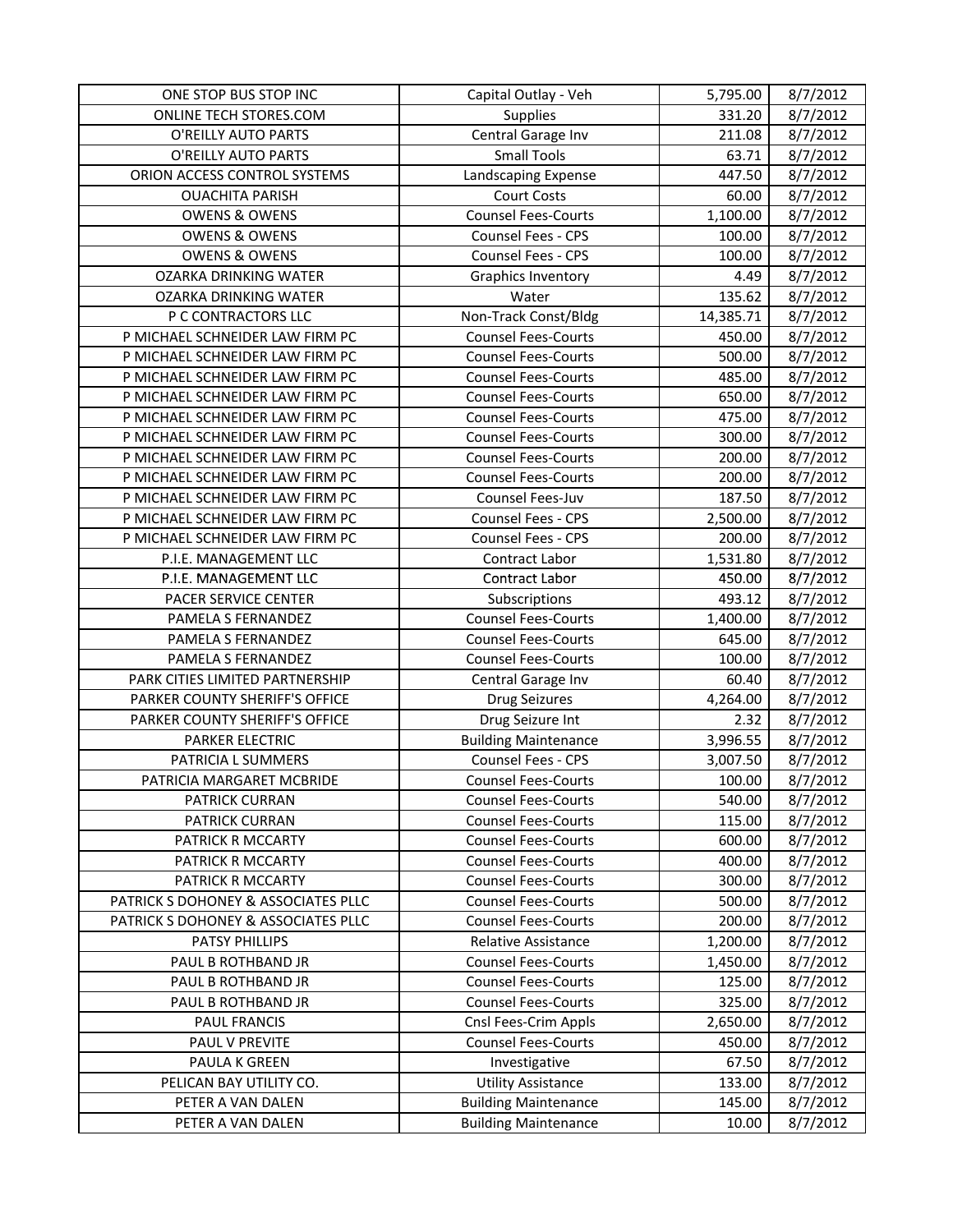| PETER A VAN DALEN                   | <b>Building Maintenance</b> | 60.00     | 8/7/2012 |
|-------------------------------------|-----------------------------|-----------|----------|
| PETER A VAN DALEN                   | <b>Building Maintenance</b> | 12.00     | 8/7/2012 |
| PETER A VAN DALEN                   | <b>Building Maintenance</b> | 20.00     | 8/7/2012 |
| PETER A VAN DALEN                   | <b>Building Maintenance</b> | 20.00     | 8/7/2012 |
| PETER A VAN DALEN                   | <b>Building Maintenance</b> | 20.00     | 8/7/2012 |
| PETER A VAN DALEN                   | <b>Building Maintenance</b> | 40.00     | 8/7/2012 |
| PETER A VAN DALEN                   | <b>Building Maintenance</b> | 90.00     | 8/7/2012 |
| PETER A VAN DALEN                   | <b>Building Maintenance</b> | 130.00    | 8/7/2012 |
| PETER A VAN DALEN                   | <b>Building Maintenance</b> | 100.00    | 8/7/2012 |
| PETER A VAN DALEN                   | <b>Building Maintenance</b> | 40.00     | 8/7/2012 |
| PETER A VAN DALEN                   | <b>Building Maintenance</b> | 50.00     | 8/7/2012 |
| PETER A VAN DALEN                   | <b>Building Maintenance</b> | 20.00     | 8/7/2012 |
| PETER A VAN DALEN                   | <b>Building Maintenance</b> | 385.00    | 8/7/2012 |
| PETER A VAN DALEN                   | <b>Building Maintenance</b> | 125.00    | 8/7/2012 |
| PETER A VAN DALEN                   | <b>Building Maintenance</b> | 90.00     | 8/7/2012 |
| PETER A VAN DALEN                   | <b>Building Maintenance</b> | 20.00     | 8/7/2012 |
| PETER A VAN DALEN                   | <b>Building Maintenance</b> | 40.00     | 8/7/2012 |
| PETER A VAN DALEN                   | <b>Building Maintenance</b> | 20.00     | 8/7/2012 |
| PETER A VAN DALEN                   | <b>Building Maintenance</b> | 20.00     | 8/7/2012 |
| PETER A VAN DALEN                   | Pest Control Service        | 20.00     | 8/7/2012 |
| PETER A VAN DALEN                   | Pest Control Service        | 10.00     | 8/7/2012 |
| PETER A VAN DALEN                   | <b>Building Maintenance</b> | 193.00    | 8/7/2012 |
| PETRO SERV INC                      | <b>Building Maintenance</b> | 497.70    | 8/7/2012 |
| PHILIP J MITCHELL                   | Counsel Fees-Probate        | 1,400.00  | 8/7/2012 |
| PHILLIP M HERR                      | <b>Counsel Fees-Courts</b>  | 670.00    | 8/7/2012 |
| PHILLIPS & NABORS PLLC              | Counsel Fees - CPS          | 150.00    | 8/7/2012 |
| PHILLIPS LAWN SPRINKLER CO          | Landscaping Expense         | 225.63    | 8/7/2012 |
| PHILLIPS LAWN SPRINKLER CO          | Landscaping Expense         | 167.86    | 8/7/2012 |
| PHILLIPS LAWN SPRINKLER CO          | Landscaping Expense         | 442.45    | 8/7/2012 |
| PHILLIPS LAWN SPRINKLER CO          | Landscaping Expense         | 166.81    | 8/7/2012 |
| PHILLIPS LAWN SPRINKLER CO          | Landscaping Expense         | 356.92    | 8/7/2012 |
| PHILLIPS LAWN SPRINKLER CO          | Landscaping Expense         | 61.32     | 8/7/2012 |
| PHILLIPS LAWN SPRINKLER CO          | Landscaping Expense         | 278.68    | 8/7/2012 |
| PHILLIPS LAWN SPRINKLER CO          | Landscaping Expense         | 175.40    | 8/7/2012 |
| PINNACLE MANAGEMENT                 | Rental Assistance           | 499.00    | 8/7/2012 |
| PINNACLE MANAGEMENT                 | <b>Utility Assistance</b>   | 23.70     | 8/7/2012 |
| PMO II LP                           | Education                   | 347.82    | 8/7/2012 |
| PMO II LP                           | Education                   | 347.82    | 8/7/2012 |
| POLLOCK PAPER DISTRIBUTORS          | <b>Custodian Supplies</b>   | 77.25     | 8/7/2012 |
| PRACTICAL A/R SOLUTIONS INC         | <b>Medical Supplies</b>     | 111.00    | 8/7/2012 |
| PRAETORIAN OPERATING INC            | Sheriff Inventory           | 8,224.00  | 8/7/2012 |
| PRIA-PROPERTY RECORDS INDUSTRY ASSN | Dues                        | 385.00    | 8/7/2012 |
| PRIA-PROPERTY RECORDS INDUSTRY ASSN | Dues                        | 50.00     | 8/7/2012 |
| PRIA-PROPERTY RECORDS INDUSTRY ASSN | Dues                        | 50.00     | 8/7/2012 |
| PRO SCIENTIFIC INC                  | Lab Supplies                | 967.11    | 8/7/2012 |
| PROGRESSIVE WASTE SOLUTIONS OF TX I | <b>Disposal Service</b>     | 520.00    | 8/7/2012 |
| PRONTO COURIER SERVICE LLC          | <b>Professional Service</b> | 200.01    | 8/7/2012 |
| PSYCHOTHERAPY SERVICES & YOKEFELLOW | Psych Exam/Testimony        | 1,560.00  | 8/7/2012 |
| PTS OF AMERICA LLC                  | <b>Professional Service</b> | 8,340.20  | 8/7/2012 |
| PURSUIT SAFETY INC                  | Non-Track Equipment         | 21,195.98 | 8/7/2012 |
| <b>QIAGEN</b>                       | Lab Supplies                | 823.00    | 8/7/2012 |
| <b>QUILL CORPORATION</b>            | Supplies                    | 110.00    | 8/7/2012 |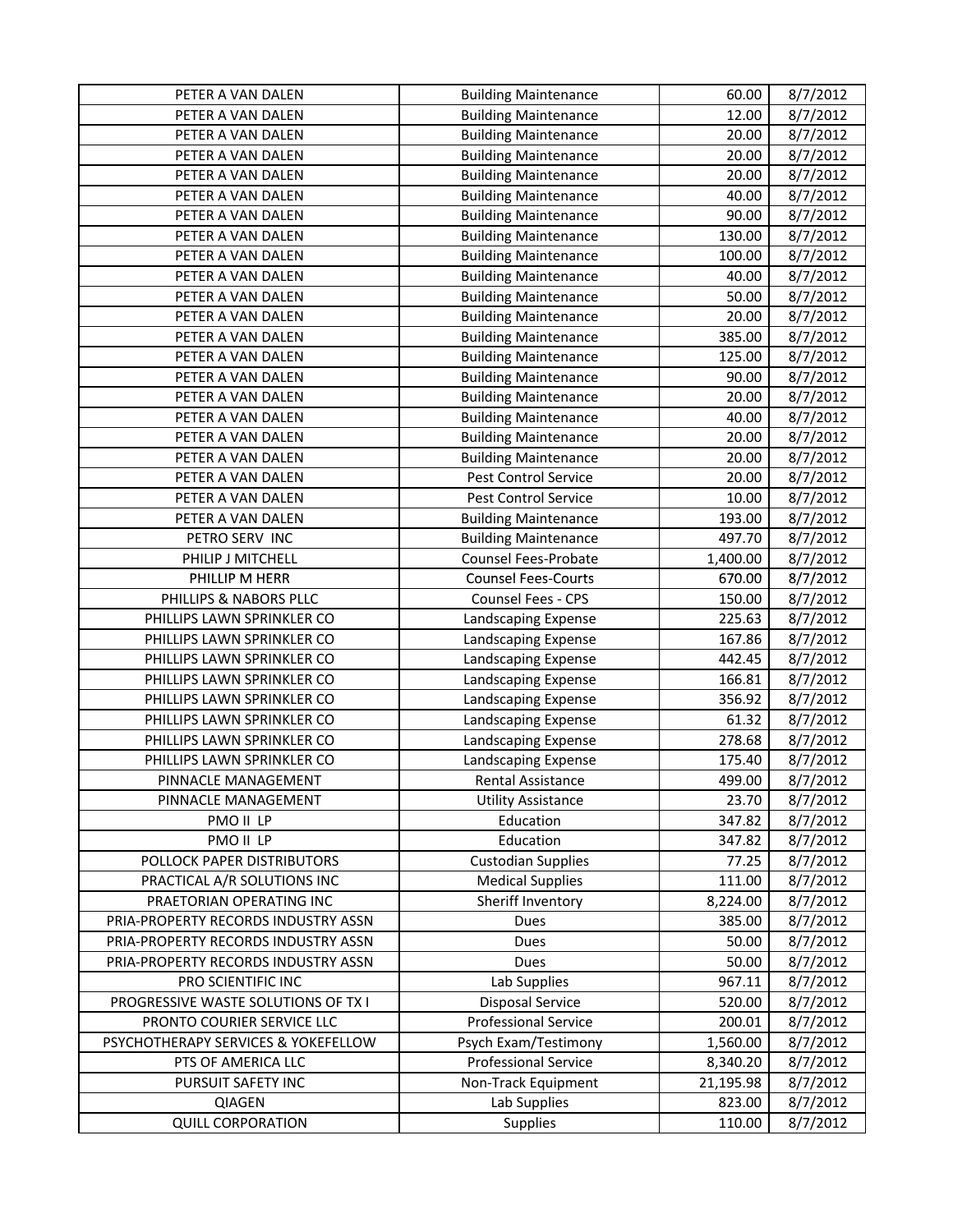| <b>QUILL CORPORATION</b>        | Supplies                    | 120.00    | 8/7/2012 |
|---------------------------------|-----------------------------|-----------|----------|
| <b>QUILL CORPORATION</b>        | <b>Supplies</b>             | 240.92    | 8/7/2012 |
| R MAUREEN TOLBERT               | <b>Counsel Fees-Courts</b>  | 300.00    | 8/7/2012 |
| R MAUREEN TOLBERT               | <b>Counsel Fees-Courts</b>  | 875.00    | 8/7/2012 |
| RADIOLOGY ASSOCIATES OF TARRANT | <b>Professional Service</b> | 103.19    | 8/7/2012 |
| Ralph D. Swearingin Jr          | Education                   | 247.78    | 8/7/2012 |
| <b>RANDY W BOWERS</b>           | Counsel Fees-Juv            | 100.00    | 8/7/2012 |
| <b>RANDY W BOWERS</b>           | Counsel Fees - CPS          | 100.00    | 8/7/2012 |
| RASIX COMPUTER CENTER INC       | Sheriff Inventory           | 696.00    | 8/7/2012 |
| RASIX COMPUTER CENTER INC       | <b>Supplies</b>             | 262.00    | 8/7/2012 |
| RASIX COMPUTER CENTER INC       | <b>Computer Supplies</b>    | 1,160.00  | 8/7/2012 |
| RASIX COMPUTER CENTER INC       | <b>Supplies</b>             | 75.71     | 8/7/2012 |
| RAUL NEVAREZ                    | <b>Counsel Fees-Courts</b>  | 500.00    | 8/7/2012 |
| RAUL NEVAREZ                    | Counsel Fees-Juv            | 200.00    | 8/7/2012 |
| RAUL NEVAREZ                    | Counsel Fees - CPS          | 100.00    | 8/7/2012 |
| <b>RAY HALL JR</b>              | <b>Counsel Fees-Courts</b>  | 250.00    | 8/7/2012 |
| <b>RAY HALL JR</b>              | <b>Counsel Fees-Courts</b>  | 1,250.00  | 8/7/2012 |
| <b>RAY HALL JR</b>              | <b>Counsel Fees - CPS</b>   | 100.00    | 8/7/2012 |
| RAYMOND F FINN PHD              | Psych Exam/Testimony        | 3,300.00  | 8/7/2012 |
| RD CORNELL LLC                  | Parts and Supplies          | 87.55     | 8/7/2012 |
| READ'S AUTO COLLISION           | Insurance Receivable        | 1,823.52  | 8/7/2012 |
| RECEPT PHARMACY LP              | <b>Medical Supplies</b>     | 1,470.00  | 8/7/2012 |
| RECEPT PHARMACY LP              | <b>Medical Supplies</b>     | 5,695.00  | 8/7/2012 |
| REEDER DISTRIBUTORS INC         | Grease and Oil              | 675.05    | 8/7/2012 |
| REFRIGERATED SPECIALIST INC     | Kitchen Maintenance         | 848.00    | 8/7/2012 |
| REFRIGERATED SPECIALIST INC     | Kitchen Maintenance         | 265.00    | 8/7/2012 |
| <b>REGINALD BAILEY</b>          | <b>Relative Assistance</b>  | 900.00    | 8/7/2012 |
| <b>RELIABLE PAVING INC</b>      | <b>Cement and Concrete</b>  | 17,583.00 | 8/7/2012 |
| <b>RELIANT ENERGY SERVICES</b>  | <b>Utility Assistance</b>   | 300.62    | 8/7/2012 |
| RELIANT ENERGY SERVICES         | <b>Utility Assistance</b>   | 349.34    | 8/7/2012 |
| <b>RELIANT ENERGY SERVICES</b>  | <b>Utility Assistance</b>   | 517.01    | 8/7/2012 |
| RELIANT ENERGY SERVICES         | <b>Utility Assistance</b>   | 83.75     | 8/7/2012 |
| RELIANT ENERGY SERVICES         | <b>Utility Assistance</b>   | 470.43    | 8/7/2012 |
| RELIANT ENERGY SERVICES         | <b>Utility Assistance</b>   | 983.75    | 8/7/2012 |
| <b>RELIANT ENERGY SERVICES</b>  | <b>Utility Assistance</b>   | 813.90    | 8/7/2012 |
| RELIANT ENERGY SERVICES         | <b>Utility Assistance</b>   | 310.65    | 8/7/2012 |
| <b>RELY AID</b>                 | Supplies                    | 136.56    | 8/7/2012 |
| <b>RELY AID</b>                 | <b>Supplies</b>             | 273.14    | 8/7/2012 |
| <b>RELY AID</b>                 | Lab Supplies                | 1,638.72  | 8/7/2012 |
| RENEE A SANCHEZ                 | Counsel Fees - CPS          | 400.00    | 8/7/2012 |
| REPUBLIC TITLE OF TEXAS INC     | <b>County Projects</b>      | 19,550.00 | 8/7/2012 |
| <b>REXEL SUMMERS</b>            | <b>Building Maintenance</b> | 145.67    | 8/7/2012 |
| <b>REXEL SUMMERS</b>            | <b>Building Maintenance</b> | 947.24    | 8/7/2012 |
| RHANA LYNN GIBBONEY             | Drug Seizure Int            | 0.16      | 8/7/2012 |
| RHANA LYNN GIBBONEY             | Drug Seizure-Unit           | 330.00    | 8/7/2012 |
| RHONA WEDDERIEN                 | Clothing                    | 375.44    | 8/7/2012 |
| RICARDO J CARRILLO              | <b>County Burials</b>       | 495.00    | 8/7/2012 |
| RICHARD A HENDERSON PC          | <b>Counsel Fees-Courts</b>  | 230.00    | 8/7/2012 |
| RICHARD A HENDERSON PC          | <b>Counsel Fees-Courts</b>  | 350.00    | 8/7/2012 |
| RICHARD A HENDERSON PC          | <b>Counsel Fees-Courts</b>  | 4,390.00  | 8/7/2012 |
| RICHARD A HENDERSON PC          | <b>Counsel Fees-Courts</b>  | 1,190.00  | 8/7/2012 |
| RICHARD A HENDERSON PC          | <b>Counsel Fees-Courts</b>  | 1,700.00  | 8/7/2012 |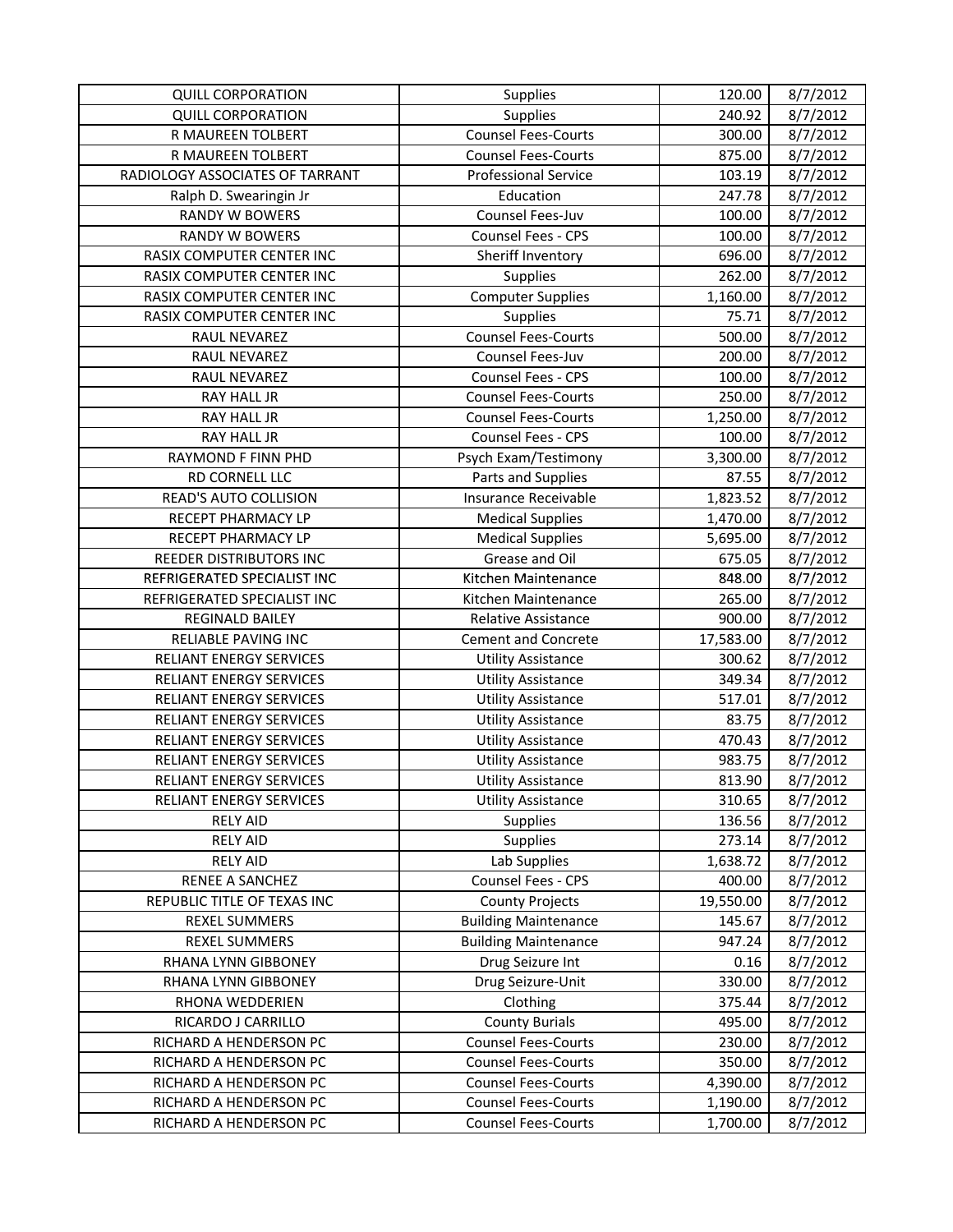| RICHARD A HENDERSON PC         | <b>Counsel Fees-Courts</b>  | 500.00   | 8/7/2012 |
|--------------------------------|-----------------------------|----------|----------|
| RICHARD A HENDERSON PC         | <b>Counsel Fees-Courts</b>  | 275.00   | 8/7/2012 |
| RICHARD A HENDERSON PC         | <b>Counsel Fees-Courts</b>  | 150.00   | 8/7/2012 |
| RICHARD ALLEY                  | <b>Counsel Fees-Courts</b>  | 620.00   | 8/7/2012 |
| RICHARD ALLEY                  | <b>Counsel Fees-Courts</b>  | 675.00   | 8/7/2012 |
| RICHARD ALLEY                  | <b>Counsel Fees-Courts</b>  | 455.00   | 8/7/2012 |
| RICHARD ALLEY                  | Cnsl Fees-Crim Appls        | 1,570.00 | 8/7/2012 |
| RICHARD KLINE                  | <b>Counsel Fees-Courts</b>  | 325.00   | 8/7/2012 |
| RICHARD KLINE                  | <b>Counsel Fees-Courts</b>  | 2,250.00 | 8/7/2012 |
| RICHARD KLINE                  | <b>Counsel Fees-Courts</b>  | 100.00   | 8/7/2012 |
| RICHARD SCOTT WALKER           | <b>Counsel Fees-Courts</b>  | 775.00   | 8/7/2012 |
| <b>RICKY BRENT KEIS</b>        | State Right of Way          | 1,500.00 | 8/7/2012 |
| RICOH USA INC                  | <b>Equipment Rentals</b>    | 369.45   | 8/7/2012 |
| RITA UZOWIHE LAW FIRM          | Counsel Fees-Juv            | 200.00   | 8/7/2012 |
| RITA UZOWIHE LAW FIRM          | Counsel Fees - CPS          | 702.50   | 8/7/2012 |
| RIVER OAKS POLICE DEPT         | <b>Drug Seizures</b>        | 981.83   | 8/7/2012 |
| RIVER OAKS POLICE DEPT         | Drug Seizure Int            | 0.23     | 8/7/2012 |
| RJ SMELLEY COMPANY INC         | Rock and Gravel             | 2,938.13 | 8/7/2012 |
| RLJ111-SF AUSTIN LESSEE LP     | Education                   | 372.60   | 8/7/2012 |
| Robb Catalano                  | Education                   | 1,624.37 | 8/7/2012 |
| <b>ROBERT C RIDDELL</b>        | <b>Counsel Fees-Courts</b>  | 300.00   | 8/7/2012 |
| <b>ROBERT C RUSSELL</b>        | <b>Counsel Fees-Probate</b> | 300.00   | 8/7/2012 |
| <b>ROBERT ENDERS</b>           | <b>Health Medicare</b>      | 2.29     | 8/7/2012 |
| ROBERTA WALKER                 | <b>Counsel Fees-Courts</b>  | 825.00   | 8/7/2012 |
| ROBERTA WALKER                 | <b>Counsel Fees-Courts</b>  | 300.00   | 8/7/2012 |
| ROBERTA WALKER                 | Counsel Fees-Juv            | 92.25    | 8/7/2012 |
| ROBERTA WALKER                 | Counsel Fees - CPS          | 305.00   | 8/7/2012 |
| <b>ROBINSON &amp; SMART PC</b> | <b>Counsel Fees-Courts</b>  | 255.00   | 8/7/2012 |
| <b>ROBINSON &amp; SMART PC</b> | Counsel Fees - CPS          | 1,670.00 | 8/7/2012 |
| <b>ROBINSON &amp; SMART PC</b> | Counsel Fees - CPS          | 1,465.00 | 8/7/2012 |
| <b>ROBINSON &amp; SMART PC</b> | Counsel Fees - CPS          | 80.00    | 8/7/2012 |
| <b>ROBINSON &amp; SMART PC</b> | Counsel Fees - CPS          | 1,750.00 | 8/7/2012 |
| ROLLY MILLIRONS                | State Right of Way          | 1,500.00 | 8/7/2012 |
| RONALD COUCH                   | <b>Counsel Fees-Courts</b>  | 700.00   | 8/7/2012 |
| RONALD COUCH                   | <b>Counsel Fees-Courts</b>  | 100.00   | 8/7/2012 |
| ROSE ANNA SALINAS              | <b>Counsel Fees-Courts</b>  | 100.00   | 8/7/2012 |
| ROSE ANNA SALINAS              | <b>Counsel Fees-Courts</b>  | 1,250.00 | 8/7/2012 |
| ROSE ANNA SALINAS              | <b>Counsel Fees-Courts</b>  | 100.00   | 8/7/2012 |
| ROSLIND CARTER                 | Clothing                    | 361.14   | 8/7/2012 |
| <b>ROXANNE SINDELAR</b>        | Clothing                    | 100.00   | 8/7/2012 |
| ROY WILLIAMS JR                | <b>Professional Service</b> | 75.00    | 8/7/2012 |
| ROY WILLIAMS JR                | <b>Professional Service</b> | 75.00    | 8/7/2012 |
| <b>RUIZ PROTECTIVE SERVICE</b> | Polygraph                   | 493.29   | 8/7/2012 |
| RUTH GONZALEZ                  | <b>Restitution Payable</b>  | 80.00    | 8/7/2012 |
| <b>RYAN W HARDY</b>            | <b>Counsel Fees-Courts</b>  | 400.00   | 8/7/2012 |
| RYAN W HARDY                   | <b>Counsel Fees-Courts</b>  | 100.00   | 8/7/2012 |
| SAFESITE INC                   | Space Lease Rental          | 50.00    | 8/7/2012 |
| SAF-T-GLOVE INC                | Parts and Supplies          | 315.60   | 8/7/2012 |
| SAINT LEGAL PLLC               | Counsel Fees - CPS          | 225.00   | 8/7/2012 |
| SAINT LEGAL PLLC               | Counsel Fees - CPS          | 465.00   | 8/7/2012 |
| SAINT LEGAL PLLC               | Counsel Fees - CPS          | 150.00   | 8/7/2012 |
| <b>SAM BONIFIELD</b>           | <b>Counsel Fees-Courts</b>  | 350.00   | 8/7/2012 |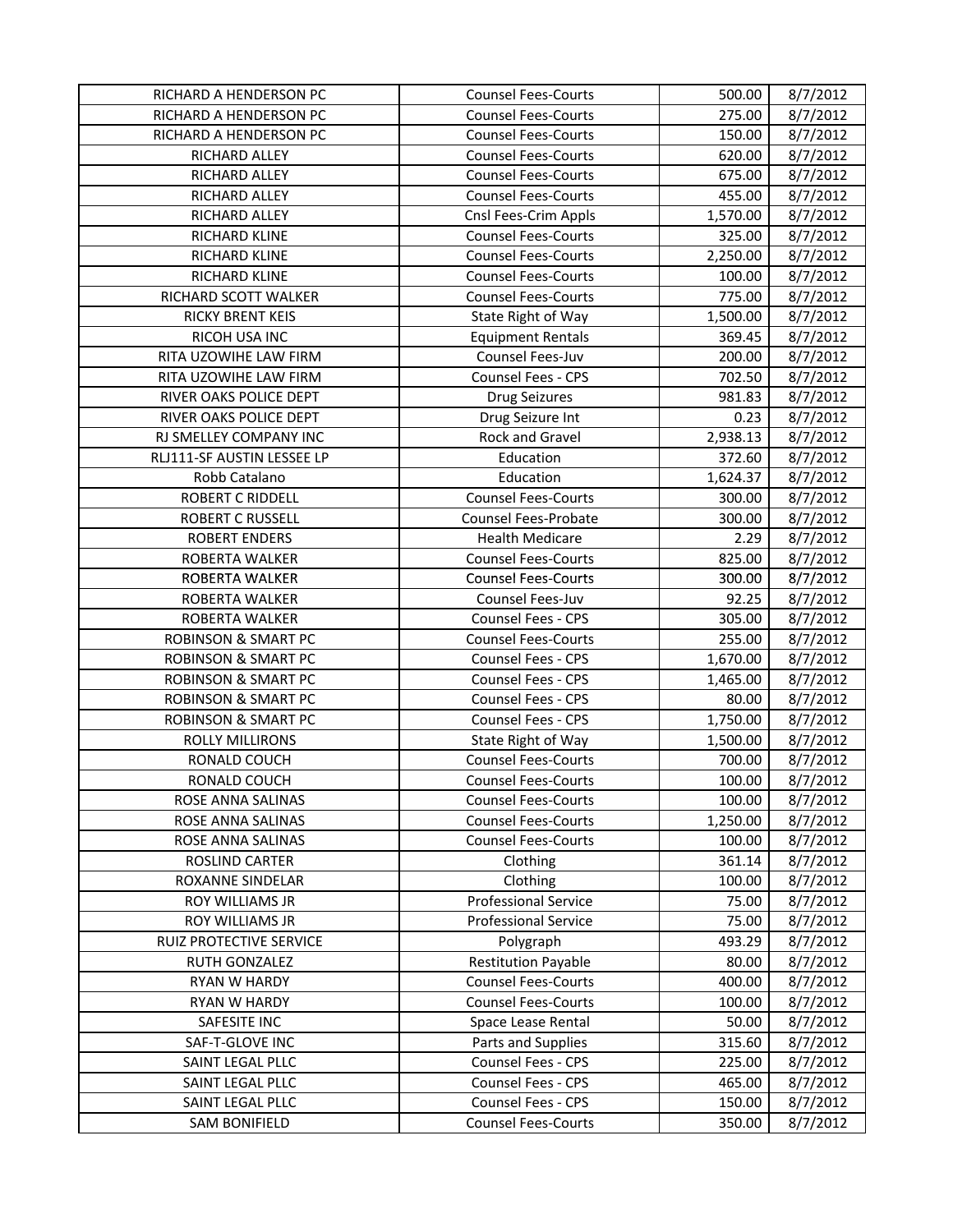| <b>SAM BONIFIELD</b>                | <b>Counsel Fees-Courts</b>  | 400.00    | 8/7/2012 |
|-------------------------------------|-----------------------------|-----------|----------|
| SAMANTHA K HILL                     | <b>Counsel Fees-Courts</b>  | 400.00    | 8/7/2012 |
| <b>SAMANTHA K HILL</b>              | <b>Counsel Fees-Courts</b>  | 700.00    | 8/7/2012 |
| SAMANTHA K HILL                     | <b>Counsel Fees-Courts</b>  | 180.00    | 8/7/2012 |
| SAMANTHA K HILL                     | <b>Counsel Fees-Courts</b>  | 387.50    | 8/7/2012 |
| SAMANTHA K HILL                     | <b>Counsel Fees-Courts</b>  | 400.00    | 8/7/2012 |
| SAMANTHA K HILL                     | <b>Counsel Fees-Courts</b>  | 1,100.00  | 8/7/2012 |
| SAMANTHA K HILL                     | <b>Counsel Fees-Courts</b>  | 300.00    | 8/7/2012 |
| SAMANTHA K HILL                     | <b>Counsel Fees-Courts</b>  | 362.50    | 8/7/2012 |
| SAMARITAN SOFTWARE LLC              | <b>Professional Service</b> | 5,900.00  | 8/7/2012 |
| SAMUEL M SANCHEZ                    | <b>Counsel Fees - CPS</b>   | 100.00    | 8/7/2012 |
| <b>SAMUEL R TERRY</b>               | <b>Counsel Fees-Courts</b>  | 450.00    | 8/7/2012 |
| SANDOVAL COUNTY SHERIFF             | <b>Court Costs</b>          | 25.00     | 8/7/2012 |
| SANDRA J ANDREWS                    | <b>Professional Service</b> | 1,200.00  | 8/7/2012 |
| <b>SANO SCIENTIFIC</b>              | Lab Supplies                | 455.80    | 8/7/2012 |
| SANOFI PASTEUR INC                  | <b>Medical Supplies</b>     | 6,163.51  | 8/7/2012 |
| SANTA FE ADOLESCENT SERVICES        | <b>Professional Service</b> | 14,265.00 | 8/7/2012 |
| <b>SANTIAGO SALINAS</b>             | <b>Counsel Fees-Courts</b>  | 865.00    | 8/7/2012 |
| SANTIAGO SALINAS                    | <b>Counsel Fees-Courts</b>  | 700.00    | 8/7/2012 |
| SANTIAGO SALINAS                    | <b>Counsel Fees-Courts</b>  | 100.00    | 8/7/2012 |
| SANTIAGO SALINAS                    | <b>Counsel Fees-Courts</b>  | 400.00    | 8/7/2012 |
| <b>SANTIAGO SALINAS</b>             | <b>Counsel Fees-Courts</b>  | 100.00    | 8/7/2012 |
| SANTIAGO SALINAS                    | <b>Counsel Fees-Courts</b>  | 100.00    | 8/7/2012 |
| SAP PUBLIC SERVICES INC             | Software Maintenance        | 3,849.11  | 8/7/2012 |
| Sarah N Peerwani Farr               | Education                   | 212.01    | 8/7/2012 |
| SCHOLASTICA PHILIPPA AKEM           | Clothing                    | 225.00    | 8/7/2012 |
| SCOTIA CONSULTING INC               | Software Maintenance        | 12,190.00 | 8/7/2012 |
| <b>SCOTT C FACIANE</b>              | Counsel Fees-Probate        | 2,200.00  | 8/7/2012 |
| <b>SCOTTY JONES</b>                 | <b>Bail Bond Surety Fee</b> | 13.50     | 8/7/2012 |
| <b>SCOTTY JONES</b>                 | <b>Bail Bond Surety Fee</b> | 1.50      | 8/7/2012 |
| SHANNON GRACEY RATLIFF & MILLER LLP | <b>Counsel Fees-Probate</b> | 1,000.00  | 8/7/2012 |
| Shante D Barnett                    | Travel                      | 60.00     | 8/7/2012 |
| <b>SHAWN PASCHALL</b>               | <b>Counsel Fees-Courts</b>  | 370.00    | 8/7/2012 |
| <b>SHAWN PASCHALL</b>               | <b>Counsel Fees-Courts</b>  | 700.00    | 8/7/2012 |
| <b>SHAWN PASCHALL</b>               | Drug Seizure Int            | 0.77      | 8/7/2012 |
| SHAWN PASCHALL                      | Drug Seizure-Unit           | 1,200.00  | 8/7/2012 |
| SHEILA BURNS                        | Relative Assistance         | 1,200.00  | 8/7/2012 |
| <b>SHEILA RANDOLPH</b>              | <b>Counsel Fees-Courts</b>  | 350.00    | 8/7/2012 |
| SHEILA RANDOLPH                     | <b>Counsel Fees-Courts</b>  | 1,600.00  | 8/7/2012 |
| SHEILA STEWART                      | Counsel Fees - CPS          | 100.00    | 8/7/2012 |
| SHELL FLEET MANAGEMENT              | Transportation              | 20.29     | 8/7/2012 |
| <b>SHELL FLEET MANAGEMENT</b>       | Fuel                        | 557.16    | 8/7/2012 |
| SHELL FLEET MANAGEMENT              | Education                   | 81.27     | 8/7/2012 |
| SHELL FLEET MANAGEMENT              | Education                   | 99.44     | 8/7/2012 |
| SHELL FLEET MANAGEMENT              | Education                   | 38.94     | 8/7/2012 |
| SHELL FLEET MANAGEMENT              | Travel                      | 69.59     | 8/7/2012 |
| SHELL FLEET MANAGEMENT              | Travel                      | 502.41    | 8/7/2012 |
| SHELL FLEET MANAGEMENT              | Travel                      | 82.42     | 8/7/2012 |
| SHELL FLEET MANAGEMENT              | Fuel                        | 85.83     | 8/7/2012 |
| SHERATON SAN DIEGO HOTEL 7 MARINA   | Prepaid - Travel            | 748.55    | 8/7/2012 |
| SHERIFF'S ASSOC. OF TEXAS           | Dues                        | 25.00     | 8/7/2012 |
| SHERIFF'S ASSOC. OF TEXAS           | Dues                        | 25.00     | 8/7/2012 |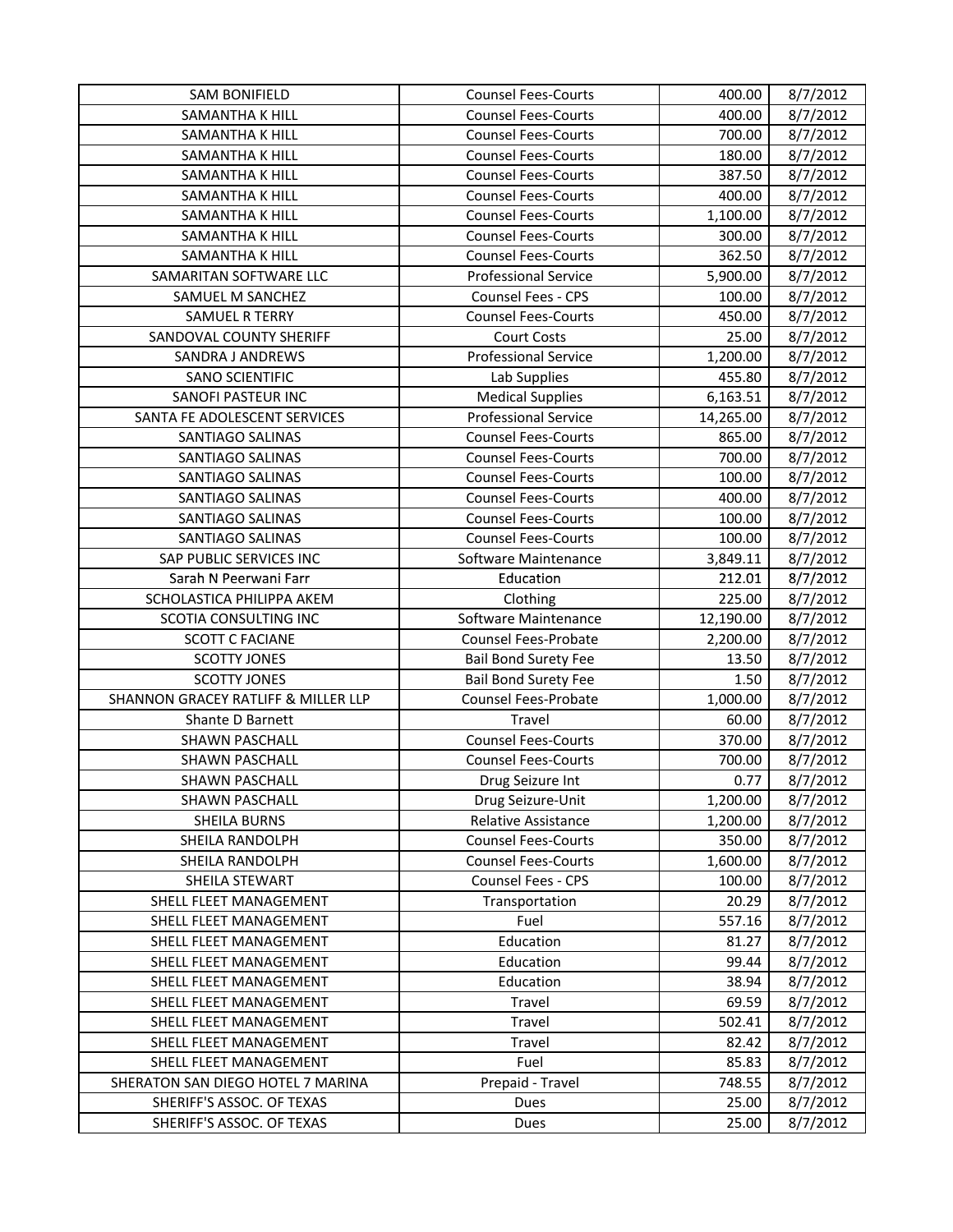| SHERIFF'S ASSOC. OF TEXAS           | Dues                        | 25.00     | 8/7/2012 |
|-------------------------------------|-----------------------------|-----------|----------|
| SHERIFF'S ASSOC. OF TEXAS           | Dues                        | 25.00     | 8/7/2012 |
| SHERWIN WILLIAMS PAINT              | <b>Support Serv Supply</b>  | 190.68    | 8/7/2012 |
| SHERWIN WILLIAMS PAINT              | <b>Building Maintenance</b> | 315.51    | 8/7/2012 |
| SHERWIN WILLIAMS PAINT              | <b>Building Maintenance</b> | 2,651.12  | 8/7/2012 |
| SHI GOVERNMENT SOLUTIONS            | <b>Computer Supplies</b>    | 768.00    | 8/7/2012 |
| SHI GOVERNMENT SOLUTIONS            | <b>Computer Supplies</b>    | 77.00     | 8/7/2012 |
| SHI GOVERNMENT SOLUTIONS            | Software Maintenance        | 465.00    | 8/7/2012 |
| SHI GOVERNMENT SOLUTIONS            | Non-Track Equipment         | 3,428.00  | 8/7/2012 |
| <b>SHIPING BAO</b>                  | <b>Witness Travel</b>       | 104.77    | 8/7/2012 |
| SID W SHAPIRO                       | <b>Counsel Fees - CPS</b>   | 100.00    | 8/7/2012 |
| Siddharth P Mody                    | Education                   | 212.01    | 8/7/2012 |
| SKILLPATH SEMINARS                  | Education                   | 31.90     | 8/7/2012 |
| SKILLPATH SEMINARS                  | Education                   | 149.00    | 8/7/2012 |
| SKYVUE MEMORIAL GARDENS             | <b>County Burials</b>       | 3,375.00  | 8/7/2012 |
| SMITH TEMPORARIES INC               | <b>Professional Service</b> | 91.10     | 8/7/2012 |
| SMITH TEMPORARIES INC               | Contract Labor              | 9,859.69  | 8/7/2012 |
| <b>SMITH TEMPORARIES INC</b>        | Contract Labor              | 282.72    | 8/7/2012 |
| SMITH TEMPORARIES INC               | Contract Labor              | 95.67     | 8/7/2012 |
| SMITH TEMPORARIES INC               | Contract Labor              | 19,192.47 | 8/7/2012 |
| <b>SMITH TEMPORARIES INC</b>        | Contract Labor              | 7,841.60  | 8/7/2012 |
| SOUTHEASTERN EMERGENCY EQUIPMENT IN | Lab Supplies                | 145.40    | 8/7/2012 |
| SOUTHEASTERN EMERGENCY EQUIPMENT IN | Lab Supplies                | 218.10    | 8/7/2012 |
| SOUTHERN COMPUTER WAREHOUSE         | <b>Computer Maintenance</b> | 83.48     | 8/7/2012 |
| SOUTHERN FOLGER DETENTION EQUIP CO  | <b>Supplies</b>             | 171.90    | 8/7/2012 |
| SOUTHERN FOLGER DETENTION EQUIP CO  | Supplies                    | 143.10    | 8/7/2012 |
| SOUTHERN TIRE MART LLC              | <b>Tires and Tubes</b>      | 316.00    | 8/7/2012 |
| SOUTHERN TIRE MART LLC              | <b>Tires and Tubes</b>      | 234.50    | 8/7/2012 |
| SOUTHWASTE DISPOSAL LLC             | <b>Building Maintenance</b> | 250.00    | 8/7/2012 |
| SPANISH HACIENDA APARTMENTS         | <b>Restitution Payable</b>  | 41.47     | 8/7/2012 |
| SPARK ENERGY LP                     | <b>Utility Assistance</b>   | 245.68    | 8/7/2012 |
| SPRINT NEXTEL                       | Telephone - Mobile          | 49.99     | 8/7/2012 |
| SPRINT NEXTEL                       | Data Transmiss Line         | 38.00     | 8/7/2012 |
| SPRINT NEXTEL                       | Data Transmiss Line         | 38.00     | 8/7/2012 |
| STAPLES ADVANTAGE                   | Lab Supplies                | 60.14     | 8/7/2012 |
| STAPLES ADVANTAGE                   | <b>Training Supplies</b>    | 262.50    | 8/7/2012 |
| <b>STAPLES ADVANTAGE</b>            | Supplies                    | 87.27     | 8/7/2012 |
| <b>STAPLES ADVANTAGE</b>            | <b>Supplies</b>             | 143.57    | 8/7/2012 |
| STAPLES ADVANTAGE                   | Supplies                    | 36.75     | 8/7/2012 |
| <b>STAPLES ADVANTAGE</b>            | <b>Supplies</b>             | 550.14    | 8/7/2012 |
| <b>STAPLES ADVANTAGE</b>            | Supplies                    | 70.30     | 8/7/2012 |
| STAPLES ADVANTAGE                   | Supplies                    | 165.54    | 8/7/2012 |
| STAPLES ADVANTAGE                   | Supplies                    | 303.99    | 8/7/2012 |
| <b>STAPLES ADVANTAGE</b>            | Supplies                    | 86.45     | 8/7/2012 |
| STAPLES ADVANTAGE                   | Supplies                    | 215.98    | 8/7/2012 |
| STAPLES ADVANTAGE                   | Supplies                    | 188.89    | 8/7/2012 |
| <b>STAPLES ADVANTAGE</b>            | Supplies                    | 102.46    | 8/7/2012 |
| STAPLES ADVANTAGE                   | Supplies                    | 67.09     | 8/7/2012 |
| STAPLES ADVANTAGE                   | Supplies                    | 21.08     | 8/7/2012 |
| STAPLES ADVANTAGE                   | Supplies                    | 111.73    | 8/7/2012 |
| STAPLES ADVANTAGE                   | Sheriff Inventory           | 1,070.36  | 8/7/2012 |
| STAPLES ADVANTAGE                   | Supplies                    | 79.99     | 8/7/2012 |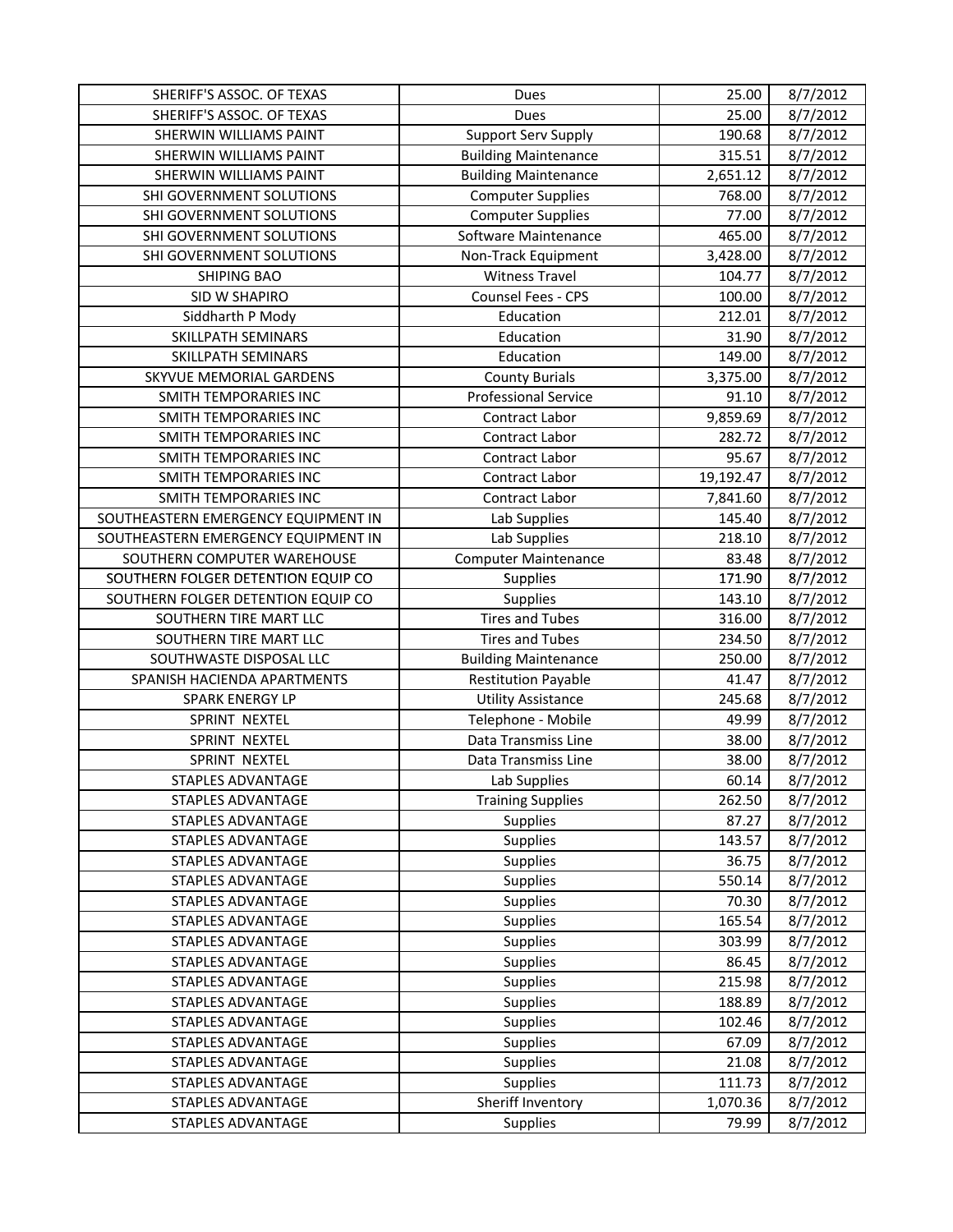| STAPLES ADVANTAGE        | <b>Supplies</b>           | 37.78  | 8/7/2012 |
|--------------------------|---------------------------|--------|----------|
| <b>STAPLES ADVANTAGE</b> | Supplies                  | 34.60  | 8/7/2012 |
| <b>STAPLES ADVANTAGE</b> | Supplies                  | 598.34 | 8/7/2012 |
| <b>STAPLES ADVANTAGE</b> | Supplies                  | 125.27 | 8/7/2012 |
| <b>STAPLES ADVANTAGE</b> | Supplies                  | 50.12  | 8/7/2012 |
| <b>STAPLES ADVANTAGE</b> | <b>Supplies</b>           | 209.22 | 8/7/2012 |
| <b>STAPLES ADVANTAGE</b> | <b>Supplies</b>           | 103.25 | 8/7/2012 |
| <b>STAPLES ADVANTAGE</b> | Supplies                  | 143.06 | 8/7/2012 |
| <b>STAPLES ADVANTAGE</b> | Supplies                  | 49.34  | 8/7/2012 |
| <b>STAPLES ADVANTAGE</b> | Supplies                  | 33.12  | 8/7/2012 |
| <b>STAPLES ADVANTAGE</b> | Supplies                  | 50.51  | 8/7/2012 |
| <b>STAPLES ADVANTAGE</b> | <b>Supplies</b>           | 144.48 | 8/7/2012 |
| STAPLES ADVANTAGE        | Supplies                  | 190.35 | 8/7/2012 |
| STAPLES ADVANTAGE        | Supplies                  | 294.75 | 8/7/2012 |
| <b>STAPLES ADVANTAGE</b> | Supplies                  | 96.00  | 8/7/2012 |
| STAPLES ADVANTAGE        | Supplies                  | 128.62 | 8/7/2012 |
| <b>STAPLES ADVANTAGE</b> | Supplies                  | 77.11  | 8/7/2012 |
| <b>STAPLES ADVANTAGE</b> | Supplies                  | 64.71  | 8/7/2012 |
| <b>STAPLES ADVANTAGE</b> | Supplies                  | 61.54  | 8/7/2012 |
| <b>STAPLES ADVANTAGE</b> | Supplies                  | 69.13  | 8/7/2012 |
| STAPLES ADVANTAGE        | Supplies                  | 15.95  | 8/7/2012 |
| <b>STAPLES ADVANTAGE</b> | Supplies                  | 57.95  | 8/7/2012 |
| <b>STAPLES ADVANTAGE</b> | Supplies                  | 125.38 | 8/7/2012 |
| STAPLES ADVANTAGE        | Supplies                  | 45.39  | 8/7/2012 |
| <b>STAPLES ADVANTAGE</b> | Supplies                  | 271.20 | 8/7/2012 |
| STAPLES ADVANTAGE        | Supplies                  | 96.75  | 8/7/2012 |
| STAPLES ADVANTAGE        | Supplies                  | 82.54  | 8/7/2012 |
| <b>STAPLES ADVANTAGE</b> | Supplies                  | 44.37  | 8/7/2012 |
| <b>STAPLES ADVANTAGE</b> | Supplies                  | 68.93  | 8/7/2012 |
| STAPLES ADVANTAGE        | Supplies                  | 47.96  | 8/7/2012 |
| <b>STAPLES ADVANTAGE</b> | Supplies                  | 86.70  | 8/7/2012 |
| STAPLES ADVANTAGE        | Supplies                  | 96.80  | 8/7/2012 |
| <b>STAPLES ADVANTAGE</b> | Supplies                  | 356.18 | 8/7/2012 |
| <b>STAPLES ADVANTAGE</b> | Supplies                  | 5.94   | 8/7/2012 |
| STAPLES ADVANTAGE        | Supplies                  | 64.79  | 8/7/2012 |
| STAPLES ADVANTAGE        | <b>Supplies</b>           | 54.74  | 8/7/2012 |
| STAPLES ADVANTAGE        | Supplies                  | 407.31 | 8/7/2012 |
| STAPLES ADVANTAGE        | <b>Supplies</b>           | 29.19  | 8/7/2012 |
| STAPLES ADVANTAGE        | Supplies                  | 57.71  | 8/7/2012 |
| <b>STAPLES ADVANTAGE</b> | <b>Photo Processing</b>   | 84.00  | 8/7/2012 |
| <b>STAPLES ADVANTAGE</b> | Clothing                  | 42.03  | 8/7/2012 |
| <b>STAPLES ADVANTAGE</b> | <b>Supplies</b>           | 83.91  | 8/7/2012 |
| <b>STAPLES ADVANTAGE</b> | <b>Supplies</b>           | 39.85  | 8/7/2012 |
| <b>STAPLES ADVANTAGE</b> | Supplies                  | 46.47  | 8/7/2012 |
| STAPLES ADVANTAGE        | Non-Track Equipment       | 89.95  | 8/7/2012 |
| STAPLES ADVANTAGE        | Supplies                  | 116.51 | 8/7/2012 |
| STAPLES ADVANTAGE        | <b>Supplies</b>           | 897.20 | 8/7/2012 |
| <b>STAPLES ADVANTAGE</b> | Shrff Commissary Inv      | 208.80 | 8/7/2012 |
| <b>STAPLES ADVANTAGE</b> | Supplies                  | 70.30  | 8/7/2012 |
| STAPLES ADVANTAGE        | <b>Supplies</b>           | 272.00 | 8/7/2012 |
| STAPLES ADVANTAGE        | Supplies                  | 200.58 | 8/7/2012 |
| <b>STAR TEX POWER</b>    | <b>Utility Assistance</b> | 149.58 | 8/7/2012 |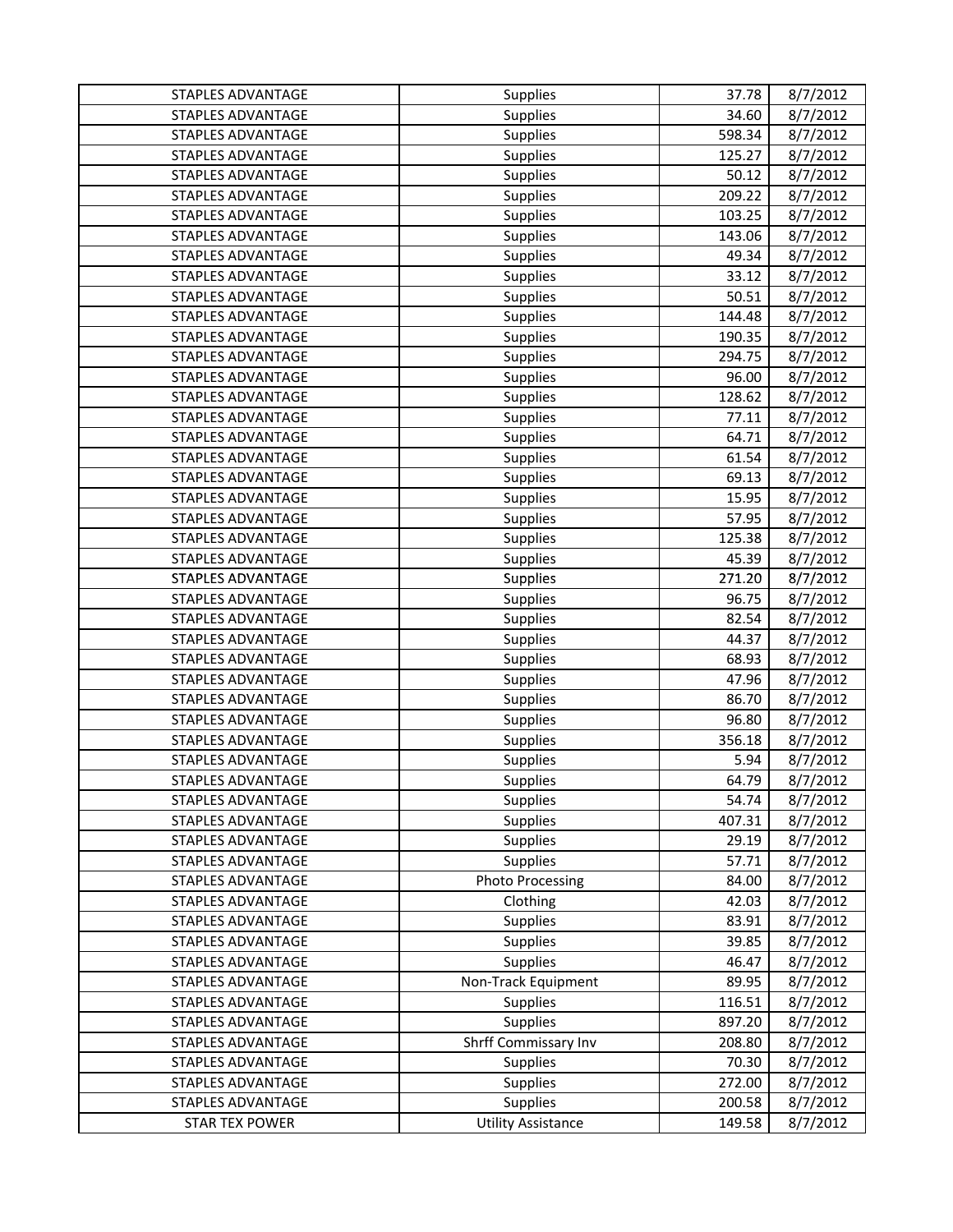| <b>STATON &amp; TAYLOR PC</b>            | <b>Counsel Fees-Courts</b>      | 200.00          | 8/7/2012             |
|------------------------------------------|---------------------------------|-----------------|----------------------|
| <b>STATON &amp; TAYLOR PC</b>            | <b>Counsel Fees-Courts</b>      | 1,400.00        | 8/7/2012             |
| <b>STATON &amp; TAYLOR PC</b>            | <b>Counsel Fees-Courts</b>      | 500.00          | 8/7/2012             |
| <b>STATON &amp; TAYLOR PC</b>            | <b>Counsel Fees-Courts</b>      | 100.00          | 8/7/2012             |
| STEPHANIE GONZALEZ                       | <b>Counsel Fees-Courts</b>      | 1,000.00        | 8/7/2012             |
| STEPHANIE GONZALEZ                       | <b>Counsel Fees-Courts</b>      | 1,300.00        | 8/7/2012             |
| <b>STEPHANIE PATTEN</b>                  | Counsel Fees-Juv                | 100.00          | 8/7/2012             |
| STEPHANIE PHILLIPS                       | <b>Relative Assistance</b>      | 300.00          | 8/7/2012             |
| STEPHEN K WEATHERLY                      | Non-Track Equipment             | 21,135.00       | 8/7/2012             |
| Stephen R Turner                         | Travel                          | 902.33          | 8/7/2012             |
| Stephen R Turner                         | Travel                          | 715.83          | 8/7/2012             |
| Stephen R. Raborn                        | Education                       | 10.00           | 8/7/2012             |
| Stephen R. Raborn                        | Education                       | 140.00          | 8/7/2012             |
| <b>STEVE GORDON &amp; ASSOCIATES</b>     | <b>Counsel Fees-Courts</b>      | 118.75          | 8/7/2012             |
| <b>STREAM ENERGY</b>                     | <b>Utility Assistance</b>       | 2,777.88        | 8/7/2012             |
| STUART HOSE AND PIPE CO INC              | Parts and Supplies              | 190.41          | 8/7/2012             |
| Sucondra R Holloway                      | Travel                          | 10.00           | 8/7/2012             |
| <b>SUE S BROWNING</b>                    | <b>Counsel Fees-Courts</b>      | 250.00          | 8/7/2012             |
| <b>SUE S BROWNING</b>                    | <b>Counsel Fees - CPS</b>       | 100.00          | 8/7/2012             |
| SUMMER ENERGY LLC                        | <b>Utility Assistance</b>       | 151.53          | 8/7/2012             |
| SUPERIOR SIGNAL CO                       | <b>Building Maintenance</b>     | 766.86          | 8/7/2012             |
| SUPREME MEDICAL FULFILLMENT              | Lab Supplies                    | 420.00          | 8/7/2012             |
| SUSANNAH TOUZEL                          | <b>Counsel Fees-Courts</b>      | 1,425.00        | 8/7/2012             |
| <b>SWD OPERATION COMPANY</b>             | Education                       | 496.80          | 8/7/2012             |
| <b>SWD OPERATION COMPANY</b>             | Education                       | 496.80          | 8/7/2012             |
| <b>SWD OPERATION COMPANY</b>             | Education                       | 496.80          | 8/7/2012             |
| <b>SWD OPERATION COMPANY</b>             | Education                       | 496.80          | 8/7/2012             |
| <b>SWD OPERATION COMPANY</b>             | Education                       | 496.80          | 8/7/2012             |
| <b>SWD OPERATION COMPANY</b>             | Education                       | 496.80          | 8/7/2012             |
| <b>SWD OPERATION COMPANY</b>             | Education                       | 372.60          | 8/7/2012             |
| <b>SWD OPERATION COMPANY</b>             | Education                       | 496.80          | 8/7/2012             |
| <b>SWD OPERATION COMPANY</b>             | Education                       | 496.80          | 8/7/2012             |
| <b>SWD OPERATION COMPANY</b>             | Education                       | 496.80          | 8/7/2012             |
| TAB PRODUCTS CO LLC                      | Supplies                        | 1,630.10        | 8/7/2012             |
| TADRO-TEXAS ASSOCIATION OF DOMESTIC      | Education                       | 150.00          | 8/7/2012             |
| TADRO-TEXAS ASSOCIATION OF DOMESTIC      | Education                       | 150.00          | 8/7/2012             |
| TADRO-TEXAS ASSOCIATION OF DOMESTIC      | Education                       | 150.00          | 8/7/2012             |
| TADRO-TEXAS ASSOCIATION OF DOMESTIC      | Education                       | 150.00          | 8/7/2012             |
| TADRO-TEXAS ASSOCIATION OF DOMESTIC      | Education                       | 150.00          | 8/7/2012             |
| TADRO-TEXAS ASSOCIATION OF DOMESTIC      | Education                       | 150.00          | 8/7/2012             |
| TADRO-TEXAS ASSOCIATION OF DOMESTIC      | Education                       | 150.00          | 8/7/2012             |
| TADRO-TEXAS ASSOCIATION OF DOMESTIC      | Education                       | 150.00          | 8/7/2012             |
| TADRO-TEXAS ASSOCIATION OF DOMESTIC      | Education                       | 150.00          | 8/7/2012             |
| TADRO-TEXAS ASSOCIATION OF DOMESTIC      | Education                       | 150.00          | 8/7/2012             |
| <b>TAN THAN</b>                          | <b>Interpreter Fees</b>         | 3,525.00        | 8/7/2012             |
| TARA V KERSH                             | Counsel Fees - CPS              | 250.00          | 8/7/2012             |
| <b>TARGET BANK</b>                       | <b>Meeting Expenses</b>         | 29.16           | 8/7/2012             |
| <b>TARGET BANK</b>                       | <b>Meeting Expenses</b>         | 996.15          | 8/7/2012             |
| <b>TARGET BANK</b>                       | Food                            | 100.91          | 8/7/2012             |
| <b>TARGET BANK</b>                       | Clothing<br>Food/Hygiene Assist | 187.55<br>77.22 | 8/7/2012<br>8/7/2012 |
| <b>TARGET BANK</b><br><b>TARGET BANK</b> |                                 | 9.50            |                      |
|                                          | <b>Meeting Expenses</b>         |                 | 8/7/2012             |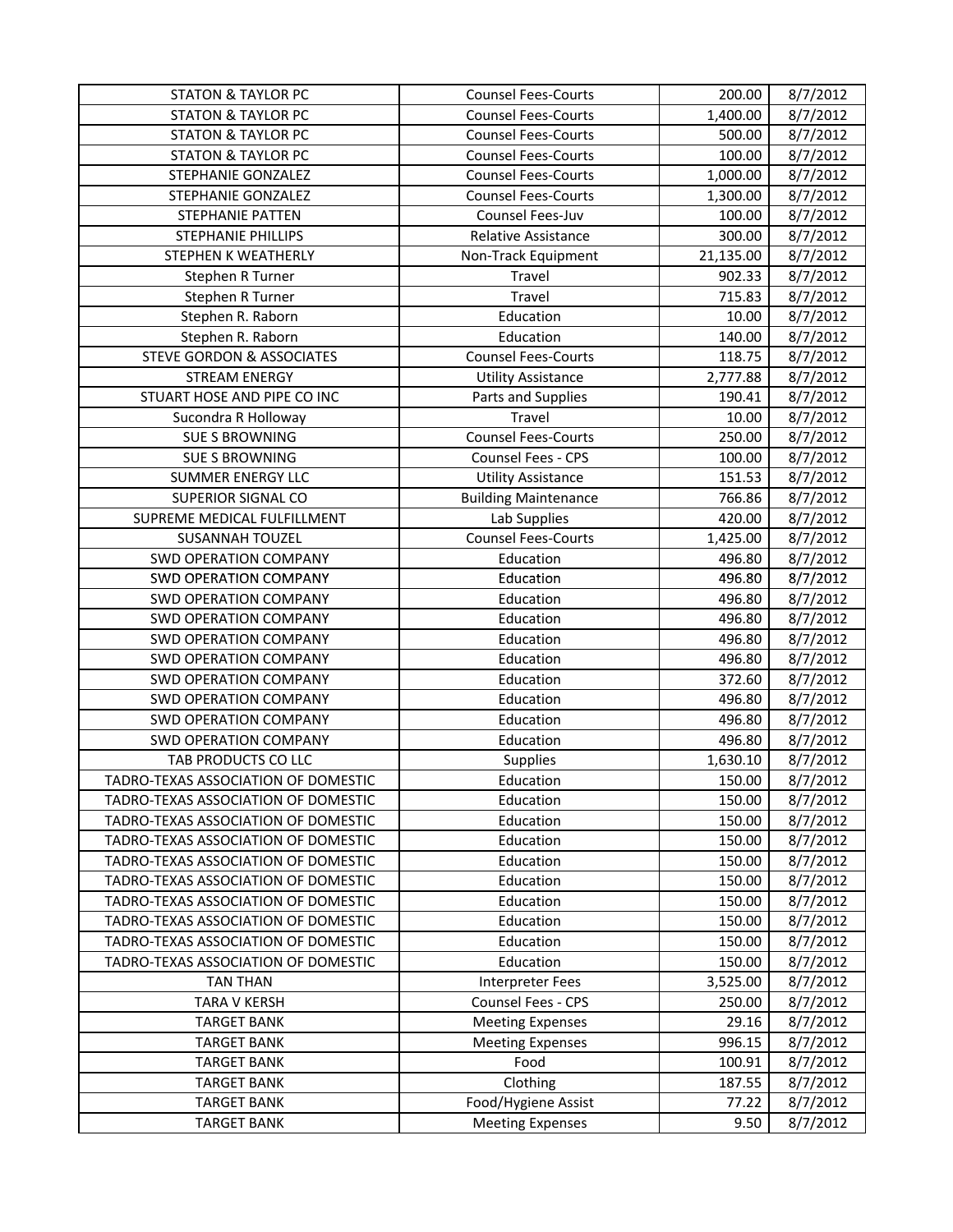| <b>TARGET BANK</b>                   | <b>Meeting Expenses</b>     | 71.12     | 8/7/2012 |
|--------------------------------------|-----------------------------|-----------|----------|
| <b>TARGET BANK</b>                   | Supplies                    | 49.69     | 8/7/2012 |
| <b>TARGET BANK</b>                   | <b>Promotional Expenses</b> | 133.41    | 8/7/2012 |
| <b>TARGET BANK</b>                   | <b>School Supplies</b>      | 949.82    | 8/7/2012 |
| TARRANT COUNTY BAR ASSOCIATION       | Dues                        | 125.00    | 8/7/2012 |
| TARRANT COUNTY BAR ASSOCIATION       | Dues                        | 105.00    | 8/7/2012 |
| TARRANT COUNTY DISTRICT ATTORNEY     | <b>Counsel Fees-Courts</b>  | 400.00    | 8/7/2012 |
| <b>TARRANT COUNTY SHERIFF</b>        | Travel                      | 978.47    | 8/7/2012 |
| <b>TARRANT COUNTY SHERIFF</b>        | Travel                      | 588.36    | 8/7/2012 |
| TDCAA-TEXAS DISTRICT & COUNTY        | Education                   | 275.00    | 8/7/2012 |
| TDCAA-TEXAS DISTRICT & COUNTY        | Education                   | 275.00    | 8/7/2012 |
| <b>TEAGUE LUMBER</b>                 | Parts and Supplies          | 71.55     | 8/7/2012 |
| TEAGUE NALL & PERKINS INC            | <b>Professional Service</b> | 749.95    | 8/7/2012 |
| TEAGUE NALL & PERKINS INC            | <b>Professional Service</b> | 3,857.30  | 8/7/2012 |
| TEJAS COMMERCIAL CONSTRUCTION        | Non-Track Const/Bldg        | 74,578.50 | 8/7/2012 |
| TELETOUCH COMMUNICATIONS INC         | Telephone - Mobile          | 617.44    | 8/7/2012 |
| TELETOUCH COMMUNICATIONS INC         | Telephone - Mobile          | 14.39     | 8/7/2012 |
| TELETOUCH COMMUNICATIONS INC         | Telephone - Mobile          | 14.39     | 8/7/2012 |
| TELETOUCH COMMUNICATIONS INC         | Telephone - Mobile          | 100.73    | 8/7/2012 |
| TELETOUCH COMMUNICATIONS INC         | Telephone - Mobile          | 28.78     | 8/7/2012 |
| TELETOUCH COMMUNICATIONS INC         | Telephone - Mobile          | 203.51    | 8/7/2012 |
| TELETOUCH COMMUNICATIONS INC         | Telephone - Mobile          | 101.14    | 8/7/2012 |
| TELLER LAW FIRM PC                   | Counsel Fees - CPS          | 100.00    | 8/7/2012 |
| <b>TERESA LEE BOONE</b>              | <b>Counsel Fees-Courts</b>  | 400.00    | 8/7/2012 |
| <b>TERRESHA D STEVENS</b>            | Counsel Fees - CPS          | 200.00    | 8/7/2012 |
| <b>TERRI MOORE</b>                   | <b>Counsel Fees-Courts</b>  | 750.00    | 8/7/2012 |
| <b>TERRY BARLOW</b>                  | <b>Counsel Fees-Courts</b>  | 350.00    | 8/7/2012 |
| <b>TERRY BARLOW</b>                  | <b>Counsel Fees-Courts</b>  | 100.00    | 8/7/2012 |
| <b>TERRY BARLOW</b>                  | <b>Counsel Fees-Courts</b>  | 650.00    | 8/7/2012 |
| <b>TERRY BRADSHAW</b>                | Reporter's Records          | 1,860.00  | 8/7/2012 |
| TEXAS AIR SYSTEMS, INC               | A/C Maint Contract          | 570.00    | 8/7/2012 |
| TEXAS ASSOC FOR COURT ADMINISTRAT    | Dues                        | 75.00     | 8/7/2012 |
| <b>TEXAS ASSOCIATION OF</b>          | Dues                        | 40.00     | 8/7/2012 |
| <b>TEXAS ASSOCIATION OF COUNTIES</b> | Casualty Insurance          | 929.00    | 8/7/2012 |
| TEXAS ASSOCIATION OF COUNTIES        | Education                   | 230.00    | 8/7/2012 |
| TEXAS ASSOCIATION OF REGIONAL COUNC  | Education                   | 400.00    | 8/7/2012 |
| TEXAS FLOODPLAIN MANAGEMENT ASSOC    | Education                   | 270.00    | 8/7/2012 |
| TEXAS FURNITURE SOURCE INC           | Supplies                    | 2,865.00  | 8/7/2012 |
| TEXAS FURNITURE SOURCE INC           | Non-Track Equipment         | 2,865.00  | 8/7/2012 |
| TEXAS INTERPRETING SERVICES LLC      | <b>Interpreter Fees</b>     | 90.00     | 8/7/2012 |
| TEXAS INTERPRETING SERVICES LLC      | <b>Interpreter Fees</b>     | 450.00    | 8/7/2012 |
| <b>TEXAS JAIL ASSOCIATION</b>        | Education                   | 175.00    | 8/7/2012 |
| <b>TEXAS JAIL ASSOCIATION</b>        | Education                   | 175.00    | 8/7/2012 |
| <b>TEXAS JAIL ASSOCIATION</b>        | Education                   | 175.00    | 8/7/2012 |
| <b>TEXAS JAIL ASSOCIATION</b>        | Education                   | 175.00    | 8/7/2012 |
| <b>TEXAS LAWYER</b>                  | Law Books                   | 71.96     | 8/7/2012 |
| <b>TEXAS POWER LP</b>                | <b>Utility Assistance</b>   | 325.38    | 8/7/2012 |
| <b>TEXAS TOLLWAYS</b>                | Transportation              | 4.57      | 8/7/2012 |
| <b>TEXAS TOLLWAYS</b>                | Travel                      | 14.50     | 8/7/2012 |
| TEXAS WORKFORCE COMMISSION(320)      | Subscriptions               | 375.00    | 8/7/2012 |
| THANH DOAN                           | <b>Restitution Payable</b>  | 250.00    | 8/7/2012 |
| THE ASSESSMENT CENTER OF TARRANT     | Foster Home Care            | 115.44    | 8/7/2012 |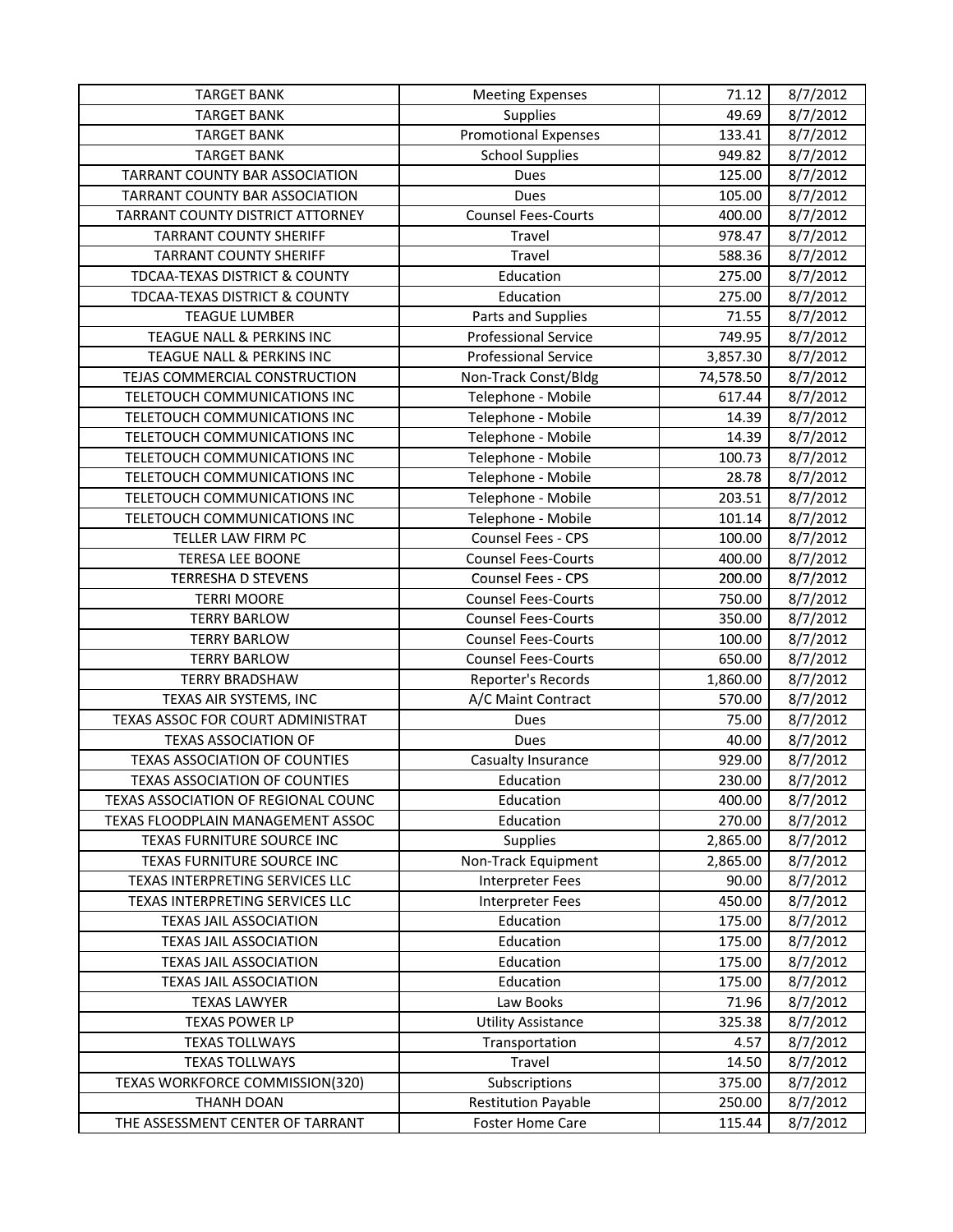| THE BARR DISPLAY COMPANY LLC        | Supplies                    | 37.67    | 8/7/2012 |
|-------------------------------------|-----------------------------|----------|----------|
| THE CAMPBELL FIRM                   | <b>Counsel Fees-Courts</b>  | 500.00   | 8/7/2012 |
| THE CARROLL LAW FIRM PC             | Counsel Fees - CPS          | 100.00   | 8/7/2012 |
| THE DECKER LAW FIRM PC              | Counsel Fees - CPS          | 300.00   | 8/7/2012 |
| THE DECKER LAW FIRM PC              | Counsel Fees - CPS          | 100.00   | 8/7/2012 |
| THE HAMPTON LAW FIRM PLLC           | <b>Counsel Fees-Courts</b>  | 350.00   | 8/7/2012 |
| THE HUSTON FIRM PC                  | <b>Counsel Fees-Courts</b>  | 1,200.00 | 8/7/2012 |
| THE HUSTON FIRM PC                  | <b>Counsel Fees-Courts</b>  | 850.00   | 8/7/2012 |
| THE HUSTON FIRM PC                  | <b>Counsel Fees-Courts</b>  | 465.00   | 8/7/2012 |
| THE HUSTON FIRM PC                  | <b>Counsel Fees-Courts</b>  | 330.00   | 8/7/2012 |
| THE HUSTON FIRM PC                  | <b>Counsel Fees-Courts</b>  | 560.00   | 8/7/2012 |
| THE HUSTON FIRM PC                  | <b>Counsel Fees-Courts</b>  | 200.00   | 8/7/2012 |
| THE LAW FIRM OF DAVID C JONES       | <b>Counsel Fees-Courts</b>  | 6,100.00 | 8/7/2012 |
| THE LAW FIRM OF DAVID C JONES       | <b>Counsel Fees-Courts</b>  | 1,425.00 | 8/7/2012 |
| THE LAW OFFICE OF ANGELA DOSKOCIL   | Cnsl Fees-Fam Drg Ct        | 100.00   | 8/7/2012 |
| THE LAW OFFICE OF STEPHEN K HARMON  | Counsel Fees - CPS          | 100.00   | 8/7/2012 |
| THE LAW OFFICES OF MICHAEL POOL PLL | <b>Counsel Fees-Courts</b>  | 450.00   | 8/7/2012 |
| THE LAW OFFICES OF MICHAEL POOL PLL | <b>Counsel Fees-Courts</b>  | 800.00   | 8/7/2012 |
| THE LAW OFFICES OF MICHAEL POOL PLL | <b>Counsel Fees-Courts</b>  | 300.00   | 8/7/2012 |
| THE MULHOLLAND CO                   | <b>Supplies</b>             | 7.00     | 8/7/2012 |
| THE MULHOLLAND CO                   | Supplies                    | 18.00    | 8/7/2012 |
| THE MULHOLLAND CO                   | Supplies                    | 10.00    | 8/7/2012 |
| THE MULHOLLAND CO                   | Supplies                    | 6.00     | 8/7/2012 |
| THE MULHOLLAND CO                   | Supplies                    | 12.00    | 8/7/2012 |
| THE MULHOLLAND CO                   | <b>Supplies</b>             | 5.75     | 8/7/2012 |
| THE MULHOLLAND CO                   | Supplies                    | 7.00     | 8/7/2012 |
| THE MULHOLLAND CO                   | Supplies                    | 14.00    | 8/7/2012 |
| THE MULHOLLAND CO                   | <b>Building Maintenance</b> | 58.50    | 8/7/2012 |
| THE SOURCE FOR PUBLICDATA LP        | On-Line Service             | 75.00    | 8/7/2012 |
| THE SPOKEN WORD LLC                 | Interpreter Fees            | 270.00   | 8/7/2012 |
| THE SPOKEN WORD LLC                 | <b>Interpreter Fees</b>     | 930.00   | 8/7/2012 |
| THE SPOKEN WORD LLC                 | <b>Interpreter Fees</b>     | 120.00   | 8/7/2012 |
| THE SPOKEN WORD LLC                 | Interpreter Fees            | 600.00   | 8/7/2012 |
| THE SPOKEN WORD LLC                 | <b>Interpreter Fees</b>     | 120.00   | 8/7/2012 |
| THE SPOKEN WORD LLC                 | Interpreter Fees            | 120.00   | 8/7/2012 |
| THE SPOKEN WORD LLC                 | Interpreter Fees            | 720.00   | 8/7/2012 |
| THE TREE HOUSE INC                  | <b>Supplies</b>             | 351.30   | 8/7/2012 |
| THE TREE HOUSE INC                  | <b>Computer Supplies</b>    | 819.70   | 8/7/2012 |
| THE WYNNE LAW FIRM PC               | Counsel Fees - CPS          | 200.00   | 8/7/2012 |
| THERESA YOKO COPELAND               | <b>Counsel Fees-Courts</b>  | 200.00   | 8/7/2012 |
| THERESA YOKO COPELAND               | <b>Counsel Fees-Courts</b>  | 350.00   | 8/7/2012 |
| THERESSA NEWLIN                     | Clothing                    | 250.00   | 8/7/2012 |
| THOMPSONS HARVESON & COLE           | <b>County Burials</b>       | 495.00   | 8/7/2012 |
| THOMPSON'S RTC                      | Clothing                    | 301.35   | 8/7/2012 |
| <b>THORNTON INDUSTRIES</b>          | <b>Building Maintenance</b> | 34.00    | 8/7/2012 |
| THU HA THI DINH                     | <b>Drug Seizures</b>        | 1,005.00 | 8/7/2012 |
| THU HA THI DINH                     | Drug Seizure Int            | 0.93     | 8/7/2012 |
| THYSSENKRUPP ELEVATOR               | <b>Elevator Maintenance</b> | 370.00   | 8/7/2012 |
| <b>TIM MOORE</b>                    | <b>Counsel Fees-Courts</b>  | 700.00   | 8/7/2012 |
| <b>TIM MOORE</b>                    | <b>Counsel Fees-Courts</b>  | 125.00   | 8/7/2012 |
| <b>TOMMY CAIN</b>                   | Travel                      | 180.00   | 8/7/2012 |
| <b>Tommy R Stallings</b>            | Education                   | 277.75   | 8/7/2012 |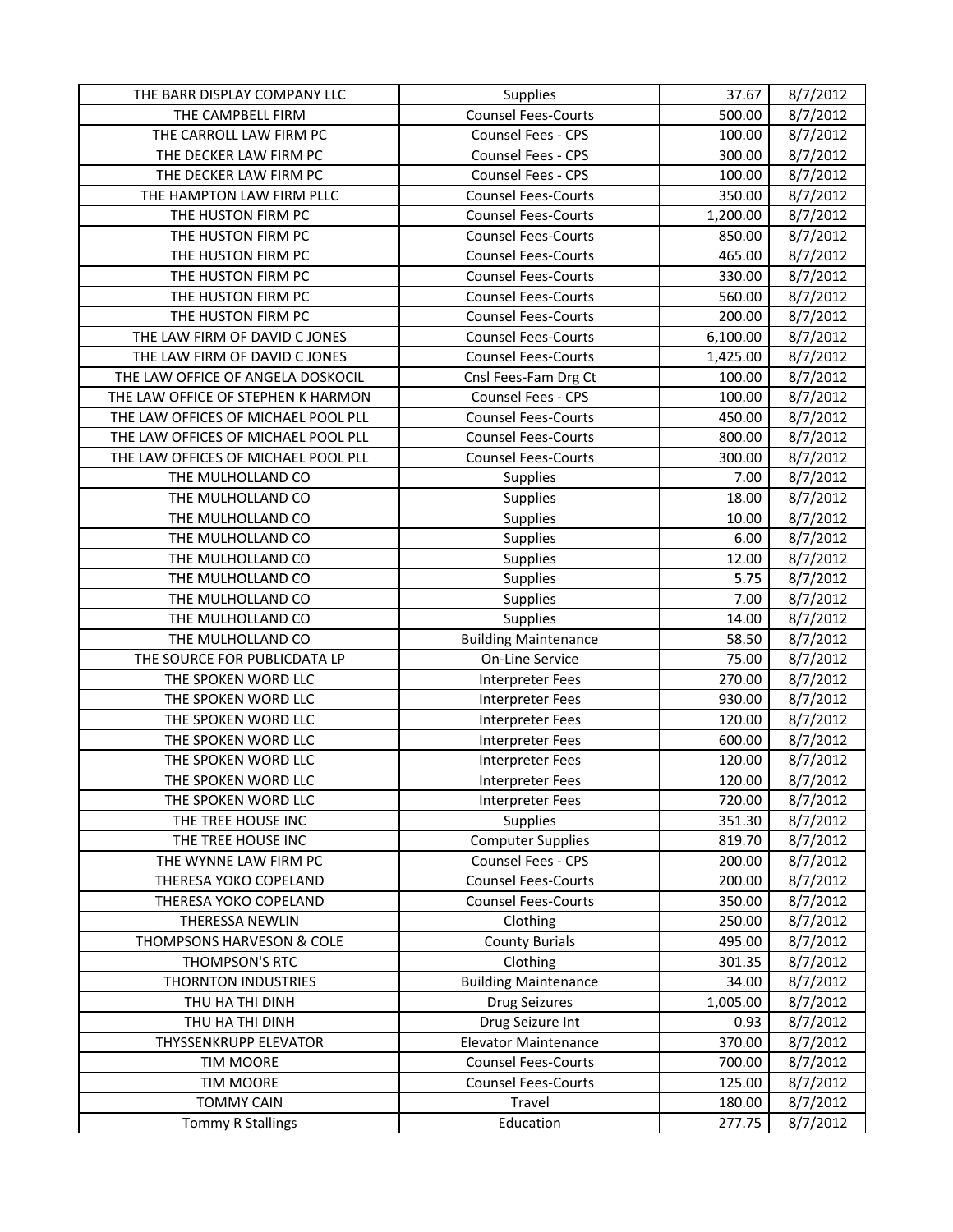| TPA-TEXAS PROBATION ASSOC CORRECT-  | Tuition C/room Train        | 240.00    | 8/7/2012 |
|-------------------------------------|-----------------------------|-----------|----------|
| TPA-TEXAS PROBATION ASSOC CORRECT-  | Tuition C/room Train        | 120.00    | 8/7/2012 |
| TRACI D WILKINSON PC                | Counsel Fees - CPS          | 2,150.00  | 8/7/2012 |
| <b>TRACIE HARPER</b>                | Education                   | 94.93     | 8/7/2012 |
| <b>TRACIE KENAN</b>                 | <b>Counsel Fees-Courts</b>  | 300.00    | 8/7/2012 |
| <b>TRACIE KENAN</b>                 | <b>Counsel Fees-Courts</b>  | 400.00    | 8/7/2012 |
| <b>TRAVIS YOUNG</b>                 | <b>Counsel Fees-Courts</b>  | 1,100.00  | 8/7/2012 |
| <b>TRAVIS YOUNG</b>                 | <b>Counsel Fees-Courts</b>  | 800.00    | 8/7/2012 |
| <b>TRAVIS YOUNG</b>                 | <b>Counsel Fees-Courts</b>  | 150.00    | 8/7/2012 |
| TRI COUNTY ELECTRIC COOPERATIVE INC | <b>Utility Assistance</b>   | 567.65    | 8/7/2012 |
| TRUCKPRO INC                        | Parts and Supplies          | 85.77     | 8/7/2012 |
| <b>TRUCKPRO INC</b>                 | Parts and Supplies          | 290.97    | 8/7/2012 |
| TRUGREEN CHEMLAWN                   | Landscaping Expense         | 65.00     | 8/7/2012 |
| TRUGREEN CHEMLAWN                   | Landscaping Expense         | 481.00    | 8/7/2012 |
| TRUGREEN CHEMLAWN                   | Landscaping Expense         | 83.00     | 8/7/2012 |
| TRUGREEN CHEMLAWN                   | Landscaping Expense         | 205.00    | 8/7/2012 |
| TRUGREEN CHEMLAWN                   | Landscaping Expense         | 237.00    | 8/7/2012 |
| TXI OPERATIONS, LP (NT)             | <b>Base Stab Materials</b>  | 24,908.40 | 8/7/2012 |
| <b>TXU ENERGY</b>                   | <b>Utility Assistance</b>   | 2,224.34  | 8/7/2012 |
| <b>TXU ENERGY</b>                   | <b>Utility Assistance</b>   | 2,717.32  | 8/7/2012 |
| <b>TXU ENERGY</b>                   | <b>Utility Assistance</b>   | 4,080.02  | 8/7/2012 |
| <b>TXU ENERGY</b>                   | <b>Utility Assistance</b>   | 2,258.58  | 8/7/2012 |
| <b>TXU ENERGY</b>                   | <b>Utility Assistance</b>   | 287.68    | 8/7/2012 |
| <b>TXU ENERGY</b>                   | <b>Utility Assistance</b>   | 1,910.74  | 8/7/2012 |
| <b>TXU ENERGY</b>                   | <b>Utility Assistance</b>   | 1,018.88  | 8/7/2012 |
| <b>TXU ENERGY</b>                   | <b>Utility Assistance</b>   | 984.37    | 8/7/2012 |
| <b>U S POSTMASTER</b>               | Postage                     | 45.00     | 8/7/2012 |
| <b>U S POSTMASTER</b>               | Postage                     | 2,442.00  | 8/7/2012 |
| <b>ULINE INC</b>                    | <b>Custodian Supplies</b>   | 48.25     | 8/7/2012 |
| ULINE INC                           | Parts and Supplies          | 121.00    | 8/7/2012 |
| UNDERWOOD EQUIPMENT CO              | Parts and Supplies          | 665.57    | 8/7/2012 |
| UNION GOSPEL MISSION                | Rental Assistance           | 1,443.00  | 8/7/2012 |
| UNITED DENTAL CARE OF TEXAS INC     | <b>DMO Premiums</b>         | 38,960.49 | 8/7/2012 |
| UNITED DENTAL CARE OF TEXAS INC     | <b>DMO Premiums</b>         | 5,232.59  | 8/7/2012 |
| UNITED HISPANIC COUNCIL OF          | <b>Professional Service</b> | 3,020.00  | 8/7/2012 |
| UNITED PROCUREMENT                  | <b>Building Maintenance</b> | 1,323.05  | 8/7/2012 |
| UNIVERSITY OF NORTH TX HLTH SC      | <b>Medical Services</b>     | 270.00    | 8/7/2012 |
| UPS/UNITED PARCEL SERVICE           | Postage                     | 40.36     | 8/7/2012 |
| UPS/UNITED PARCEL SERVICE           | Postage                     | 225.57    | 8/7/2012 |
| Ursula E Nelson                     | Travel                      | 148.00    | 8/7/2012 |
| VAN HO                              | Hlth Dept Immu Fees         | 25.00     | 8/7/2012 |
| VENTREX ENVIRONMENTAL SERVICES LLC  | <b>Environment Disposal</b> | 1,234.35  | 8/7/2012 |
| VENTREX ENVIRONMENTAL SERVICES LLC  | <b>Disposal Service</b>     | 645.66    | 8/7/2012 |
| <b>VERIZON SOUTHWEST</b>            | Telephone-Basic             | 52.63     | 8/7/2012 |
| <b>VICKI B ISAACKS</b>              | Travel                      | 103.73    | 8/7/2012 |
| <b>VICKI E WILEY</b>                | <b>Counsel Fees-Courts</b>  | 150.00    | 8/7/2012 |
| <b>VICKI E WILEY</b>                | Cnsl Fees-Fam Drg Ct        | 100.00    | 8/7/2012 |
| <b>VICKIE M MILLER</b>              | Clothing                    | 450.00    | 8/7/2012 |
| <b>VWR SCIENTIFIC PRODUCTS</b>      | Lab Supplies                | 335.51    | 8/7/2012 |
| WALDEN'S                            | <b>Building Maintenance</b> | 325.25    | 8/7/2012 |
| WALDEN'S                            | <b>Building Maintenance</b> | 124.35    | 8/7/2012 |
| WALGREENS #3878                     | Food/Hygiene Assist         | 19.47     | 8/7/2012 |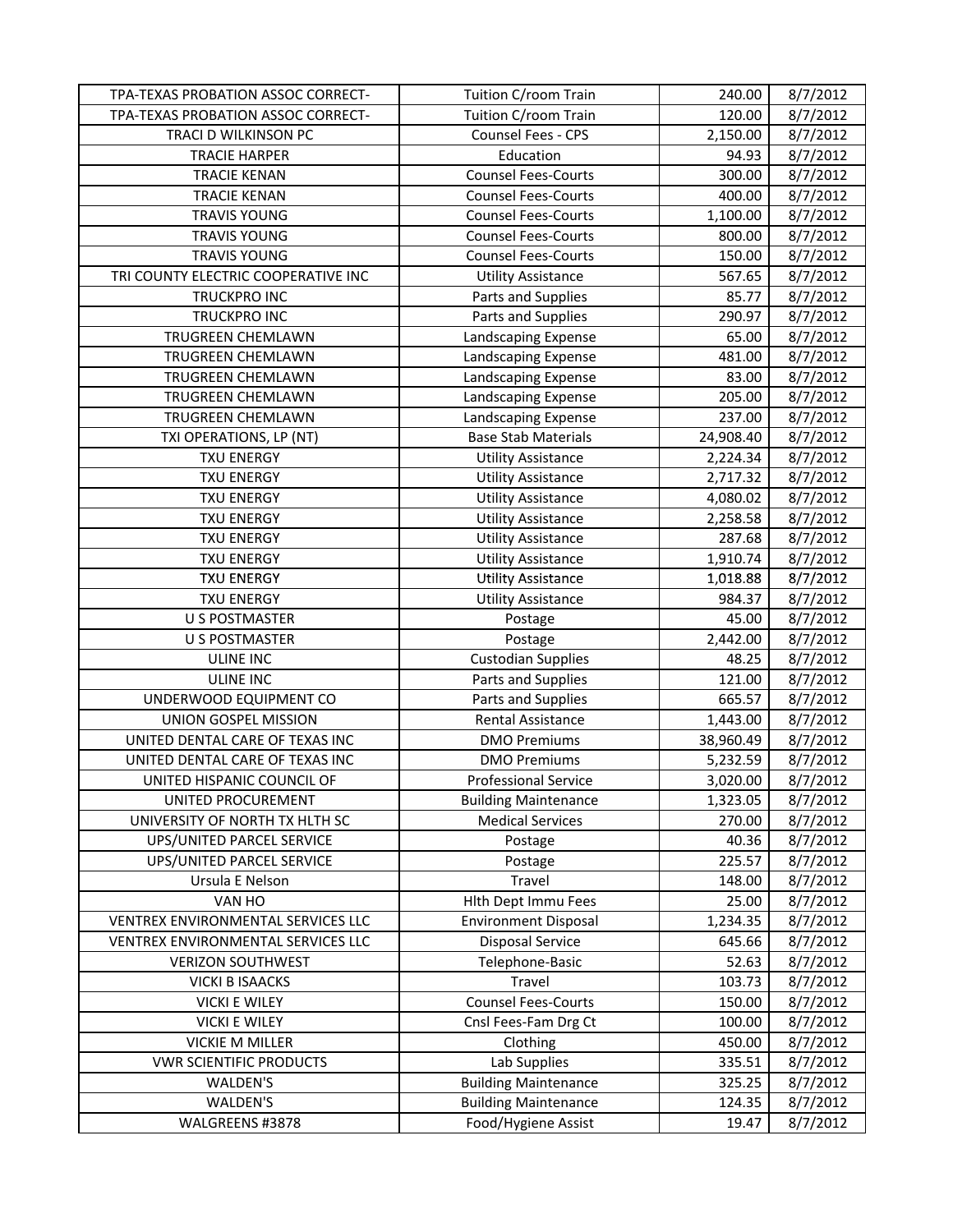| WALGREENS #4785                   | Food/Hygiene Assist        | 20.00     | 8/7/2012 |
|-----------------------------------|----------------------------|-----------|----------|
| WALMART #1801                     | Food/Hygiene Assist        | 39.48     | 8/7/2012 |
| WALMART #2977                     | Food/Hygiene Assist        | 20.00     | 8/7/2012 |
| WALMART #2981                     | Food/Hygiene Assist        | 20.00     | 8/7/2012 |
| WALMART #3284                     | Food/Hygiene Assist        | 137.42    | 8/7/2012 |
| WALMART #3773                     | Food/Hygiene Assist        | 38.93     | 8/7/2012 |
| WALMART NEIGHBORHOOD MARKET #3594 | Food/Hygiene Assist        | 101.97    | 8/7/2012 |
| WALT A CLEVELAND                  | <b>Counsel Fees-Courts</b> | 100.00    | 8/7/2012 |
| WALT A CLEVELAND                  | <b>Counsel Fees-Courts</b> | 525.00    | 8/7/2012 |
| WALT A CLEVELAND                  | Counsel Fees - CPS         | 100.00    | 8/7/2012 |
| <b>WARREN ST JOHN</b>             | <b>Counsel Fees-Courts</b> | 650.00    | 8/7/2012 |
| <b>WARREN ST JOHN</b>             | <b>Counsel Fees-Courts</b> | 400.00    | 8/7/2012 |
| WASTE PARTNERS OF TEXAS INC       | <b>Range Supplies</b>      | 113.60    | 8/7/2012 |
| WASTE PARTNERS OF TEXAS INC       | <b>Equipment Rentals</b>   | 84.23     | 8/7/2012 |
| Wayne Johnson                     | Prepaid - Travel           | 190.00    | 8/7/2012 |
| WEATHERS LAW FIRM PC              | <b>Counsel Fees-Courts</b> | 600.00    | 8/7/2012 |
| <b>WENDY HERNANDEZ</b>            | Transportation             | 190.00    | 8/7/2012 |
| <b>WEST GROUP</b>                 | Subscriptions              | 1,805.00  | 8/7/2012 |
| <b>WEST GROUP</b>                 | Law Books                  | 2,991.75  | 8/7/2012 |
| <b>WESTERN DATA SYSTEMS</b>       | Field Equip&Supplies       | 765.00    | 8/7/2012 |
| <b>WESTERN DETENTION</b>          | Supplies                   | 501.00    | 8/7/2012 |
| WESTERN-BRW PAPER CO INC          | Supplies                   | 790.00    | 8/7/2012 |
| WESTERN-BRW PAPER CO INC          | Supplies                   | 39.50     | 8/7/2012 |
| WESTERN-BRW PAPER CO INC          | Sheriff Inventory          | 3,160.00  | 8/7/2012 |
| WESTERN-BRW PAPER CO INC          | <b>Supplies</b>            | 268.00    | 8/7/2012 |
| WESTERN-BRW PAPER CO INC          | Supplies                   | 1,340.00  | 8/7/2012 |
| WESTERN-BRW PAPER CO INC          | Supplies                   | 134.00    | 8/7/2012 |
| WESTERN-BRW PAPER CO INC          | Supplies                   | 134.00    | 8/7/2012 |
| WESTERN-BRW PAPER CO INC          | Supplies                   | 197.50    | 8/7/2012 |
| WESTERN-BRW PAPER CO INC          | Supplies                   | 268.00    | 8/7/2012 |
| WESTERN-BRW PAPER CO INC          | Supplies                   | 268.00    | 8/7/2012 |
| WESTERN-BRW PAPER CO INC          | Supplies                   | 268.00    | 8/7/2012 |
| WESTERN-BRW PAPER CO INC          | Supplies                   | 402.00    | 8/7/2012 |
| WESTERN-BRW PAPER CO INC          | Supplies                   | 197.50    | 8/7/2012 |
| WHITE SETTLEMENT POLICE DEPT      | <b>Drug Seizures</b>       | 780.00    | 8/7/2012 |
| WHITE SETTLEMENT POLICE DEPT      | Drug Seizure Int           | 1.39      | 8/7/2012 |
| WILLBANKS METALS INC              | Parts and Supplies         | 96.60     | 8/7/2012 |
| WILLIAM H BILL RAY PC             | <b>Counsel Fees-Courts</b> | 450.00    | 8/7/2012 |
| WILLIAM H BILL RAY PC             | <b>Counsel Fees-Courts</b> | 8,024.84  | 8/7/2012 |
| WILLIAM H BILL RAY PC             | <b>Counsel Fees-Courts</b> | 300.00    | 8/7/2012 |
| WILLIAM H BILL RAY PC             | <b>Counsel Fees-Courts</b> | 900.00    | 8/7/2012 |
| WILLIAM H BILL RAY PC             | <b>Counsel Fees-Courts</b> | 1,331.25  | 8/7/2012 |
| WILLIAM H BILL RAY PC             | <b>Counsel Fees-Courts</b> | 200.00    | 8/7/2012 |
| WILLIAM H BILL RAY PC             | Cnsl Fees-Cap Murder       | 16,049.66 | 8/7/2012 |
| WILLIAM H BILL RAY PC             | Cap Murder-Othr Cost       | 1,387.60  | 8/7/2012 |
| WILLIAM MICHAEL HARBER JR         | <b>Counsel Fees-Courts</b> | 287.50    | 8/7/2012 |
| <b>WILLIAM S HARRIS</b>           | <b>Counsel Fees-Courts</b> | 7,137.50  | 8/7/2012 |
| <b>WILLIAM S HARRIS</b>           | Cnsl Fees-Cap Murder       | 1,100.00  | 8/7/2012 |
| <b>WILLIAM SHELTON</b>            | Reporter's Records         | 1,436.00  | 8/7/2012 |
| <b>WILSON OFFICE INTERIORS</b>    | Parts and Supplies         | 359.61    | 8/7/2012 |
| <b>WILSON OFFICE INTERIORS</b>    | Non-Track Equipment        | 3,452.11  | 8/7/2012 |
| WM BARRY NORMAN                   | Psych Exam/Testimony       | 465.00    | 8/7/2012 |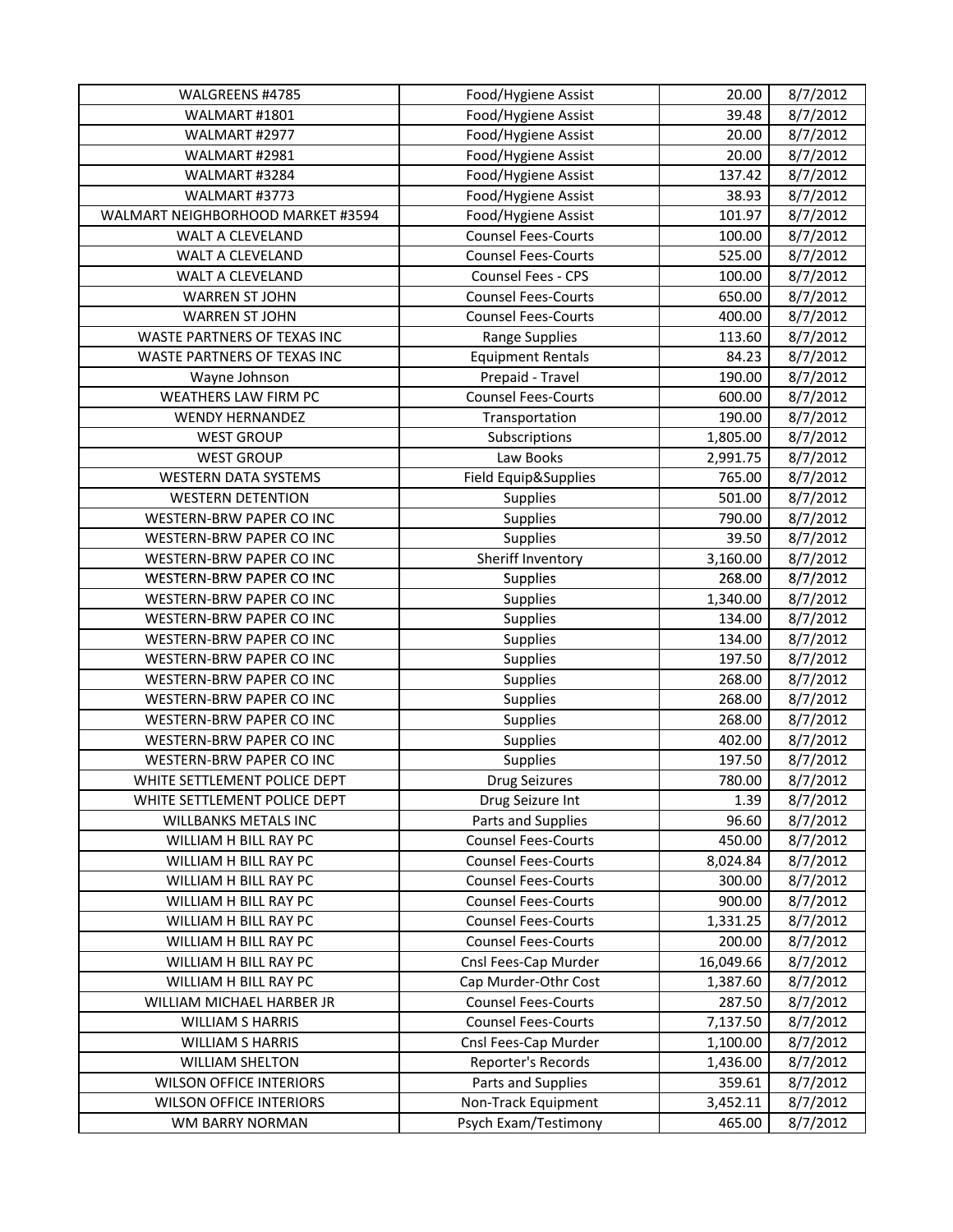| WM BARRY NORMAN                      | Psych Exam/Testimony                              | 800.00             | 8/7/2012          |
|--------------------------------------|---------------------------------------------------|--------------------|-------------------|
| WM BARRY NORMAN                      | Psych Exam/Testimony                              | 400.00             | 8/7/2012          |
| WOODARD BUILDING SUPPLY              | <b>Building Maintenance</b>                       | 85.90              | 8/7/2012          |
| YOLANDA BAILEY                       | Clothing                                          | 296.95             | 8/7/2012          |
| <b>ZOEY AMADOR</b>                   | Clothing                                          | 125.00             | 8/7/2012          |
|                                      | <b>COMMISSIONERS' REPORT OF CLAIMS - Addendum</b> |                    |                   |
|                                      | FOR THE WEEK ENDING - August 7, 2012              |                    |                   |
|                                      |                                                   |                    |                   |
| <b>Vendor Name</b>                   | Item Description                                  | <b>Paid Amount</b> | <b>Check Date</b> |
| Abel Anzua/Anzua Trucking            | Damage Claims                                     | 1,589.07           | 8/7/2012          |
| AK Child Support Services            | Child Support                                     | 340.61             | 8/7/2012          |
| Albert Schott                        | Damage Claims                                     | 902.33             | 8/7/2012          |
| Alice Whitten                        | 5006 Chapter 13 Levy                              | 4,590.12           | 8/7/2012          |
| All Points Pioneer                   | Travel                                            | 17,913.43          | 8/7/2012          |
| American General Life Ins            | Lifestyle, American General Co.                   | 76.27              | 8/7/2012          |
| Anglea Cisneros & Bankston Collision | Damage Claims                                     | 1,648.40           | 8/7/2012          |
| Anthem Life Insurance Co             | PGL/Anthem Life                                   | 34.64              | 8/7/2012          |
| Arkansas Office of Child             | Child Support                                     | 201.23             | 8/7/2012          |
| CLEAT                                | <b>Union Dues</b>                                 | 6,204.00           | 8/7/2012          |
| California Sdu                       |                                                   |                    |                   |
|                                      | Child Support                                     | 163.72             | 8/7/2012          |
| Cash-Payroll                         | Off-Cycle Payroll Funding-JULY 2012               | 4,354.58           | 8/7/2012          |
| Chapter 13 Trustee                   | 5006 Chapter 13 Levy                              | 534.25             | 8/7/2012          |
| Connie Harris Gilfeather             | <b>Professional Services</b>                      | 1,052.52           | 8/7/2012          |
| Delta Dental                         | <b>Dental Claims</b>                              | 18,626.50          | 8/7/2012          |
| Delta Dental                         | <b>Dental Claims</b>                              | 3,684.80           | 8/7/2012          |
| Delta Management Associat            | 5002 Student Loan Levy                            | 139.31             | 8/7/2012          |
| <b>Fraternal Order of Police</b>     | <b>Union Dues</b>                                 | 1,687.50           | 8/7/2012          |
| <b>Garland Housing Authority</b>     | Port HAP Port-out                                 | 324.00             | 8/7/2012          |
| <b>Garland Housing Authority</b>     | Port Admin Fee Expen                              | 42.87              | 8/7/2012          |
| <b>GC Services LP</b>                | 5002 Student Loan Levy                            | 213.73             | 8/7/2012          |
| General Revenue Corporati            | 5002 Student Loan Levy                            | 199.97             | 8/7/2012          |
| Hon Sharen Wilson                    | Education                                         | 1,349.09           | 8/7/2012          |
| HUD, US Dept of                      | HUD 5007 Garnishment                              | 75.00              | 8/7/2012          |
| <b>Internal Revenue Service</b>      | 5001 Tax Levy                                     | 1,566.80           | 8/7/2012          |
| <b>IRS FICA EE</b>                   | FICA-Employee                                     | 346,912.32         | 8/7/2012          |
| <b>IRS FICA ER</b>                   | FICA-Employer                                     | 512,109.95         | 8/7/2012          |
| <b>IRS FIT</b>                       | FIT Withholding                                   | 944,551.59         | 8/7/2012          |
| IRS MED EE                           | Medicare-Employee                                 | 119,891.81         | 8/7/2012          |
| IRS MED ER                           | Medicare-Employer                                 | 119,891.81         | 8/7/2012          |
| Lincoln Financial Group              | Deferred Comp                                     | 12,288.08          | 8/7/2012          |
| Metropolitan Life                    | Metlife                                           | 15,922.88          | 8/7/2012          |
| Michigan State Disburseme            | Child Support                                     | 201.61             | 8/7/2012          |
| Motorola Inc                         | <b>Computer Supplies</b>                          | 1,805.00           | 8/7/2012          |
| Nationwide Retirement Sol            | Deferred Comp                                     | 92,145.47          | 8/7/2012          |
| NCO Financial Systems Inc            | 5002 Student Loan Levy                            | 190.92             | 8/7/2012          |
| New Jersey Support Paymen            | Child Support                                     | 222.00             | 8/7/2012          |
| North Dakota Sdu                     | Child Support                                     | 281.54             | 8/7/2012          |
| Oklahoma Guaranteed Stude            | 5002 Student Loan Levy                            | 218.94             | 8/7/2012          |
| Paulette Williams                    | Williams 5007 Garnishment                         | 303.54             | 8/7/2012          |
| PayFlex                              | Section 125 Claims                                | 2,915.65           | 8/7/2012          |
| PayFlex                              | Dependent Care Claims                             | 42,207.82          | 8/7/2012          |
| Pennsylvania-HEAA                    | 5002 Student Loan Levy                            | 516.32             | 8/7/2012          |